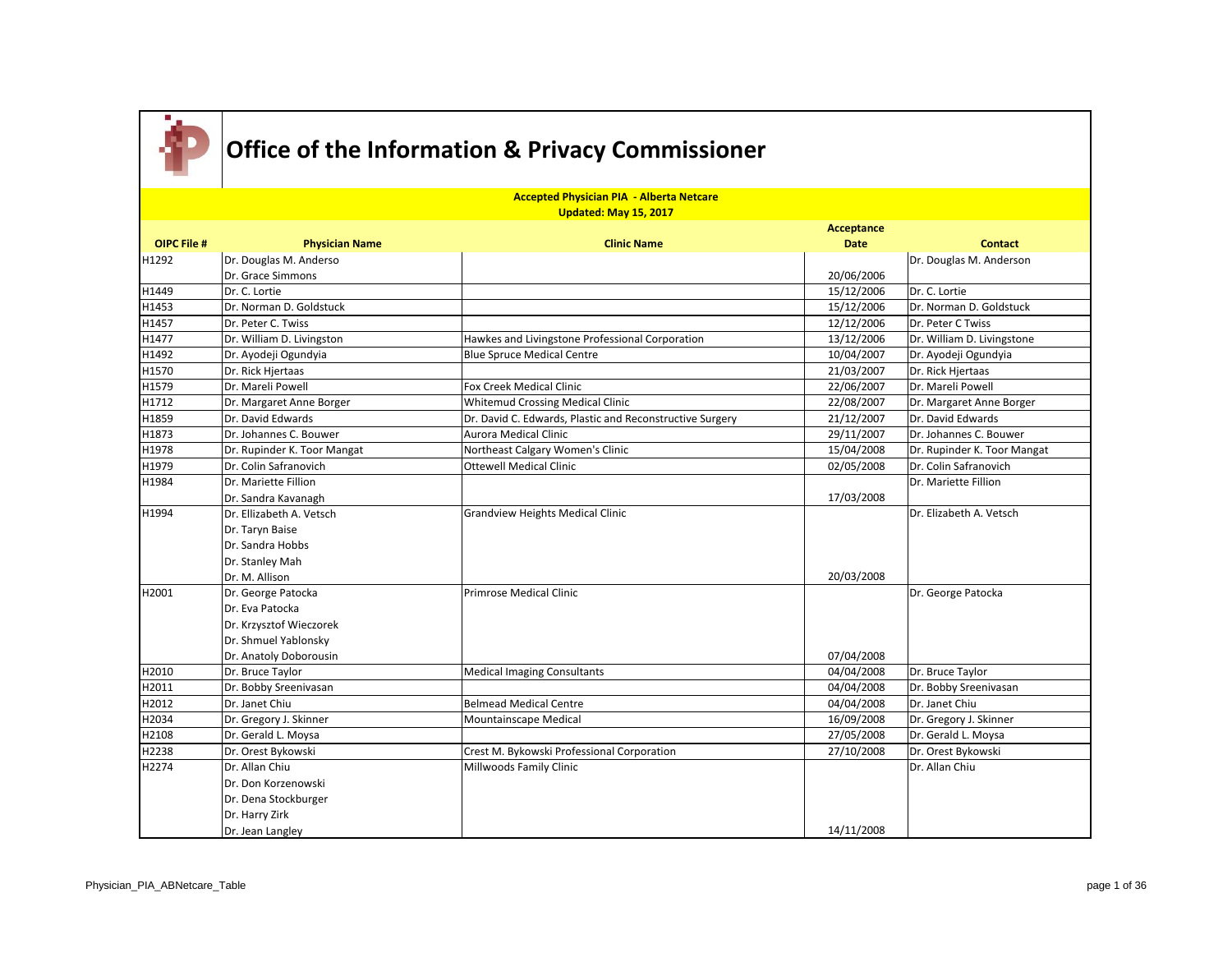

|                    | <b>Accepted Physician PIA - Alberta Netcare</b><br>Updated: May 15, 2017 |                                            |             |                        |  |  |
|--------------------|--------------------------------------------------------------------------|--------------------------------------------|-------------|------------------------|--|--|
|                    |                                                                          |                                            | Acceptance  |                        |  |  |
| <b>OIPC File #</b> | <b>Physician Name</b>                                                    | <b>Clinic Name</b>                         | <b>Date</b> | <b>Contact</b>         |  |  |
| H2293              | Dr. Peter L. Chiu                                                        |                                            | 03/12/2008  | Dr. Peter L. Chiu      |  |  |
| H2309              | Dr. Benjamin Toane                                                       |                                            | 28/10/2008  | Dr. Benjamin Toane     |  |  |
| H2312              | Dr. M.A.R. Sayeed                                                        | <b>Family Medical Clinic</b>               |             | Dr. M.A.R. Sayeed      |  |  |
|                    | Dr. K. Govender                                                          |                                            |             |                        |  |  |
|                    | Dr. N. Rattan                                                            |                                            |             |                        |  |  |
|                    | Dr. V. Naidoo                                                            |                                            |             |                        |  |  |
|                    | Dr. S. Lowton                                                            |                                            | 31/10/2008  |                        |  |  |
| H2332              | Dr. Donald D. Meier                                                      |                                            | 15/01/2009  | Dr. Donald A. Meier    |  |  |
| H2351              | Dr. Bohdan Marynowski                                                    | Neuro Diagnostic Laboratories              | 28/11/2008  | Dr. Bohdan Marynowski  |  |  |
| H2353              | Dr. Nand Goel                                                            | Calgary Eye Centre                         | 02/12/2008  | Dr. Nand Goel          |  |  |
| H2359              | Dr. A.H. McKenzie                                                        |                                            | 10/12/2008  | Dr. A.H. McKenzie      |  |  |
| H2404              | Dr. Stephen J. Morys                                                     | Valley Ridge Family Physicians             |             | Dr. Stephen J. Morys   |  |  |
|                    | Dr. Suzanne Walsh                                                        |                                            |             |                        |  |  |
|                    | Dr. Sarah Cairncross                                                     |                                            | 04/02/2009  |                        |  |  |
| H2446              | Dr. Joseph C. Sendziak                                                   |                                            | 09/02/2009  | Dr. Joseph C. Sendziak |  |  |
| H2456              | Dr. Johannes Botha                                                       | <b>Gibbons Family MedicalClinic</b>        | 13/02/2009  | Dr. Johannes Botha     |  |  |
| H2457              | Dr. Douglas Page                                                         | Lake Louise Medical Clinic                 | 23/03/2009  | Dr. Douglas Page       |  |  |
| H2458              | Dr. Sonnie E. Oyama                                                      |                                            | 13/02/2009  | Dr. Sonnie E. Oyama    |  |  |
| H2468              | Dr. Morely Kutzner                                                       |                                            | 16/03/2009  | Dr. Morely Kutzner     |  |  |
| H2473              | Dr. John B. McIvor                                                       | Offices of Drs. McMillan, McIvor & Bergman |             | Dr. John B. McIvor     |  |  |
|                    | Dr. James McMillan                                                       |                                            |             |                        |  |  |
|                    | Dr. Joseph Berman                                                        |                                            | 18/03/2009  |                        |  |  |
| H2504              | Dr. Vincent Mannion                                                      | Associate Medical Clinic Bonnyville        | 18/03/2009  | Dr. Vincent Mannion    |  |  |
| H2505              | Dr. Kevin Lung                                                           | Kingsway Oral Surgery                      |             | Dr. Kevin Lung         |  |  |
|                    | Dr. Donald Mercereau                                                     |                                            |             |                        |  |  |
|                    | Dr. Colin Noble                                                          |                                            |             |                        |  |  |
|                    | Dr. Scott Paterson                                                       |                                            |             |                        |  |  |
|                    | Dr. Walter Dobrovolsky                                                   |                                            |             |                        |  |  |
|                    | Dr. Stan Olson                                                           |                                            |             |                        |  |  |
|                    | Dr. Brent Bucyk                                                          |                                            |             |                        |  |  |
|                    | Dr. Jeff Charlton                                                        |                                            |             |                        |  |  |
|                    | Dr. Christopher Robinson                                                 |                                            |             |                        |  |  |
|                    | Dr. Terence Vankka                                                       |                                            | 13/03/2009  |                        |  |  |
| H2571              | Dr. Sheri A. Bellerose                                                   |                                            | 02/04/2009  | Dr. Sheri A. Bellerose |  |  |
| H2595              | Dr. Nadine Letwin                                                        |                                            | 09/04/2009  | Dr. Nadine Letwin      |  |  |
| H2614              | Dr. Morely Bleviss                                                       |                                            | 25/04/2009  | Dr. Moreley Bleviss    |  |  |
| H2760              | Dr. Jerald S. Pruner                                                     | South Edmonton Oral Surgery                | 27/05/2009  | Dr. Jerald S. Pruner   |  |  |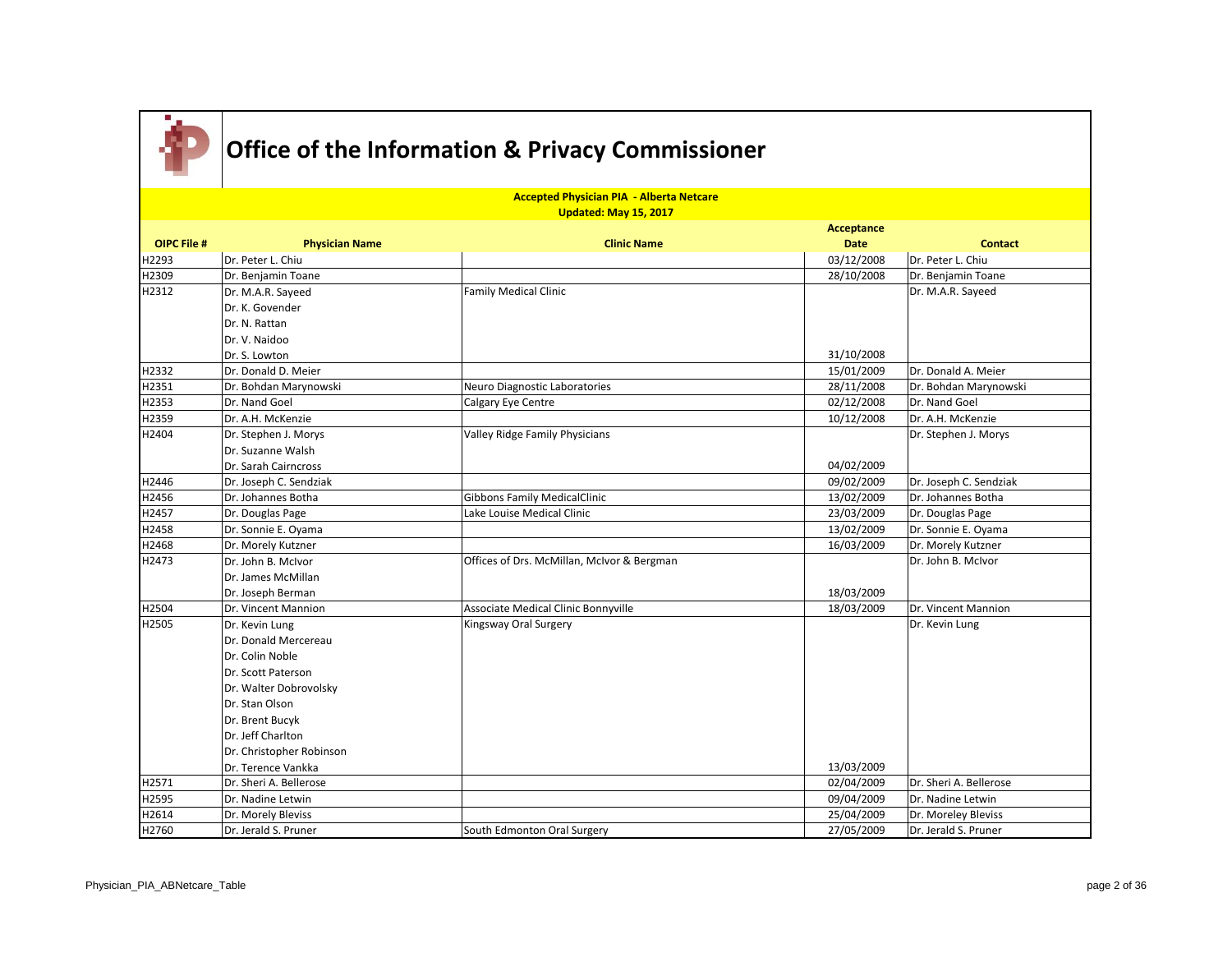

|                    | <b>Accepted Physician PIA - Alberta Netcare</b> |                                           |             |                                |  |
|--------------------|-------------------------------------------------|-------------------------------------------|-------------|--------------------------------|--|
|                    |                                                 | Updated: May 15, 2017                     | Acceptance  |                                |  |
| <b>OIPC File #</b> | <b>Physician Name</b>                           | <b>Clinic Name</b>                        | <b>Date</b> | <b>Contact</b>                 |  |
| H2856              | Dr. B. Gagnon                                   | Tower Professional Centre                 |             | Dr. B. Gagnon                  |  |
|                    | Dr. H. Dippenaar                                |                                           |             |                                |  |
|                    | Dr. B. Lee                                      |                                           |             |                                |  |
|                    | Dr. J. Tam                                      |                                           |             |                                |  |
|                    | Dr. S. Ward                                     |                                           | 07/07/2009  |                                |  |
| H2908              | Dr. T.E.X. (Tom) Corbet                         | Southside Women's Health Centre           |             | Dr. Ronald J. Brown            |  |
|                    | Dr. M.R. (Mike) Bow                             |                                           |             |                                |  |
|                    | Dr. Ronald J. (Ron) Brown                       |                                           |             |                                |  |
|                    | Dr. L.G. (Len) Evenson                          |                                           |             |                                |  |
|                    | Dr. Carlissa Wittner-Smith                      |                                           |             |                                |  |
|                    | Dr. J (Jill) Griffiths                          |                                           |             |                                |  |
|                    | Dr. S.(Sandra) Baydock                          |                                           |             |                                |  |
|                    | Dr. S.N. (Nan) Schuurmans                       |                                           | 06/07/2009  |                                |  |
| H2924              | Dr. Norman C. Walz                              |                                           | 07/08/2009  | Dr. Norman C. Walz             |  |
| H2925              | Dr. Sandrasekeram Parameswaran                  | Cold Lake Health Cetnre                   | 07/08/2009  | Dr. Sandrasekeram Parameswaran |  |
| H2957              | Dr. W.A. (Bill) Emery                           | William A. Emery Professional Corporation | 04/01/2010  | Dr. W.A. (Bill) Emery          |  |
| H2971              | Dr. L. Elumir                                   |                                           | 10/09/2009  | Dr. L. Elumir                  |  |
| H2975              | Dr. Michel V. Lavoie                            |                                           | 09/09/2009  | Dr. Michel V. Lavoie           |  |
| H2996              | Dr. Surinder Khinda                             |                                           | 08/09/209   | Dr. Surinder Khinda            |  |
| H3029              | IDr. C.W. Westmacott                            |                                           | 25/09/2009  | Dr. C.W. Westmacott            |  |
| H3034              | Dr. Michael J. Hobart                           | Alberta Urology Institute                 |             | Dr. Michael J. Hobart          |  |
|                    | Dr. Marvin Weisler                              |                                           | 07/10/2009  |                                |  |
| H3120              | Dr. Perry M. Segal                              |                                           | 03/11/2009  | Dr. Perry M. Segal             |  |
| H3165              | Dr. Nicola R. Chappell                          | Meadows Maternity and Family Practice     |             | Dr. Nicola R. Chappell         |  |
|                    | Dr. Nadine Lundgren                             |                                           |             |                                |  |
|                    | Dr. Susan Sutton                                |                                           |             |                                |  |
|                    | Dr. Krista van Essen                            |                                           | 23/12/2009  |                                |  |
| H3169              | Dr. Kim L.L. Truong                             |                                           |             | Dr. Kim L.L. Truong            |  |
|                    | Dr. Do Huu Truong                               |                                           |             |                                |  |
|                    | Dr. Barney T. H. Truong                         |                                           | 11/23/2009  |                                |  |
| H3183              | Dr. Jack Y. Chu                                 | Dr. J. Chu & Associates                   |             | Dr. Jack Y. Chu                |  |
|                    | Dr. Sandi Frank                                 |                                           |             |                                |  |
|                    | Dr. David McManus                               |                                           | 04/01/2010  |                                |  |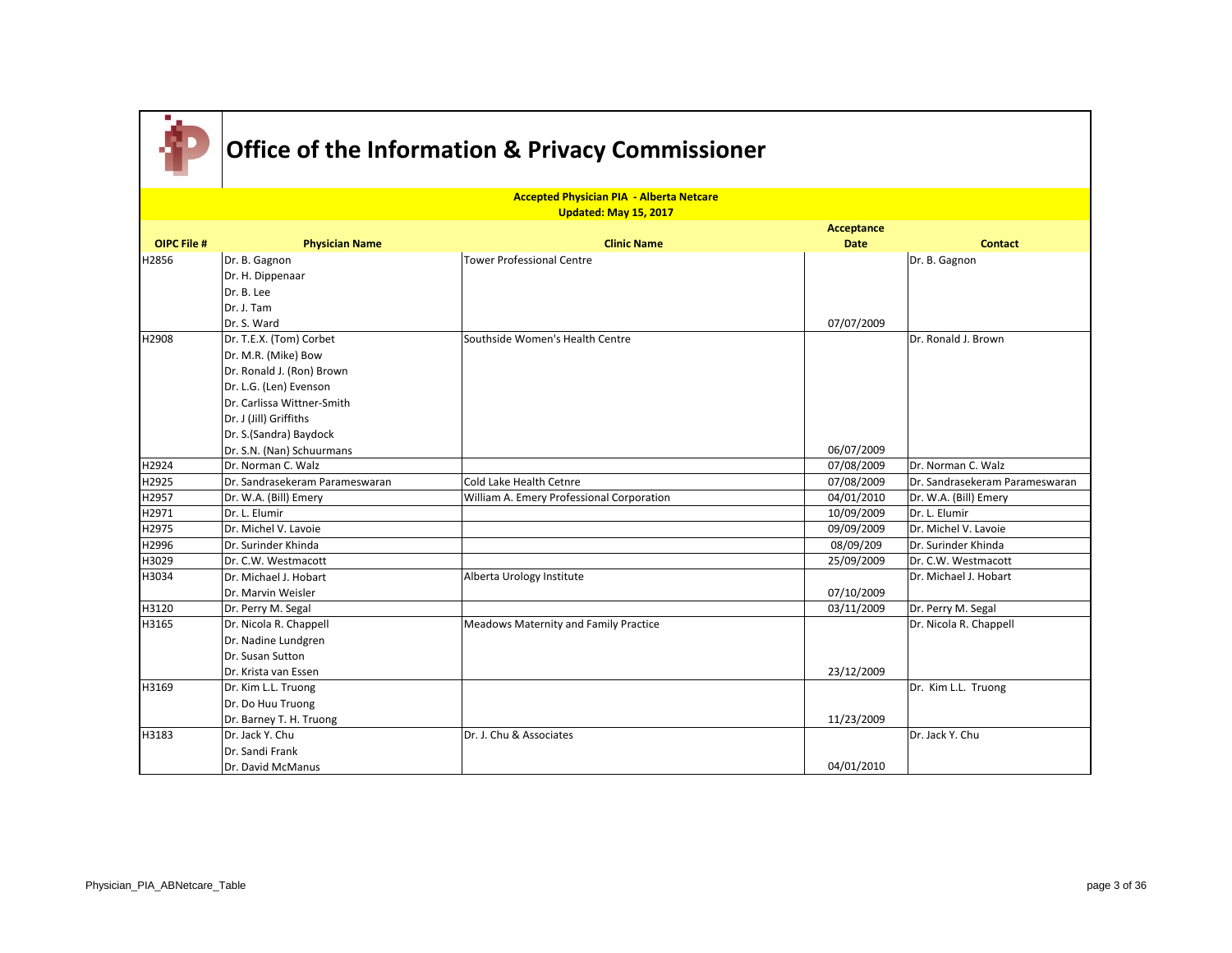|                    |                           | <b>Accepted Physician PIA - Alberta Netcare</b><br>Updated: May 15, 2017 |             |                           |
|--------------------|---------------------------|--------------------------------------------------------------------------|-------------|---------------------------|
|                    |                           |                                                                          | Acceptance  |                           |
| <b>OIPC File #</b> | <b>Physician Name</b>     | <b>Clinic Name</b>                                                       | <b>Date</b> | <b>Contact</b>            |
| H3189              | Dr. Allan Garbutt         | <b>Crowsnest Medical Clinic</b>                                          |             | Dr. Peter McKernan        |
|                    | Dr. William Sara          |                                                                          |             |                           |
|                    | Dr. Peter McKernan        |                                                                          |             |                           |
|                    | Dr. Leslie Garland        |                                                                          |             |                           |
|                    |                           |                                                                          |             |                           |
|                    |                           |                                                                          | 04/01/2010  |                           |
| H3206/H3207        | Dr. Wojciech S. Bzezinski |                                                                          | 12/04/2010  | Dr. Wojciech S. Bzezinski |
| H3208/H3209        | Dr. Jozef Van Niekerk     |                                                                          | 12/04/12010 | Dr. Jozef Van Niekerk     |
| H3219              | Dr. Karim Punja           |                                                                          | 14/12/2009  | Dr. Karim Punja           |
| H3243              | Dr. Barrie Steed          |                                                                          |             | Dr. Barrie L. Steed       |
|                    | Dr. Silvia Watman         |                                                                          |             |                           |
|                    | Dr. David Lyons           |                                                                          |             |                           |
|                    | Dr. Shaunna Menard        |                                                                          | 27/01/2010  |                           |
| H3310              | Dr. Martin Davies         | Mount Royal University - Health Services                                 |             | Dr. Martin Davies         |
|                    | Dr. Cheryl Whitehead      |                                                                          |             |                           |
|                    | Dr. Dena Keashly          |                                                                          | 08/02/2010  |                           |
| H3316              | Dr. Pramod K. Verma       |                                                                          | 08/02/2010  | Dr. Pramod K. Verma       |
| H3323              | Dr. Wolfgang M. Struck    |                                                                          | 09/07/210   | Dr. Wolfgang M. Struck    |
| H3346              | Dr. Hakique Virani        | Metro City Medical Clinic                                                |             | Dr. Hakique Virani        |
|                    | Dr. Shainoor Ismail       |                                                                          |             |                           |
|                    | Dr. Huiming Yang          |                                                                          | 26/02/2010  |                           |
| H3357              | Dr. Werner De Vos         | <b>Medical Midtown Clinic</b>                                            | 18/02/2010  | Dr. Werner De Vos         |
| H3368              | Dr. Abaya Venumbaka       | Insight Medical Centre                                                   |             | Dr. Abaya Venumbaka       |
|                    | Dr. Siv Anand Venumbaka   |                                                                          | 19/02/2010  |                           |
| H3369              | Dr. Zbigniew Sawicki      |                                                                          | 19/02/2010  | Dr. Zbigniew Sawicki      |
| H3370              | Dr. J.F. (Ted) Thaell     |                                                                          | 19/02/2010  | Dr. J.F. (Ted) Thaell     |
| H3372              | Dr. Dan J. Hodges         |                                                                          | 16/04/2010  | Dr. Dan J. Hodges         |
| H3395              | Dr. W. A. Ruzycki         |                                                                          | 26/02/2010  | Dr. W. A. Ruzycki         |
| H3398              | Dr. Norbert J. Witt       |                                                                          |             |                           |
|                    | Dr. Ken Makus             |                                                                          |             |                           |
|                    | Dr. Robert Pilroy         |                                                                          | 09/03/2010  | Dr. Norbert J. Witt       |
| H3399              | Dr. Leon Burger           |                                                                          |             |                           |
|                    | Dr. Michael Burger        |                                                                          | 09/02/2010  | Dr. Leon Burger           |
| H3401              | Dr. Ruben G. Hansen       |                                                                          | 09/03/2010  | Dr. Ruben G. Hansen       |
| H3426              | Dr. Philip A. Hardin      | West Edmonton Diabetes Centre                                            | 13/05/2010  | Dr. Philip A. Hardin      |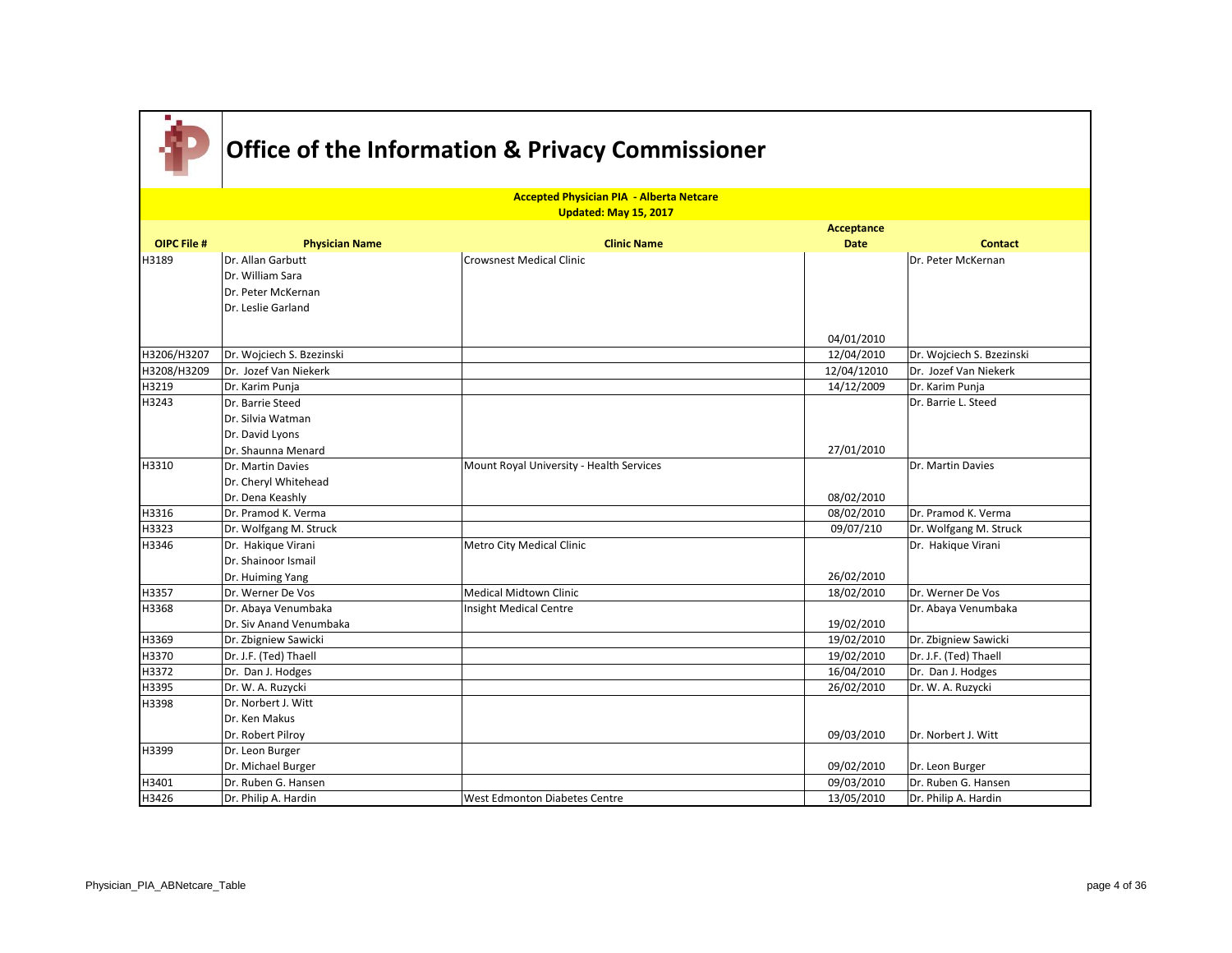

|                    |                                 | <b>Accepted Physician PIA - Alberta Netcare</b> |                   |                                 |
|--------------------|---------------------------------|-------------------------------------------------|-------------------|---------------------------------|
|                    |                                 | Updated: May 15, 2017                           |                   |                                 |
|                    |                                 |                                                 | <b>Acceptance</b> |                                 |
| <b>OIPC File #</b> | <b>Physician Name</b>           | <b>Clinic Name</b>                              | <b>Date</b>       | <b>Contact</b>                  |
| H3457              | Dr. John Mark Mahood            | <b>Pediatric Consultants</b>                    |                   |                                 |
|                    | Dr. Charles Bester              |                                                 |                   |                                 |
|                    | Dr. Magarietha Johanna DuPlooy  |                                                 |                   |                                 |
|                    | Dr. Josias Michael Grobler      |                                                 |                   |                                 |
|                    | Dr. Carey Richard Molberg       |                                                 |                   |                                 |
|                    | Dr. Desmond Shulman             |                                                 |                   |                                 |
|                    |                                 |                                                 | 13/05/2010        | Dr. John Mark Mahood            |
| H3459              | Dr. Bruce Hoffman               | Hoffman Centre for Integrative Medicine         | 19/04/2010        | Dr. Bruce Hoffman               |
| H3472              | Dr. Sandra Ghitter-Mannes       | <b>Forest Heights Medical Clinic</b>            |                   |                                 |
|                    | Dr. James G. Reilly             |                                                 |                   |                                 |
|                    | Dr. Brian D. McAlpine           |                                                 | 26/04/2010        | Dr. Sandra Ghitter-Mannes       |
| H3473              | Dr. Roberta E. Grynoch          |                                                 | 26/04/2010        | Dr. Roberta E. Grynoch          |
| H3494              | Dr. M. S. Mah                   |                                                 | 04/05/2010        | Dr. M. A. Mah                   |
| H3498              | Dr. Keet Pent Wong              |                                                 | 04/05/2010        | Dr. Keet Pent Wong              |
| H3503              | Dr. Michael J. W. Smith         |                                                 | 05/05/2010        | Dr. Michael J. W. Smith         |
| H3504              | Dr. Darryl Bartie               | Grande Prairie Walk In Clinic                   |                   |                                 |
|                    | Dr. Jacolette Hattingh          |                                                 |                   |                                 |
|                    | Dr. Peter McGovern              |                                                 | 05/05/2010        | Dr. Darryl Bartie               |
| H3505              | Dr. Paulouse J. Paul            |                                                 | 05/05/2010        | Dr. Paulouse J. Paul            |
| H3506              | Dr. M. B. Bozdech               |                                                 | 05/05/2010        | Dr. M. B. Bozdech               |
| H3523              | Dr. Marthinus H. Doman          | <b>Silver Birch Medical Centre</b>              |                   |                                 |
|                    | IDr. Jan G. Fourie              |                                                 | 05/13/2010        | Dr. Marthinus H. Doman          |
| H3540              | Dr. Brian L. Oldale             | Athabasca Medical Centre                        | 25/05/2010        | Dr. Brian L. Oldale             |
| H3545              | Dr. Ming C. Chou                |                                                 | 05/27/2010        | Dr. Ming C. Chou                |
| H3549              | Dr. Norman Patrick Costigan     |                                                 |                   |                                 |
|                    | Dr. N. D. Monkman               |                                                 | 05/31/2010        | Dr. Norman Patrick Costigan     |
| H3551              | Dr. Bradford D.M. (Brad) Mechor | <b>Calgary Sinus Centre</b>                     | 05/31/2010        | Dr. Bradford D.M. (Brad) Mechor |
| H3552              | Dr. Maurice Blackman            |                                                 | 05/31/2010        | Dr. Maurice Blackman            |
| H3556              | Dr. Gerald A. Vaz               |                                                 | 06/07/2010        | Dr. Gerald A. Vaz               |
| H3563              | Dr. Tim Yep                     | Richmaond Road Family Medical Centre            |                   |                                 |
|                    | Dr. Scott D. Holder             |                                                 |                   |                                 |
|                    | Dr. Feliciem Mbuyi              |                                                 | 06/07/2010        | Dr. Tim Yep                     |
| H3565              | Dr. Dale Malus                  | <b>Bowness Family Medical Centre</b>            |                   |                                 |
|                    | Dr. Barbara Hardt               |                                                 | 06/07/2010        | Dr. Dale Malus                  |
| H3577              | Dr. Cameron S. Morhaliek        |                                                 | 06/15/2010        | Dr. Cameron S. Morhaliek        |
| H3580              | Dr. Gounden                     | ALCA Health Centre Ltd.                         | 26/11/2010        | Dr. Gounden                     |
| H3590              | Dr. Gordon E. Searles           | Keystone Dermatology Institute                  | 18/06/2010        | Dr. Gordon E. Searles           |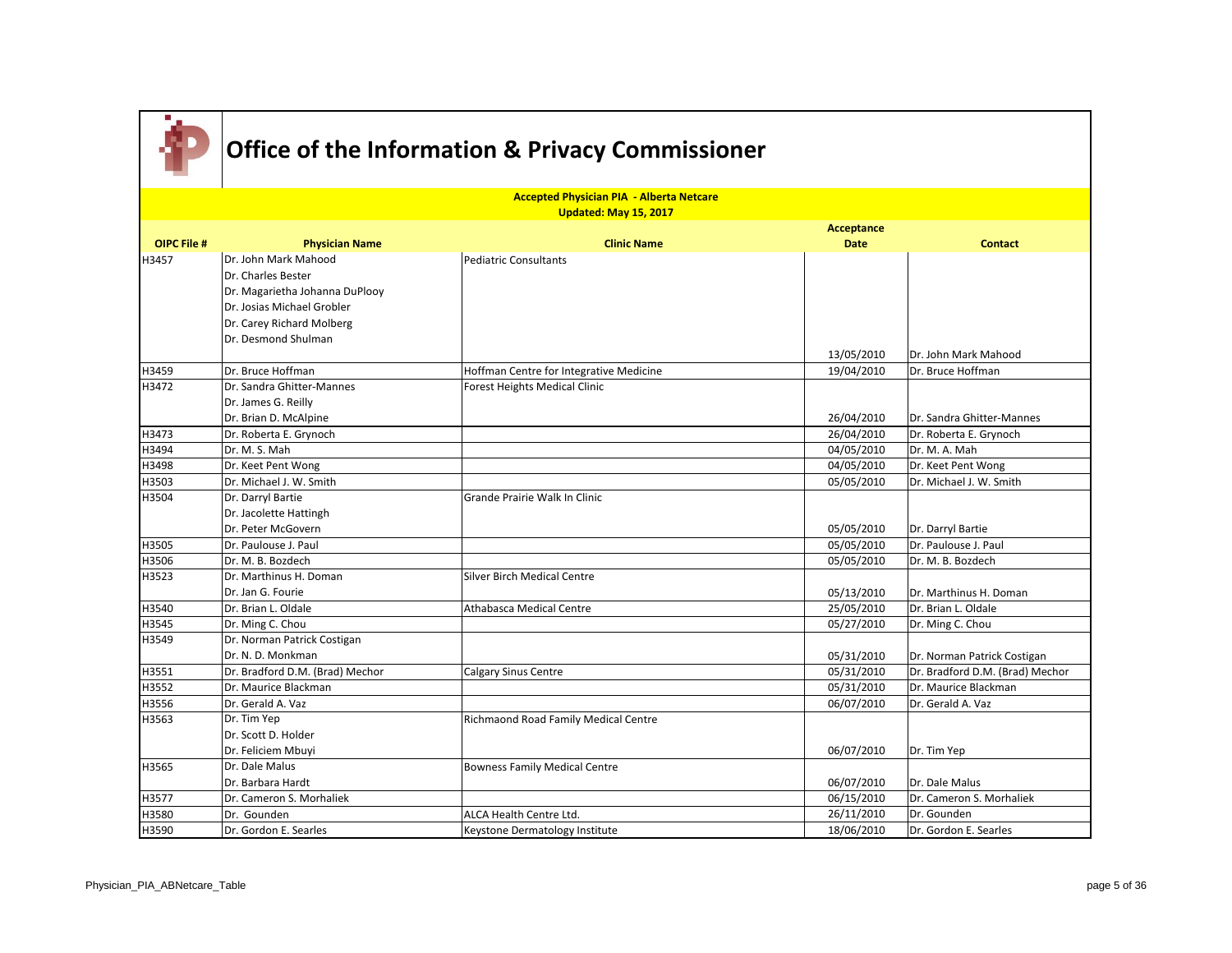

|                    | <b>Accepted Physician PIA - Alberta Netcare</b> |                                     |             |                               |  |
|--------------------|-------------------------------------------------|-------------------------------------|-------------|-------------------------------|--|
|                    |                                                 | Updated: May 15, 2017               | Acceptance  |                               |  |
| <b>OIPC File #</b> | <b>Physician Name</b>                           | <b>Clinic Name</b>                  | <b>Date</b> | <b>Contact</b>                |  |
| H3592              | Dr. Andre J. Botha                              |                                     | 06/21/2010  | Dr. Andre J. Botha            |  |
| H3598              | Dr. Joseph A. D'Costa                           |                                     |             | Dr. Joseph A.D'Costa          |  |
|                    | Dr. Amar Singh                                  |                                     | 20/07/2010  |                               |  |
| H3602              | Dr. Jamie Irvine                                | <b>HealthPoint Medical Centre</b>   |             |                               |  |
|                    | Dr. Dhiren Naidu                                |                                     |             |                               |  |
|                    | Dr. Steven Helper                               |                                     |             |                               |  |
|                    | Dr. Tony Giantomaso                             |                                     |             |                               |  |
|                    | Dr. Sherif El-Maadawy                           |                                     |             |                               |  |
|                    | Dr. David Block                                 |                                     |             |                               |  |
|                    | Dr. Shelby Karpman                              |                                     |             |                               |  |
|                    | Dr. Boris Boyko                                 |                                     |             |                               |  |
|                    | Dr. Robert Hauptman                             |                                     |             |                               |  |
|                    | Dr. Garin Cheung                                |                                     |             |                               |  |
|                    | Dr. Valeria Lyubetska                           |                                     |             |                               |  |
|                    | Dr. Darshan Pandher                             |                                     | 21/09/2010  | Dr. Jamie Irvine              |  |
| H3603              | Dr. Arkadiusz (Art) N. Jaroni                   |                                     | 25/06/210   | Dr. Arkadiusz (Art) N. Jaroni |  |
| H3604              | Dr. Kelleigh Klym                               |                                     |             | Dr. Kelleigh Klym             |  |
|                    | Dr. Victoria Kendrick                           |                                     |             |                               |  |
|                    | Dr. Susan Carpenter                             |                                     |             |                               |  |
|                    | Dr. Lori Hogg                                   |                                     |             |                               |  |
|                    | Dr. Monika Schulz                               |                                     | 23/06/2010  |                               |  |
| H3611              | Dr. Lindi Scribante                             |                                     | 29/06/210   | Dr. Lindi Scribante           |  |
| H3632              | Dr. Philip Wessels                              |                                     | 08/07/210   | Dr. Philip Wessels            |  |
| H3643              | Dr. Weisz                                       |                                     |             | Dr. Rasheed A. Hosein         |  |
|                    | Dr. Kretzul                                     |                                     |             |                               |  |
|                    | Dr. Rasheed A. Hosein                           |                                     | 14/07/2010  |                               |  |
| H3666              | Dr. Talib Muhammed                              | International Avenue Medical Centre | 30/07/2010  | Dr. Talib Muhammed            |  |
| H3680              | Dr. Kar C. Quek                                 | <b>West Edmonton Medical Clinic</b> |             |                               |  |
|                    | Dr. Michael Kiltz                               |                                     | 30/07/2010  | Dr. Kar C. Quek               |  |
| H3692              |                                                 | <b>Breast Centre Radiology</b>      |             |                               |  |
|                    |                                                 | <b>Breast Centre Clinic</b>         |             |                               |  |
|                    | Dr. Cathy Copeland                              | Callingwood Clinic                  | 27/09/2010  | Dr. Cathy Copeland            |  |
| H3693              | Dr. Paul M. K. Leung                            |                                     |             |                               |  |
|                    | Dr.Robert A. Balyk                              |                                     |             |                               |  |
|                    | Dr. Jeff Bury                                   |                                     |             |                               |  |
|                    | Dr. David Otto                                  |                                     | 18/08/2010  | Dr. Paul M. K. Leung          |  |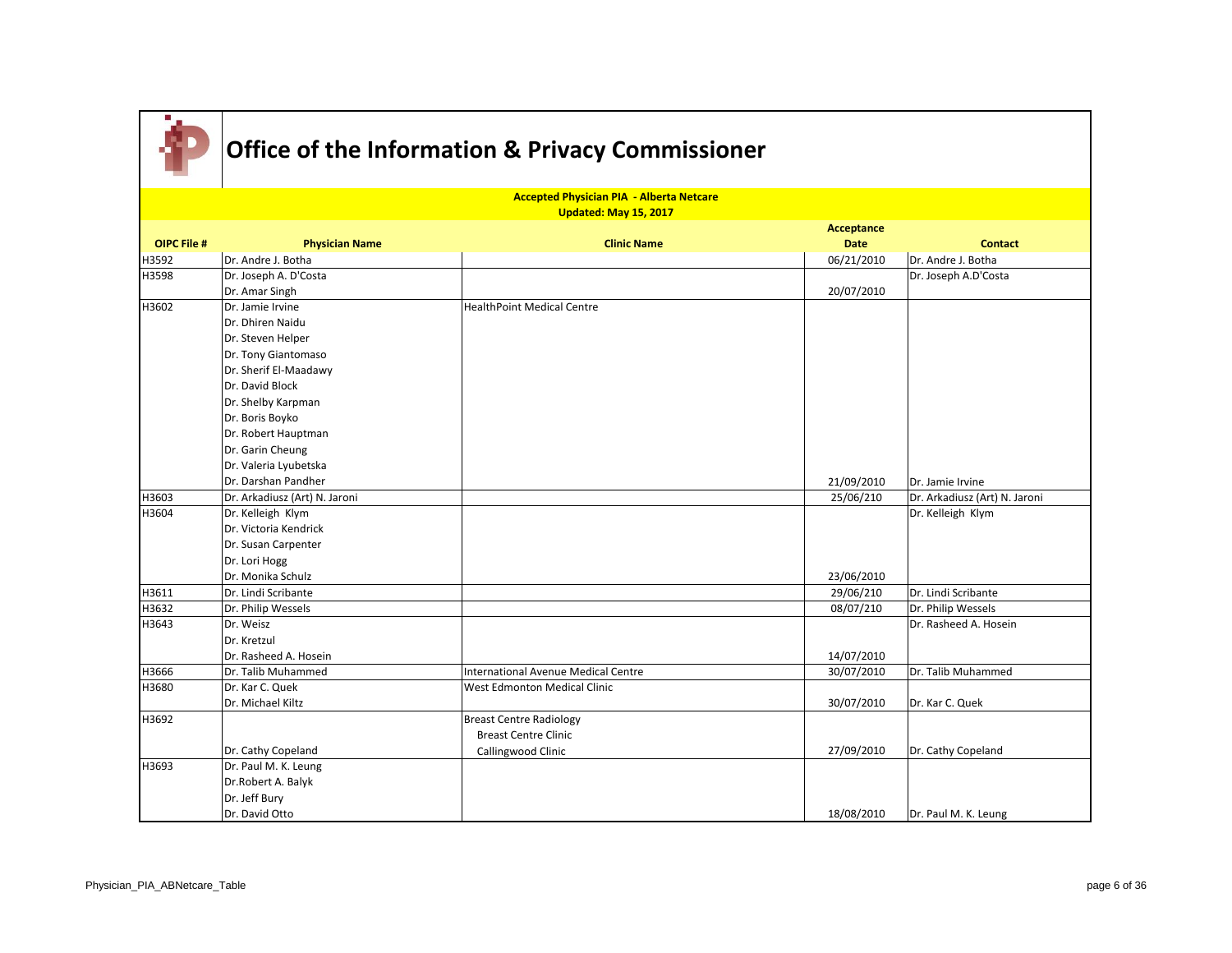

|                    |                                | <b>Accepted Physician PIA - Alberta Netcare</b> |                           |                                |
|--------------------|--------------------------------|-------------------------------------------------|---------------------------|--------------------------------|
|                    |                                | Updated: May 15, 2017                           |                           |                                |
| <b>OIPC File #</b> | <b>Physician Name</b>          | <b>Clinic Name</b>                              | Acceptance<br><b>Date</b> | <b>Contact</b>                 |
| H3771              | Dr. Catherine M. Zip           | Dermatology Centre                              |                           |                                |
|                    | Dr. Howard Benjamin Cohen      |                                                 | 18/10/2010                | Dr. Catherine M. Zip           |
| H3777              | Dr. Ernest L. York             | Wetaskiwin Lung Laboratory                      | 21/09/2010                | Dr. Ernest L. York             |
| H3797              | Dr. David Campbell             | Plastic and Cosmetic Laser Surgical Centre Ltd. |                           |                                |
|                    | Dr. Martin Giuffre             |                                                 |                           |                                |
|                    | Dr. Gary Lobay                 |                                                 |                           |                                |
|                    | Dr. Gorman Louie               |                                                 |                           |                                |
|                    | Dr. G.L. Moysa                 |                                                 |                           |                                |
|                    | Dr. Gordon Wilkes              |                                                 | 27/092010                 | Dr. David Edwards              |
| H3808              | Dr. Mei Sum Maxim Fok          | Medical Clinic 97                               | 29/09/2010                | Dr. Mei Sum Maxim Fox          |
| H3818              | Dr. Gerhard van der Westhuizen | <b>Southland Medical Clinic</b>                 |                           |                                |
|                    | Dr. Mark J. Vacy-Lyle          |                                                 | 26/10/2010                | Dr. Gerhard van der Westhuizen |
| H3872              | Dr. James Corley               | Sundance Medical Clinic                         |                           |                                |
|                    | Dr. Jaimala Maharaj            |                                                 | 30/11/2010                | Dr. James Corley               |
| H3898              | Dr. Anil Singh                 | Insight Medical Imaging                         | 04/01/2011                | Dr. Anil Singh                 |
| H3911              | Dr. Dorcas Kennedy             | Lethbridge College Health Services              |                           |                                |
|                    | Dr. Meg Simpson                |                                                 |                           |                                |
|                    | Dr. Jullie Smith               |                                                 |                           |                                |
|                    | Dr. John Kennedy               |                                                 |                           |                                |
|                    | Dr. Lana Wicentovich           |                                                 |                           |                                |
|                    | Dr. Jennifer Burke             |                                                 |                           |                                |
|                    | Dr. Karen Robertson            |                                                 |                           |                                |
|                    | Dr. Wallace Smart              |                                                 | 15/12/2010                | Dr. Dorcas Kennedy             |
| H3942              | Dr. Lorne Poon                 | New Image Cosmetic & Medical Centre             | 13/01/2011                | Dr. Lorne Poon                 |
| H3978              | Dr. P. Swarts                  | Easthill Walk-In Clinic                         |                           |                                |
|                    | Dr. J. Badenhorst              |                                                 |                           |                                |
|                    | Dr. C. Grundling               |                                                 |                           |                                |
|                    | Dr. N. Basson                  |                                                 |                           |                                |
|                    | Dr. J. Rossouw                 |                                                 |                           |                                |
|                    | Dr. D. Webb                    |                                                 |                           |                                |
|                    | Dr. D. Boorman                 |                                                 | 11/01/2011                | Dr. P. Swarts                  |
| H3979              | Dr. Richard Hatfield           | <b>Normed Medical Clinic</b>                    |                           |                                |
|                    | Dr. Pieter Cloete              |                                                 | 05/01/2011                | Dr. Richard Hatfield           |
| H3980              | Dr. William So                 | Clareview Family Medical Clinic                 |                           |                                |
|                    | Dr. Duncan Ho                  |                                                 |                           |                                |
|                    | Dr. Hans Yamamoto              |                                                 | 05/01/2011                | Dr. William So                 |
| H4001              | Dr. H. Mathur                  | Pineridge Medical Clinic                        | 27/06/2011                | Dr. H. Mathur                  |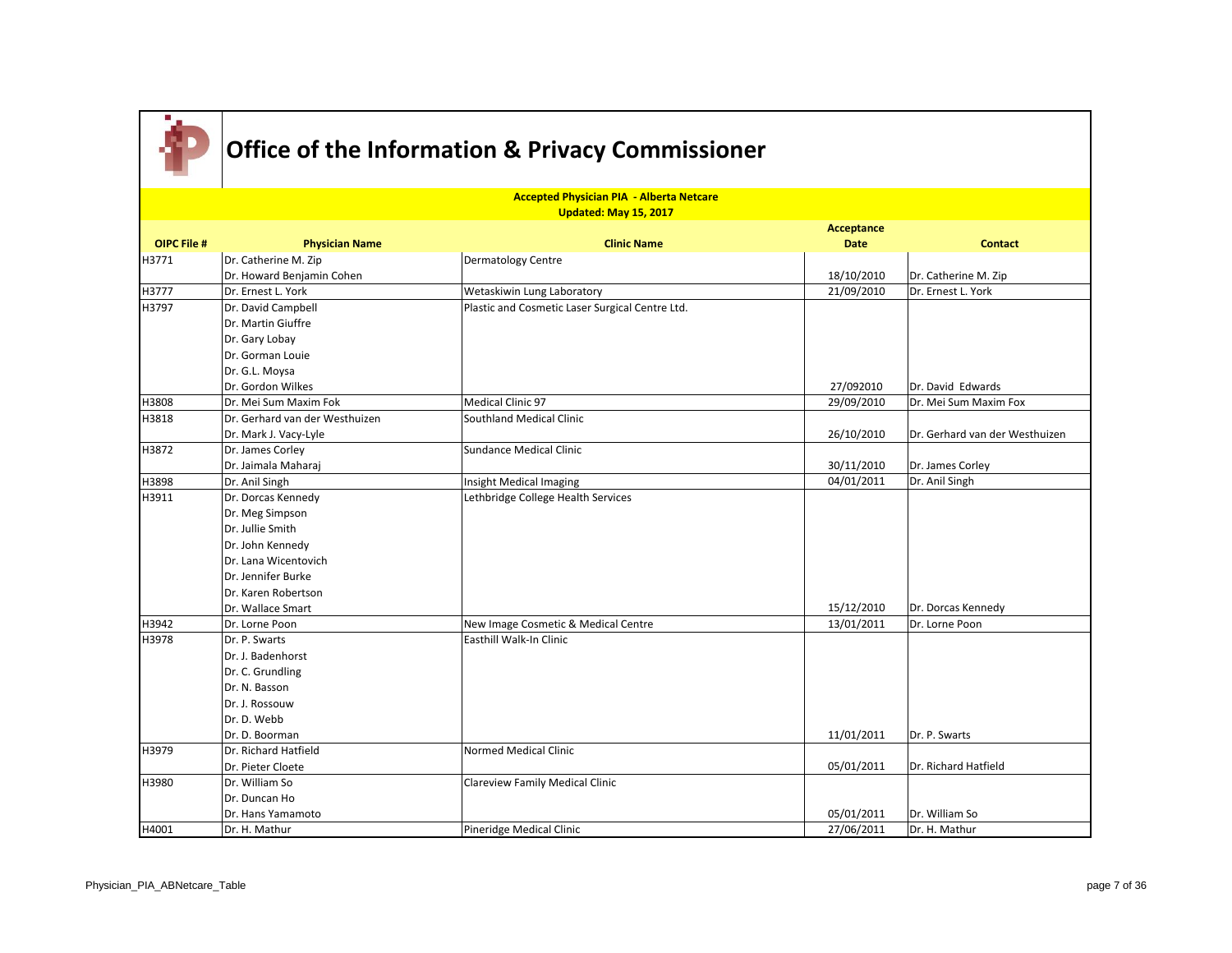

|                    | <b>Accepted Physician PIA - Alberta Netcare</b><br>Updated: May 15, 2017 |                                                       |                           |                       |  |
|--------------------|--------------------------------------------------------------------------|-------------------------------------------------------|---------------------------|-----------------------|--|
| <b>OIPC File #</b> | <b>Physician Name</b>                                                    | <b>Clinic Name</b>                                    | Acceptance<br><b>Date</b> | <b>Contact</b>        |  |
| H4002              | Dr. Stephen Kwan                                                         | Ortho Clinic                                          |                           |                       |  |
|                    | Dr. Martina Frostad                                                      |                                                       |                           |                       |  |
|                    | Dr. Joel Weaver                                                          |                                                       | 10/01/2011                | Dr. Stephen Kwan      |  |
| H4006              | Dr. T. Ford                                                              | Highland Park Walk-In Medical Clinic                  |                           |                       |  |
|                    | Dr. D.A. Rautenbach                                                      |                                                       |                           |                       |  |
|                    | Dr. A. Bilston                                                           |                                                       |                           |                       |  |
|                    | Dr. K. Daniel                                                            |                                                       |                           |                       |  |
|                    | Dr. W. Hildebrandt                                                       |                                                       |                           |                       |  |
|                    | Dr. M.J. Thibault                                                        |                                                       | 11/02/2011                | Dr. T. Ford           |  |
| H4025              | Dr. Ardythe Taylor                                                       | Breast Cancer Supportive Care Foundation              |                           |                       |  |
|                    | Dr. Helen Cho                                                            |                                                       |                           |                       |  |
|                    | Dr. Elu Thompson                                                         |                                                       |                           |                       |  |
|                    | Dr. Anitra Mamen                                                         |                                                       | 16/02/2011                | Dr. Ardythe Taylor    |  |
| H4046              | Dr. V. Velmurugiah                                                       | <b>Barrhead Healthcare Centre</b>                     | 09/02/2011                | Dr. V. Velmurugiah    |  |
| H4049              | Dr. Susan Carpenter                                                      | Arnika Centre                                         | 09/02/2011                | Dr. Susan Carpenter   |  |
| H4063              | Dr. Michael Kroetsch                                                     |                                                       | 28/02/2011                | Dr. Michael Kroetsch  |  |
| H4091              | Dr. Eleanor Stein                                                        |                                                       | 11/03/2011                | Dr. Eleanor Stein     |  |
| H4097              | Dr. Andries Niemann                                                      | Daysland Medical Centre and Forestburg Medical Clinic |                           | Dr. Andries Niemann   |  |
|                    | Dr. Magda du Plessis                                                     |                                                       |                           |                       |  |
|                    | Dr. Elinor Van Veenhuyzen                                                |                                                       | 11/03/2011                |                       |  |
| H4105              | Dr. Leslie Ellestad                                                      |                                                       | 14/03/2011                | Dr. Leslie Ellestad   |  |
| H4116              | Dr. Judy Wing-Shuen Li                                                   |                                                       |                           |                       |  |
|                    | Dr. Ling Pui Yu                                                          |                                                       | 25/03/2011                | Dr. Judy Wing-Shue Li |  |
| H4125              | Red Deer - Central Alberta Methadone Program                             | Camp Limited Central Alberta Methadone Program        |                           | Dr. Ian M. Postnikoff |  |
|                    | Clinic                                                                   |                                                       |                           |                       |  |
|                    | Dr. Wayne Church                                                         |                                                       |                           |                       |  |
|                    | Dr. Glenn Kowalsky                                                       |                                                       |                           |                       |  |
|                    | Calgary - Second Chance Recovery                                         |                                                       |                           |                       |  |
|                    | Dr. Ian Postnikoff                                                       |                                                       |                           |                       |  |
|                    | Dr. Glenn Kowalsky                                                       |                                                       |                           |                       |  |
|                    | Medicine Hat - Chinook Alberta Methadone                                 |                                                       |                           |                       |  |
|                    | Program                                                                  |                                                       |                           |                       |  |
|                    | Dr. Ian M. Postnikoff                                                    |                                                       |                           |                       |  |
|                    | Lethbridge - Northside Methadone Program                                 |                                                       |                           |                       |  |
|                    | Dr. Jacob Barsky                                                         |                                                       |                           |                       |  |
|                    | Dr. Ian Postnikoff                                                       |                                                       |                           |                       |  |
|                    |                                                                          |                                                       | 11/04/2011                |                       |  |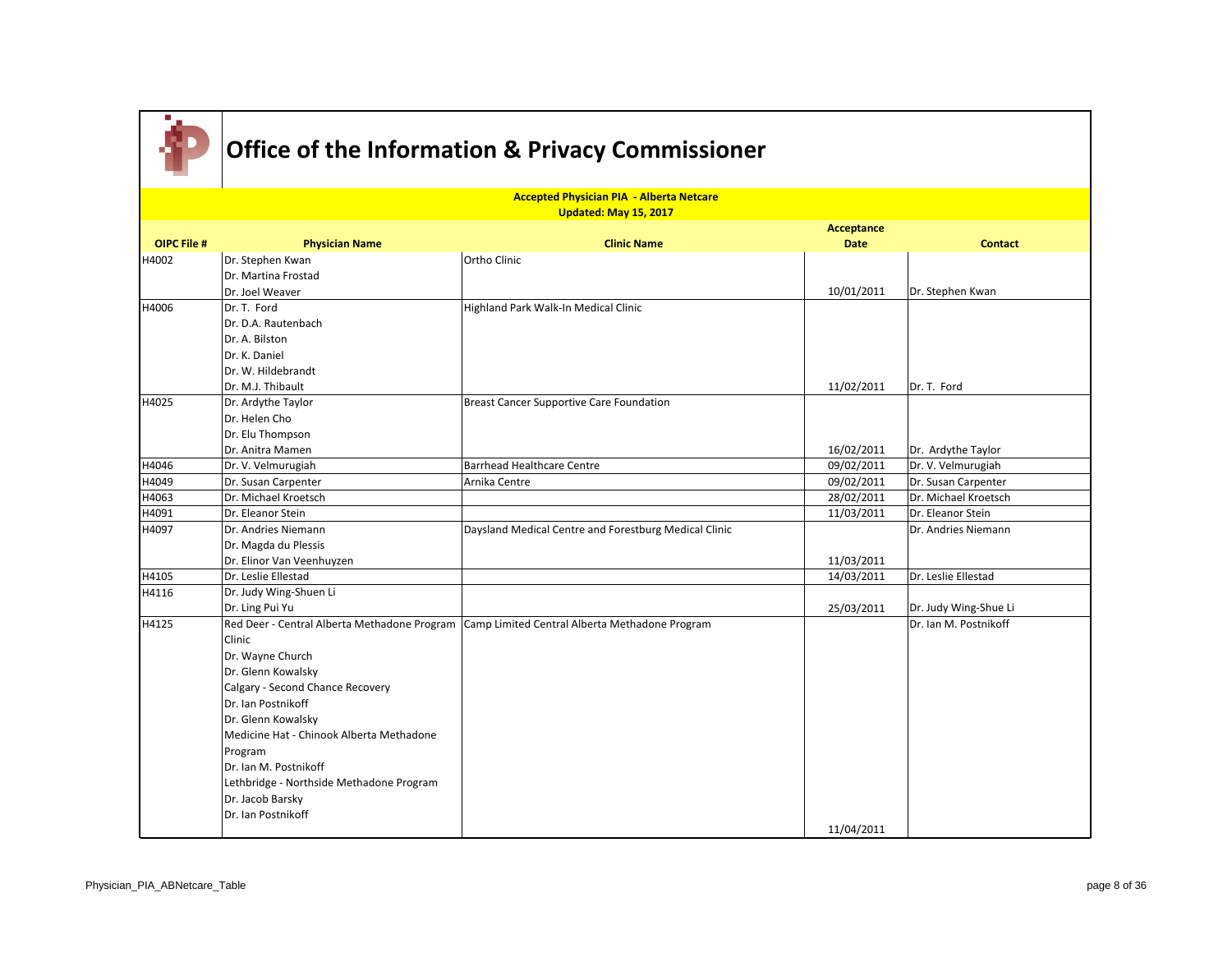

|                    | <b>Accepted Physician PIA - Alberta Netcare</b><br>Updated: May 15, 2017 |                                                   |             |                         |  |
|--------------------|--------------------------------------------------------------------------|---------------------------------------------------|-------------|-------------------------|--|
|                    |                                                                          |                                                   | Acceptance  |                         |  |
| <b>OIPC File #</b> | <b>Physician Name</b>                                                    | <b>Clinic Name</b>                                | <b>Date</b> | <b>Contact</b>          |  |
| H4141              | Dr. Francois Oosthuizen                                                  | Sexsmith Medical Clinic                           |             | Dr. Francois Oosthuizen |  |
|                    | Dr. Marthinus Strydom                                                    |                                                   |             |                         |  |
|                    | Dr. Rulene Mare                                                          |                                                   | 27/04/2011  |                         |  |
| H4159              | Dr. Douglas M. Anderson                                                  |                                                   |             | Dr. Douglas M. Anderson |  |
|                    | Dr. Grace Simmons                                                        |                                                   | 11/04/2011  |                         |  |
| H4163              | Dr. Simon Arthur                                                         | <b>Valley View Family Practice</b>                |             | Dr. Simon Arthur        |  |
|                    | Dr. Laura Bennion                                                        |                                                   |             |                         |  |
|                    | Dr. Jeremy deBruyn                                                       |                                                   |             |                         |  |
|                    | Dr. Glenn Gould                                                          |                                                   |             |                         |  |
|                    | Dr. Jean Rawling                                                         |                                                   |             |                         |  |
|                    | Dr. Kathy Reynolds                                                       |                                                   |             |                         |  |
|                    | Dr. Paul Toye                                                            |                                                   |             |                         |  |
|                    | Dr. Donna Wachowich                                                      |                                                   | 18/04/2011  |                         |  |
| H4184              | Dr. Trevor T.C. Vu                                                       |                                                   | 29/04/2011  | Dr. Trevor T.C. Vu      |  |
| H4200              | Dr. Anil Prakash                                                         |                                                   | 10/05/2011  | Dr. Anil Prakash        |  |
| H4201              | Dr. Hajira Danial                                                        |                                                   |             | Dr. Chris Hoskins       |  |
|                    | Dr. Heather Robinson                                                     |                                                   |             |                         |  |
|                    | Dr. Chris Hoskins                                                        |                                                   |             |                         |  |
|                    | Dr. Gul Jiwa                                                             |                                                   |             |                         |  |
|                    | Dr. J. Georges Sabourin                                                  |                                                   |             |                         |  |
|                    | Dr. Sarah Halleran                                                       |                                                   |             |                         |  |
|                    | Dr. Ann Marie Long                                                       |                                                   |             |                         |  |
|                    | Dr. Amanda Romanovsky                                                    |                                                   | 10/05/2011  |                         |  |
| H4208              | Dr. Donald Wilson                                                        | Hawkstone Medical Clinic                          | 12/05/2011  | Dr. Donald Wilson       |  |
| H4261              | Dr. Mark Antoniuk                                                        |                                                   | 06/06/2011  | Dr. Mark Antoniuk       |  |
| H4263              | Dr. David Gill                                                           |                                                   | 06/06/2011  | Dr. David Gill          |  |
| H4265              | Dr. Mofoluwaso Abolarin                                                  |                                                   | 08/06/2011  | Dr. Mofoluwaso Abolarin |  |
| H4266              | Dr. Borys Hoshowsky                                                      |                                                   | 04/08/2011  | Dr. Borys Hoshowsky     |  |
| H4268              | Dr. Daniel Ross                                                          | Kiwi Pediatrics                                   | 18/08/2011  | Dr. Daniel Ross         |  |
| H4275              | Dr. Indu Khosla                                                          | Mayfair Medcial Clinic                            | 13/06/2011  | Dr. Indu Khosla         |  |
| H4276              | Dr. Tim Collins                                                          | Main Office, Westside Office, and Coaldale Office | 20/12/2011  | Dr. Tim Collins         |  |
| H4278              | Dr. Antoinette Bekker                                                    | Drs. Bekker & Steyn                               | 21/06/2011  | Dr. Antoinette Bekker   |  |
| H4286              | Dr. Govindan Nair                                                        |                                                   | 20/06/2011  | Dr. Govindan Nair       |  |
| H4296              | Dr. Debakanta Jena                                                       | Drs. Jena & Devi                                  |             | Dr. Debakanta Jena      |  |
|                    | Dr. Minati Devi                                                          |                                                   | 27/06/2011  |                         |  |
| H4317              | Dr. Robert Korbyl                                                        |                                                   | 22/08/2011  | Dr. Robert Korbyl       |  |
| H4322              | Dr. M. Weighman                                                          | <b>Wheatlands Medical Clinic</b>                  | 13/09/2011  | Dr. M. Weighman         |  |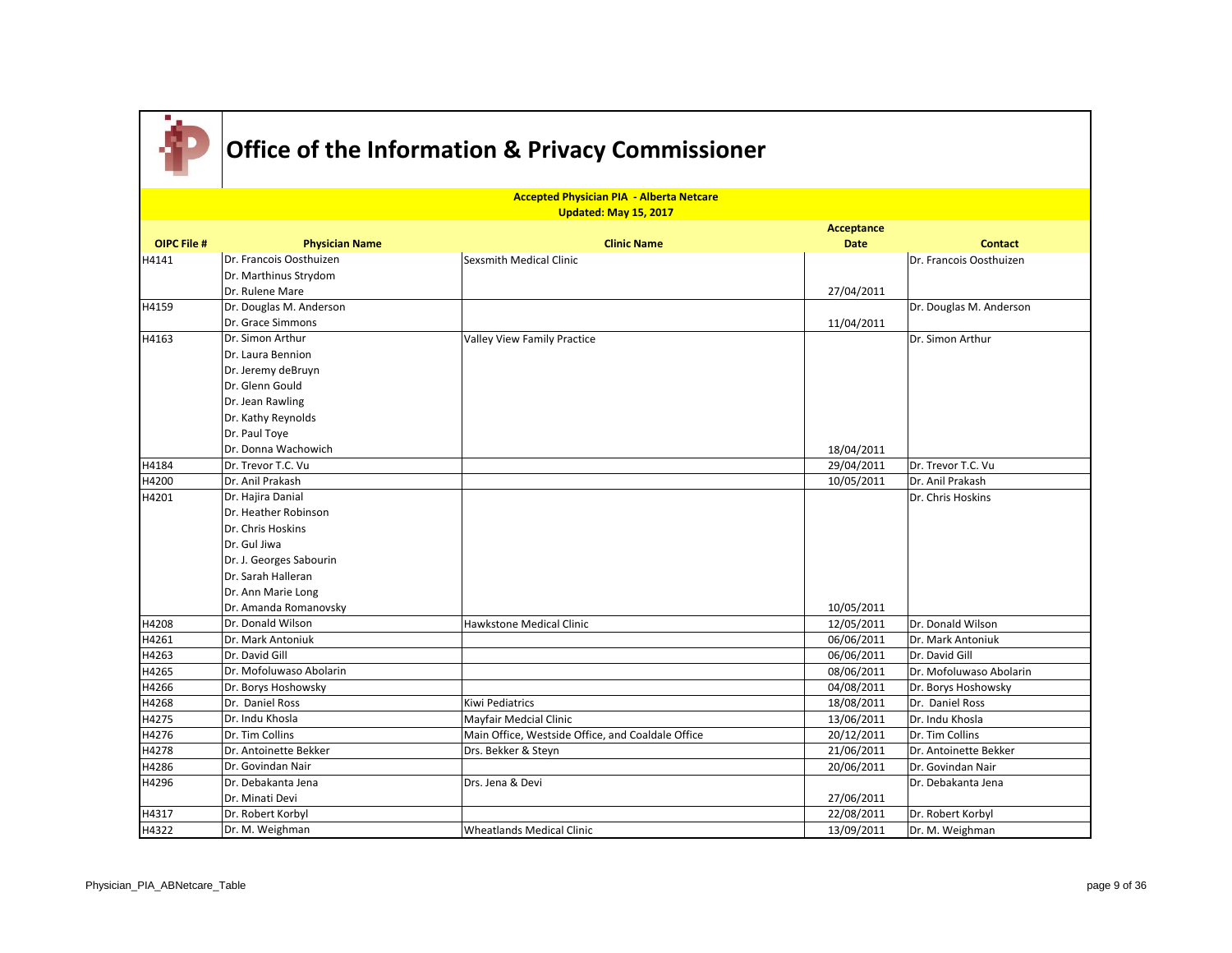

|                    |                                         | <b>Accepted Physician PIA - Alberta Netcare</b> |             |                                     |
|--------------------|-----------------------------------------|-------------------------------------------------|-------------|-------------------------------------|
|                    |                                         | Updated: May 15, 2017                           | Acceptance  |                                     |
| <b>OIPC File #</b> | <b>Physician Name</b>                   | <b>Clinic Name</b>                              | <b>Date</b> | <b>Contact</b>                      |
| H4730              | Dr. Helen Sachs and Dr. Madeline Bodmer |                                                 | 28/06/2012  | Dr. Helen Sachs                     |
| H4379              | Dr. Calvin Greene                       | <b>Regional Fertility Program</b>               |             | Dr. Calvin Greene                   |
|                    | Dr. Selma Scott                         |                                                 |             |                                     |
|                    | Dr. Benjamin CM Wong                    |                                                 |             |                                     |
|                    | Dr. Joseph A. O'Keane                   |                                                 |             |                                     |
|                    | Dr. Jason Min                           |                                                 |             |                                     |
|                    | Dr. Shu Fong                            |                                                 | 05/06/2012  |                                     |
| H4401              | Dr. Badri G. Rickhi                     |                                                 |             | Dr. Badri G. Rickhi                 |
|                    | Dr. John A. Toews                       |                                                 | 12/08/2011  |                                     |
| H4403              | Dr. Eugene Magerman                     | Oasis Medical Centre (Bridlewood)               |             | Dr. Eugene Magerman                 |
|                    | Dr. Tarek Hawegi                        |                                                 | 16/08/2011  |                                     |
| H4404              | Dr. Morne Odendaal                      | Impala Medical Clinic                           |             | Dr. Morne Odendaal                  |
|                    | Dr. John G. Ellis                       |                                                 |             |                                     |
|                    | Dr. Willem M. Myburgh                   |                                                 | 17/08/2011  |                                     |
| H4407              | Dr. Ap Chakravorty                      | Acadia and Bonavista Drive Medical Clinic       |             | Dr. Mohab Ghobrial                  |
|                    | Dr. Mohab Ghobrial                      |                                                 | 17/08/2011  |                                     |
| H4429              | Dr. Madeleine Meiring                   |                                                 |             | Dr. Madeleine Meiring               |
|                    | Dr. Laura Wise                          |                                                 |             |                                     |
|                    | Dr. Henry Biem                          |                                                 | 19/09/2011  |                                     |
| H4430              | Dr. Ashref Jeeva                        |                                                 | 06/09/2011  | Dr. Ashref Jeeva                    |
| H4438              | Dr. Robert Manderson                    | <b>Braeside Medical Clinic</b>                  |             | Dr. Robert Manderson                |
|                    | Dr. Shirley Traynor                     |                                                 |             |                                     |
|                    | Dr. Sony Regehr                         |                                                 |             |                                     |
|                    | Dr. Louise Lalonde                      |                                                 |             |                                     |
|                    | Dr. Alan Stanhope                       |                                                 | 07/09/2011  |                                     |
| H4453              | Dr. Frederick Kiggundu                  |                                                 |             | Dr. Jane Namussubo                  |
|                    | Dr. Jane Namussubo                      |                                                 | 04/11/2011  |                                     |
| H4454              | Dr. Sandy L. Widder                     |                                                 | 07/05/212   | Dr. Sandy L. Widder                 |
| H4455              | Dr. Stephen John George Mintsioulis     |                                                 |             | Dr. Stephen John George Mintsioulis |
|                    | Dr. Thomas King Him fung                |                                                 |             |                                     |
|                    | Dr. Leah Anne Dettman                   |                                                 |             |                                     |
|                    | Dr. Bonnie Rae Larson                   |                                                 |             |                                     |
|                    | Dr. Katrina Anne Sawatsky               |                                                 |             |                                     |
|                    | Dr. Alfred Dei-Baning                   |                                                 | 09/02/2012  |                                     |
| H4456              | Dr. J.D. Matheson                       |                                                 |             |                                     |
|                    | Dr. D.J. Kutsogiannis                   |                                                 | 19/09/2011  | Dr. J.D. Matheson                   |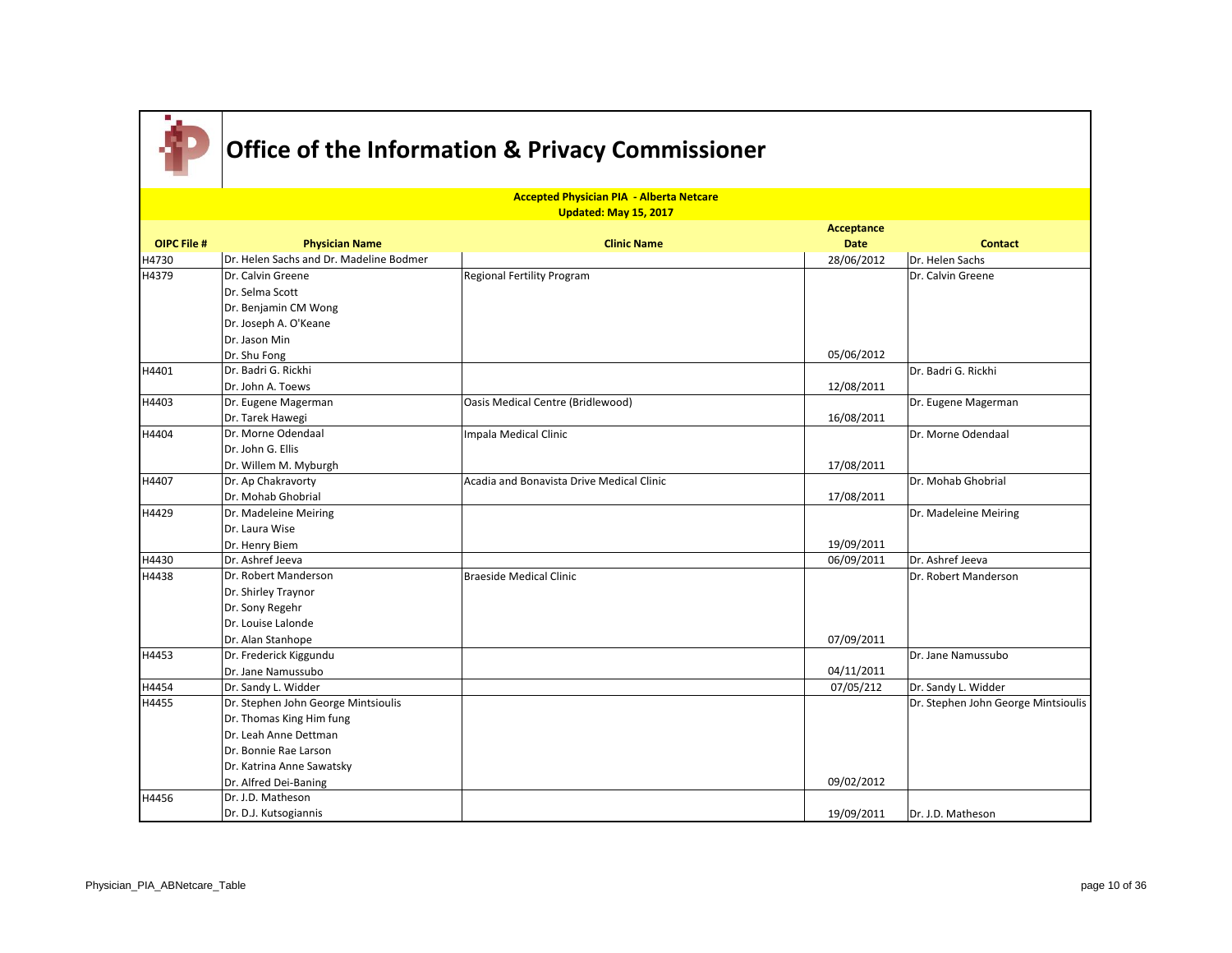

|                    |                                                  | <b>Accepted Physician PIA - Alberta Netcare</b> |             |                       |
|--------------------|--------------------------------------------------|-------------------------------------------------|-------------|-----------------------|
|                    |                                                  | Updated: May 15, 2017                           |             |                       |
|                    |                                                  |                                                 | Acceptance  |                       |
| <b>OIPC File #</b> | <b>Physician Name</b>                            | <b>Clinic Name</b>                              | <b>Date</b> | <b>Contact</b>        |
| H4462              | Dr. Grace Bokenfohr                              |                                                 |             | Dr. Grace Bokenfohr   |
|                    | Dr. Una Ramsey                                   |                                                 |             |                       |
|                    | Dr. Ross T. Lindskoog                            |                                                 | 22/09/2011  |                       |
| H4480              | Market Mall                                      | MCI The Doctor's Office                         |             | Dr. Christin Fletcher |
|                    | Dr. Robert Dickson, Dr. Conrad McCowan, Dr.      | MCI Medical Clinics (Alberta) Inc.              |             |                       |
|                    | Michael Geoghegen, Dr. Nigel Williams, Dr. Sarit |                                                 |             |                       |
|                    | Sengar, Dr. Rodrick Mackenzie, Dr. Muhamed       |                                                 |             |                       |
|                    | Nasseer                                          |                                                 |             |                       |
|                    | <b>Nose Hill</b>                                 |                                                 |             |                       |
|                    | Dr. Christin Lundgren, Dr. Robert Burn           |                                                 |             |                       |
|                    | Dr. Audrey Atchymichuk, Dr. John Donald          |                                                 |             |                       |
|                    | Dr. Ruth Weir, Dr. Ayesah Saeed, Dr. James       |                                                 |             |                       |
|                    | Corley, Dr. Susannah Kurian                      |                                                 |             |                       |
|                    | Dr. Ronald Jarvis, Dr. Susan Aitken              |                                                 |             |                       |
|                    | <b>Beacon Hill</b>                               |                                                 |             |                       |
|                    | Dr. Gregory Skinner, Dr. Nagsh Muftee            |                                                 |             |                       |
|                    | McKnight                                         |                                                 |             |                       |
|                    | Dr. Bashir Jalutha, Dr. Ali Nasser               |                                                 |             |                       |
|                    | Dr. Jean Jim, Dr. Mini George                    |                                                 |             |                       |
|                    | Beddington                                       |                                                 |             |                       |
|                    | Dr. Christopher Hardy, Dr. Eva Rychter           |                                                 |             |                       |
|                    | Dr. Sandra Albuquerque, Dr. Mini George          |                                                 |             |                       |
|                    | Dr. Jeffery Yeung, Dr. Donovan Kreutzer          |                                                 |             |                       |
|                    | Dr. Sarit Sengar, Dr. Ronald Jarvis              |                                                 |             |                       |
|                    | Dr. Carmen Poirier                               |                                                 |             |                       |
|                    | Sarcee                                           |                                                 |             |                       |
|                    | Dr. Romulad Shyleyko, Dr. Meenaksi Nanda         |                                                 |             |                       |
|                    | Dr. Ramesh Patel, Dr. Ernest Manning             |                                                 |             |                       |
|                    | Kingsland                                        |                                                 |             |                       |
|                    | Dr. Christine Fletcher, Dr. Douglas Thorson      |                                                 | 22/11/2011  |                       |
| H4465              | Dr. Dr. Richa Love                               | <b>Thorncliffe Medical Centre</b>               |             | Dr. Richa Love        |
|                    | Dr. Richard Yuen                                 |                                                 |             |                       |
|                    | Dr. Deon Swart                                   |                                                 |             |                       |
|                    | Dr. Lalji Gohill                                 |                                                 | 26/09/2011  |                       |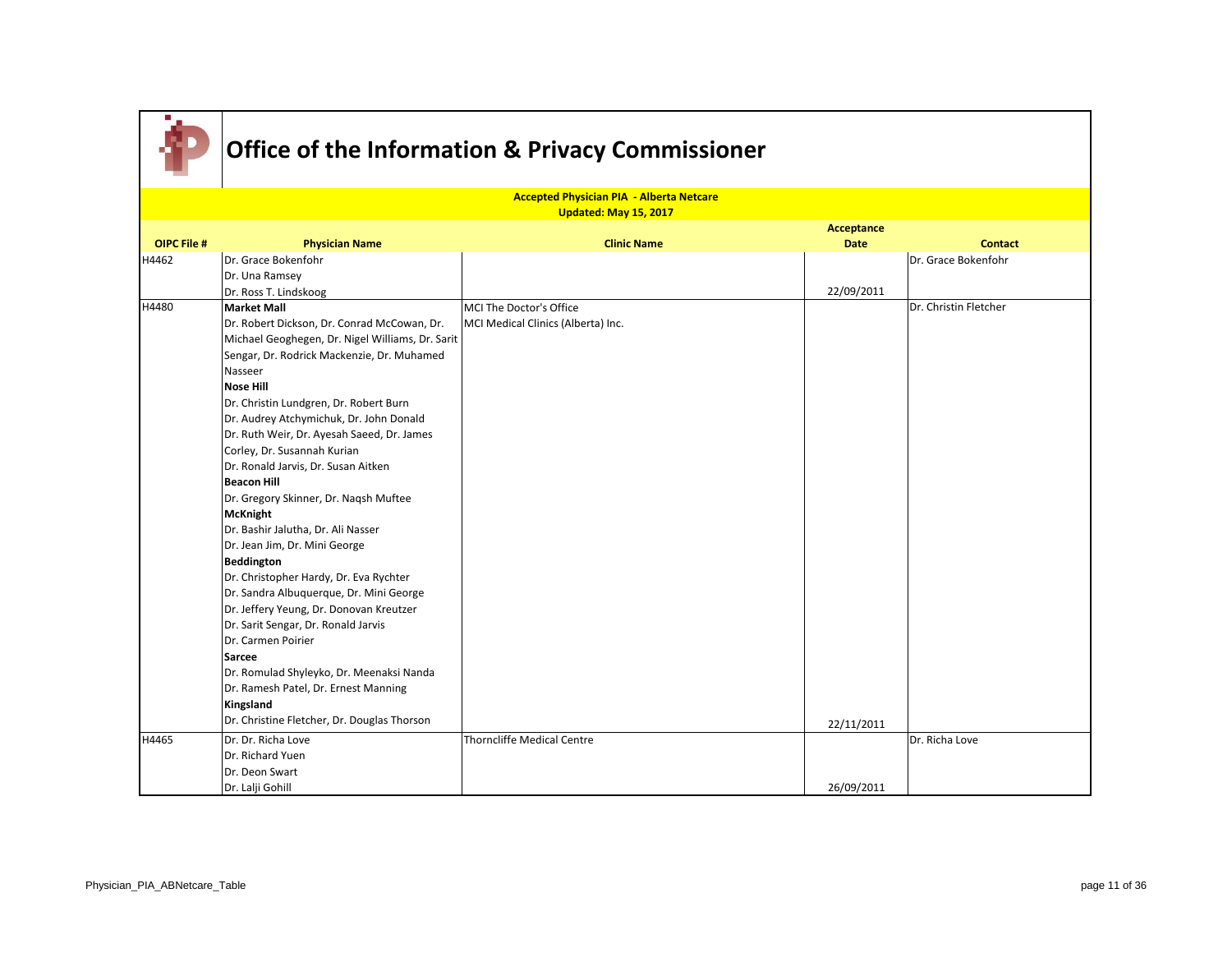|                    |                                              | <b>Accepted Physician PIA - Alberta Netcare</b>                |                   |                            |
|--------------------|----------------------------------------------|----------------------------------------------------------------|-------------------|----------------------------|
|                    |                                              | Updated: May 15, 2017                                          |                   |                            |
|                    |                                              |                                                                | <b>Acceptance</b> |                            |
| <b>OIPC File #</b> | <b>Physician Name</b>                        | <b>Clinic Name</b>                                             | <b>Date</b>       | <b>Contact</b>             |
| H4486              | Dr. Ross MacDonald                           | <b>Tsuu Tina Medical Clinic</b>                                |                   | Dr. Ross MacDonald         |
|                    | Dr. Sonya Regehr                             |                                                                |                   |                            |
|                    | Dr. Christin Hilbert                         |                                                                |                   |                            |
|                    | Dr. Jasminder Soin                           |                                                                |                   |                            |
|                    | Dr. Karime Mehta                             |                                                                |                   |                            |
|                    | Dr. Cheryl Whitehead                         |                                                                | 05/10/2011        |                            |
| H4492              | Dr. Paul Seto                                |                                                                | 11/11/2011        | Dr. Paul Seto              |
| H4500              | Dr. A. Ebaij                                 |                                                                |                   |                            |
|                    | Dr. Mahmoud Ismael                           |                                                                | 14/10/2011        | Dr. A. Ebaij               |
| H4503              | Dr. Christopher Tam                          |                                                                | 14/10/2011        | Dr. Christopher Tam        |
|                    |                                              |                                                                |                   |                            |
| H4516              | Dr. Frank B. Kortbeek                        | <b>Orthopaedic Consultants</b>                                 |                   | Dr. Frank B. Korbeek       |
|                    | Dr. James K. Manhood<br>Dr. Gordon D. Arnett |                                                                |                   |                            |
|                    |                                              |                                                                |                   |                            |
|                    | Dr. Edward C. Masson                         |                                                                |                   |                            |
|                    | Dr. Aleem Lalani                             |                                                                |                   |                            |
|                    | Dr. Hongxing Jiang                           |                                                                | 19/10/2011        |                            |
| H4518              | Dr. Lyne Audet                               |                                                                | 20/10/2011        | Dr. Lyne Audet             |
| H4531              | Dr. Margaret Watty                           | <b>Everest Medical Clinic</b>                                  |                   |                            |
| H4539              | Dr. Ephraim Mahlase                          |                                                                | 27/10/2011        | Dr. ephraim Mahlase        |
|                    | Dr. Sivanathan Mahingham                     | Medi Core Health Services Inc. operating as North East Medical |                   | Dr. Sivanathan Mahalingham |
|                    | Dr. Eimad Elghol                             | Centre                                                         |                   |                            |
|                    | Dr. Branden Reid                             |                                                                |                   |                            |
|                    | Dr. Aguaeno Ekanem                           |                                                                |                   |                            |
|                    | Dr. Maria Fe Vicente Astorga                 |                                                                |                   |                            |
|                    | Dr. Gilbert Enenajor                         |                                                                |                   |                            |
|                    | Dr. Robert Ferrari                           |                                                                |                   |                            |
|                    | Dr. Tark Mohamed Elsayed Raslan              |                                                                |                   |                            |
|                    | Dr. Terry G. Shumborski                      |                                                                | 27/10/2011        |                            |
| H4546              | Dr. Hassan Alhaj Imhmed                      | <b>TLC Medical Clinic</b>                                      | 02/11/2011        | Dr. Hassan Alhaj Imhmed    |
| H4552              | Dr. Nalia Nisar Hussan                       | Good Health Medical Centre                                     | 04/09/2012        | Dr. Nailia Nisar Hussan    |
| H4557              | Dr. Jennifer Bugar                           | Internal Medicine Associated                                   |                   | Dr. Ian Scott              |
|                    | Dr. Michelle Deseurx                         |                                                                |                   |                            |
|                    | Dr. Richard Dear                             |                                                                |                   |                            |
|                    | Dr. Michael Fisher                           |                                                                |                   |                            |
|                    | Dr. Paul Leblanc                             |                                                                |                   |                            |
|                    | Dr. Ian Scott                                |                                                                |                   |                            |
|                    | Dr. John Walsh                               |                                                                | 09/11/2011        |                            |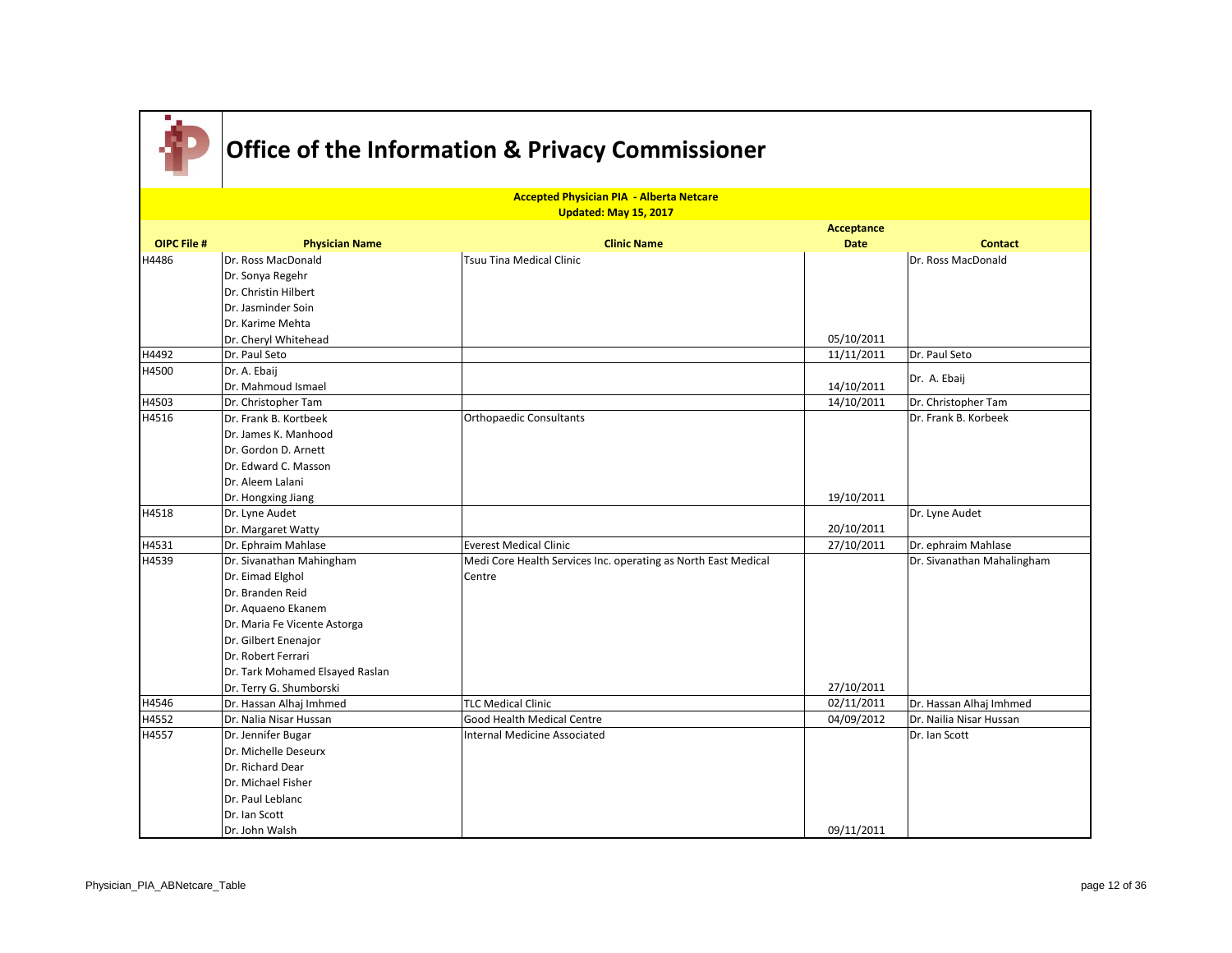

|                    |                           | <b>Accepted Physician PIA - Alberta Netcare</b>     |             |                        |  |
|--------------------|---------------------------|-----------------------------------------------------|-------------|------------------------|--|
|                    |                           | Updated: May 15, 2017                               |             |                        |  |
|                    |                           |                                                     | Acceptance  |                        |  |
| <b>OIPC File #</b> | <b>Physician Name</b>     | <b>Clinic Name</b>                                  | <b>Date</b> | <b>Contact</b>         |  |
| H4496              | Dr. Lyle Melenka          | Synergy Respiratory Care                            |             | Dr. Lyle Melenka       |  |
|                    | Dr. Taha Taher            |                                                     |             |                        |  |
|                    | Dr. Muhammad Naseem       |                                                     |             |                        |  |
|                    | Dr. Fadi Khadour          |                                                     | 18/11/2011  |                        |  |
| H4561              | Dr. William Hendricks     | Wetaskiwin and Area PCN                             |             | Dr. Tuhin Bakshi       |  |
|                    | Dr. Johannes Venter       |                                                     |             |                        |  |
|                    | Dr. Lourens De Wet        |                                                     |             |                        |  |
|                    | Dr. Franle Erwee          |                                                     |             |                        |  |
|                    | Dr. Johannes van der Walt |                                                     |             |                        |  |
|                    | Dr. Kalavati Patel        |                                                     |             |                        |  |
|                    | Dr. Bhasker Patel         |                                                     |             |                        |  |
|                    | Dr. Ziaul Ansari          |                                                     |             |                        |  |
|                    | Dr. Tuhin Bakshi          |                                                     |             |                        |  |
|                    | Dr. Gunther Schlenther    |                                                     |             |                        |  |
|                    | Dr. Ivars Argals          |                                                     |             |                        |  |
|                    | Dr. Michael Kirwan        |                                                     |             |                        |  |
|                    | Dr. Daniel Van Den Berg   |                                                     |             |                        |  |
|                    | Dr. Deborah Jeffrey       |                                                     |             |                        |  |
|                    | Dr. Erik Johnson          |                                                     |             |                        |  |
|                    | Dr. John Brand            |                                                     |             |                        |  |
|                    | Dr. Terrence Drolet       |                                                     |             |                        |  |
|                    | Dr. Mukhtar Haidar        |                                                     |             |                        |  |
|                    | Dr. Petrus Von Tonder     |                                                     |             |                        |  |
|                    | Dr. Helgardt Dippenaar -  |                                                     |             |                        |  |
|                    | Dr. Brian Peter Lee       |                                                     |             |                        |  |
|                    | Dr. Leanda Stassen        |                                                     |             |                        |  |
|                    | Dr. Simon Ward            |                                                     |             |                        |  |
|                    | Dr. John Tam              |                                                     |             |                        |  |
|                    | Dr. Bernard Gagnon        |                                                     |             |                        |  |
|                    | Dr. Mohammed Badawi       |                                                     | 14/12/2011  |                        |  |
| H4584              | Dr. Stephen Leung         |                                                     |             | Dr. Stephen Leung      |  |
|                    | Dr.Elwin Brown            |                                                     | 29/11/2011  |                        |  |
| H4592              | Dr. Darren Topham         | <b>Britannia Dermedics</b>                          | 06/12/2011  | Dr. Darren Topham      |  |
| H4606              | Dr. Maria Celis           | Walden Medical Clinic                               | 31/05/2012  | Dr. Maria Celis        |  |
| H4615              | Dr. Sadia Shakil          | Horizon Family Practice                             | 31/01/2012  | Dr. Sadia Shakil       |  |
| H4641              | Dr. Marvin J. Fritzler    | Mitogen Advanced Diagnostics, University of Calgary | 02/03/2012  | Dr. Marvin J. Fritzler |  |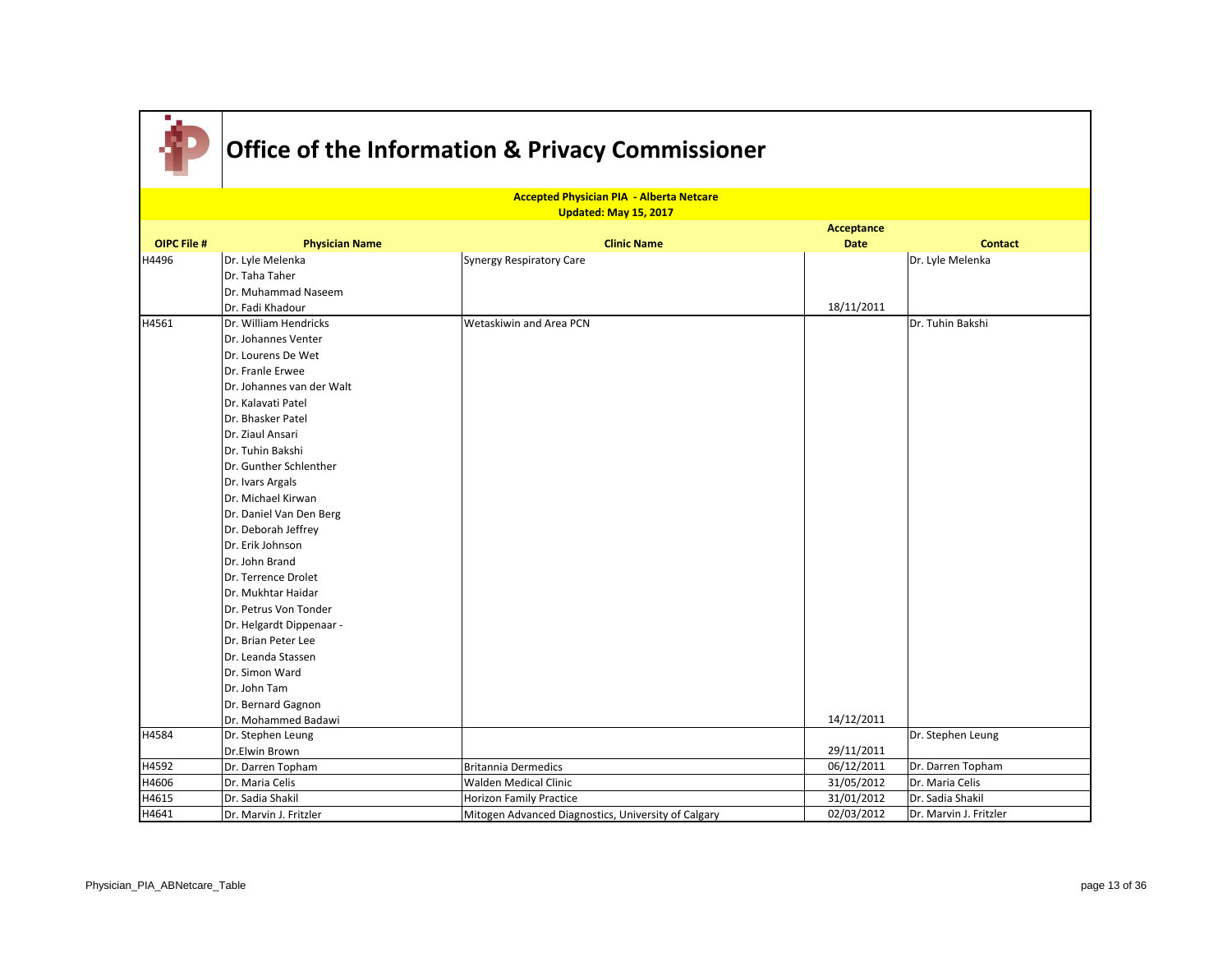|                    |                            | <b>Accepted Physician PIA - Alberta Netcare</b> |             |                            |
|--------------------|----------------------------|-------------------------------------------------|-------------|----------------------------|
|                    |                            | Updated: May 15, 2017                           |             |                            |
|                    |                            |                                                 | Acceptance  |                            |
| <b>OIPC File #</b> | <b>Physician Name</b>      | <b>Clinic Name</b>                              | <b>Date</b> | <b>Contact</b>             |
| H4642              | Dr. Tim Pearce             | Central Alberta Orthorpedics                    |             | Dr. Tim Pearce             |
|                    | Dr. Bryce Henderson        |                                                 |             |                            |
|                    | Dr. Rod Reikie             |                                                 |             |                            |
|                    | Dr. Robert Perlau          |                                                 |             |                            |
|                    | Dr. Robert Korbyl          |                                                 |             |                            |
|                    | Dr. Lance Bredo            |                                                 |             |                            |
|                    | Dr. Keith Wolstenholme     |                                                 |             |                            |
|                    | Dr. Murray Beauerlein      |                                                 |             |                            |
|                    | Dr. Lu Zhang               |                                                 |             |                            |
|                    | Dr. Cinzia Gaudelli        |                                                 | 02/02/2012  |                            |
| H4643              | Dr. Lance K. Bredo         |                                                 | 02/02/2012  | Dr. Lance K. Bredo         |
| H4645              | Dr. Murray Beuerlein       | Orthopedic Surgery                              | 02/02/2012  | Dr. Murray Beuerlein       |
| H4646              | Dr. Robert Korbyl          | Orthopedic Surgery                              | 02/02/2012  | Dr. Robert Korbyl          |
| H4647              | Dr. Robert J.R. Perlau     | Orthopedic Surgery                              | 02/02/2012  | Dr. Robert J.R. Perlau     |
| H4648              | Dr. William Roddick Reikie | Central Alberta Professional Centre             | 02/02/2012  | Dr. William Roddick Reikie |
| H4649              | Dr. Tim Pearce             | Orthopedic Surgery                              |             | Dr. Tim Pearce             |
|                    | Dr. Bryce Henderson        |                                                 |             |                            |
|                    | Dr. Keith Wolstenholme     |                                                 | 02/02/2012  |                            |
|                    | Dr. Chen Fong              | <b>Helios Wellness Centre</b>                   |             |                            |
|                    | Dr. Doug Caine             |                                                 |             |                            |
|                    | Dr. Nancy McPhee           |                                                 |             |                            |
|                    | Dr. Paul Pashniak          |                                                 |             |                            |
|                    | Dr. Lois Milne             |                                                 |             |                            |
| H4607              | Leah Tschritter-Pawluk, RN |                                                 | 09/03/2012  | Dr. Chen Fong              |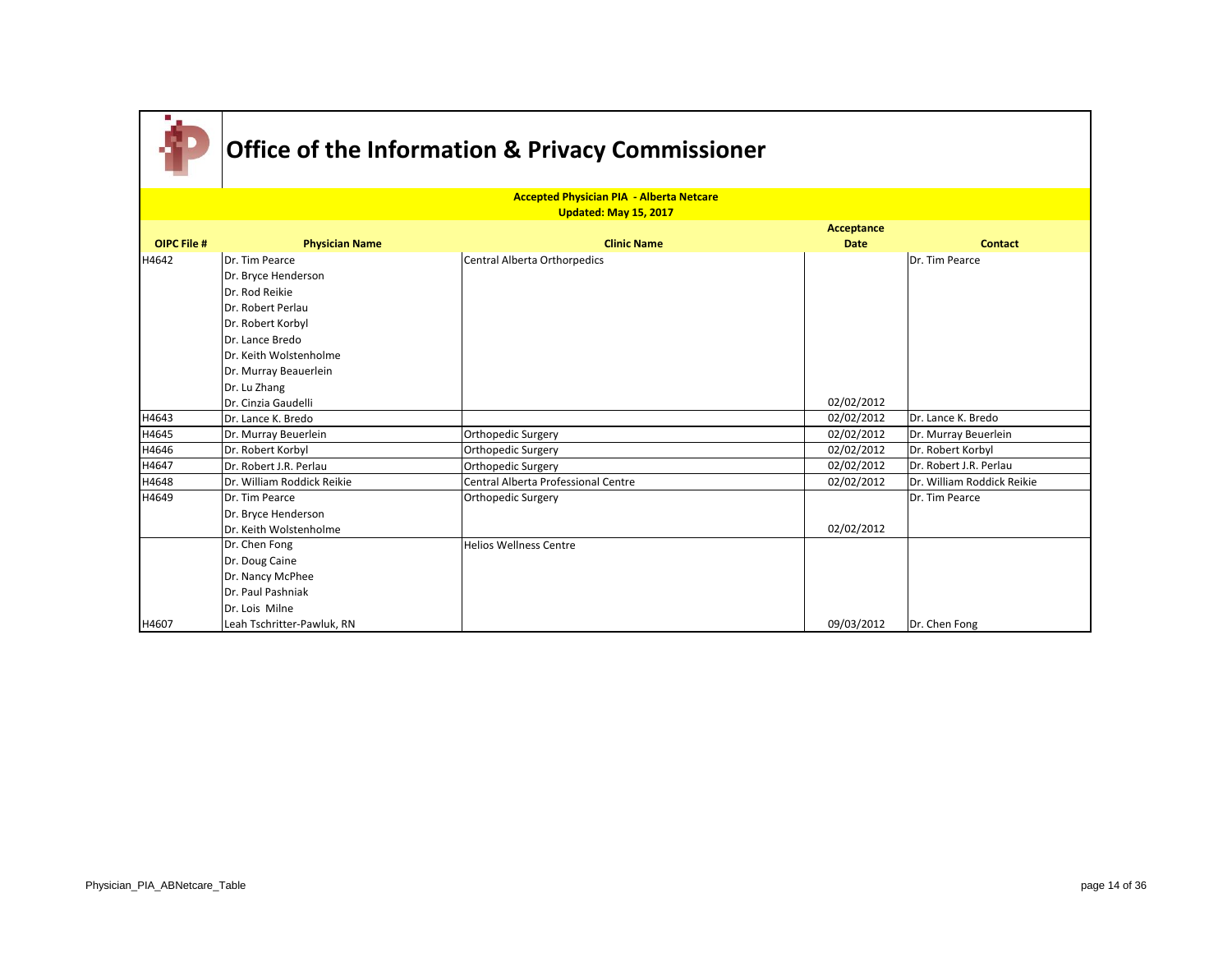|                    |                                                | <b>Accepted Physician PIA - Alberta Netcare</b>             |                           |                       |
|--------------------|------------------------------------------------|-------------------------------------------------------------|---------------------------|-----------------------|
|                    |                                                | Updated: May 15, 2017                                       |                           |                       |
| <b>OIPC File #</b> |                                                | <b>Clinic Name</b>                                          | Acceptance<br><b>Date</b> | <b>Contact</b>        |
|                    | <b>Physician Name</b>                          |                                                             |                           |                       |
| H4665              | Dr. Khaled AteerDr. Ibrahim Bader              | Edmonton Medical Group Inc.                                 |                           | Dr. Khaled Ateer      |
|                    | Dr. Fatehia Saleh                              |                                                             |                           |                       |
|                    | Dr. Atif Ijaz                                  |                                                             |                           |                       |
|                    | Dr. Atef Abdulsamad<br>Dr. Fawzia El-Fakharany |                                                             |                           |                       |
|                    |                                                |                                                             |                           |                       |
|                    | Dr. Jihan El Sayed<br>Dr. Nasir Rizvi          |                                                             |                           |                       |
|                    |                                                |                                                             |                           |                       |
|                    | Dr. Esseddeeg Ghrooda<br>Dr. Robert Ferrari    |                                                             |                           |                       |
|                    | Dr. Aws Jaser A. Alherbish                     |                                                             |                           |                       |
|                    | Dr. Seraj Abualnaja                            |                                                             |                           |                       |
|                    | Dr. Mowaffaq Almikhlafi                        |                                                             |                           |                       |
|                    | Dr. Arienne King                               |                                                             |                           |                       |
|                    | Dr. Taher Al Jishi                             |                                                             | 03/02/2012                |                       |
| H4672              | Dr. Robert Herget                              |                                                             | 06/02/2012                | Dr. Robert Herget     |
| H4674              | Dr. Gary Bloomberg                             | Canadian Centre for Heart Attack and Stroke Prevention Inc. | 07/02/2012                | Dr. Gary Bloomberg    |
| H4693              | Dr. Adekunle Adegbulu                          | Oasis Medical Centre, Airdrie Family & Walk-in Clinic       |                           | Dr. Adekunle Adegbulu |
|                    | Dr. Eugene Magerman                            |                                                             |                           |                       |
|                    | Dr. John Le Roux                               |                                                             | 20/03/2012                |                       |
| H4705              | Dr. Phillip S. Park                            | ENT plus+                                                   |                           | Dr. Phillip S. Park   |
|                    | Dr. Susan M. Poelman                           |                                                             | 01/03/2012                |                       |
| H4712              | Dr. Kimberley Calder                           | Dr. K. Calder Medical Office                                | 01/03/2012                | Dr. Kimberley Calder  |
| H4747              | Dr. Audrey Undseth                             | Glenmore Landing Vein Clinic                                |                           | Dr. Natalie Watt      |
|                    | Dr. Don Watt                                   |                                                             |                           |                       |
|                    | Dr. Natalie Watt                               |                                                             | 10/09/2012                |                       |
| H4767              | Dr. Dennis K. Wong                             |                                                             | 10/04/2012                | Dr. Dennis K. Wong    |
| H4778              | Dr. Fozia Zakaria                              | <b>Everyday Medical Clinic</b>                              | 10/05/2012                | Dr. Fozia Zakaria     |
| H4780              | Dr. Kasia Chiu                                 | Le Marchand Medical Clinic                                  |                           | Dr. Kasia Chiu        |
|                    | Dr. Wlodzimierz Rydz                           |                                                             | 18/04/2012                |                       |
| H4788              | Dr. Fozia Zakaria                              | <b>Everyday Medical Clinic</b>                              | 10/05/2012                | Dr. Fozia Zakaria     |
| H4730              | Dr. Helen Sachs                                |                                                             |                           | Dr. Helen Sachs       |
|                    | Dr. Madeleine Bodmer                           |                                                             | 28/06/2012                |                       |
| H4790              | Dr. William R. Young                           |                                                             | 23/04/2012                | Dr. William R. Young  |
| H4792              | Dr. Amathul A. Danial                          |                                                             | 23/04/2012                | Dr. Amathul A. Danial |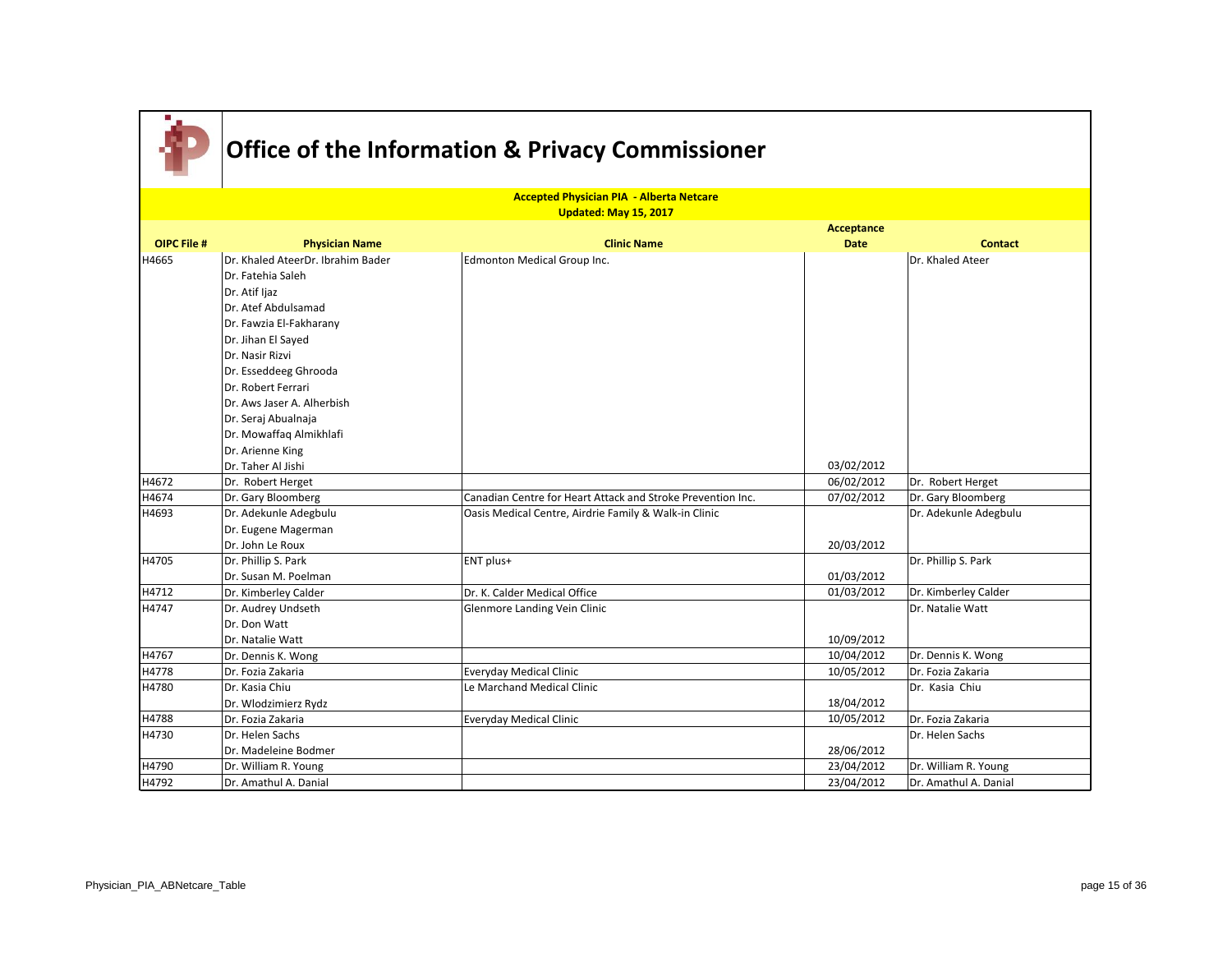

|                    |                                                                    | <b>Accepted Physician PIA - Alberta Netcare</b> |                   |                              |
|--------------------|--------------------------------------------------------------------|-------------------------------------------------|-------------------|------------------------------|
|                    |                                                                    | Updated: May 15, 2017                           |                   |                              |
| <b>OIPC File #</b> |                                                                    | <b>Clinic Name</b>                              | <b>Acceptance</b> |                              |
| H4800              | <b>Physician Name</b>                                              |                                                 | <b>Date</b>       | <b>Contact</b>               |
|                    | <b>Aspire Medical Clinics - CALG</b><br>Dr. Paul Zakrezewski       | Aspire Medical Clinics - CALG                   |                   | Dr. Paul Zaskrezewski        |
|                    |                                                                    |                                                 |                   |                              |
|                    | Dr. Peter Chau                                                     |                                                 |                   |                              |
|                    | Dr. Jaime Chau<br>Dr. Nasim Karim                                  |                                                 |                   |                              |
|                    |                                                                    |                                                 |                   |                              |
| H4801              | Dr. Susan Dixon<br>Aspire Medical Clinics - 23rd AVE (Park Centre) |                                                 | 27/014/2012       |                              |
|                    |                                                                    | Aspire Medical Clinics - 23rd AVE (Park Centre) |                   | Dr. Arjuna Thiagarajah       |
|                    | Dr. Arjuna Thiagarajah,                                            |                                                 |                   |                              |
|                    | Dr. Paul Yong<br>Dr. Maya Nishiwaki                                |                                                 |                   |                              |
|                    | Dr. Debbie Millard                                                 |                                                 |                   |                              |
|                    |                                                                    |                                                 | 02/05/2012        |                              |
| H4802              | Dr. John Nesbitt                                                   | Calgary Foot Care Clinic                        | 02/05/2012        | Dr. John Nesbitt             |
| H4805              | Dr. Joni McNeely                                                   | Gleichen Medical Clinic                         | 19/09/2012        | Dr. Joni McNeely             |
| H4814              | Dr. Johan Viljoen                                                  | Viljoen and Durand Fmaily Medicine Clinic       | 10/05/2012        | Dr. Johan Viljoen            |
| H4819              | Dr. Donald J. Hamilton                                             |                                                 | 14/05/2012        | Dr. Donald J. Hamilton       |
| H4821              | Dr. Paul Miszkiewicz                                               | Marlborough Mall Medical                        |                   | Dr. Paul Miszkiewicz         |
|                    | Dr. Ursuzula Koziowska                                             |                                                 | 15/05/2012        |                              |
| H4833              | Dr. Yew Hon Lai                                                    | Tuxedo Centre Medcial Clinic                    | 18/05/2012        | Dr. Yew Hon Lai              |
| H4837              | Dr. Edward Denga                                                   | Wood Buffalo Primary Care Network               | 12/06/2012        | Dr. Edward Denga             |
| H4845              | Dr. Connie Switzer                                                 |                                                 | 27/06/2012        | Dr. Connie Switzer           |
| H4855              | Dr. Colleen Friesen                                                | Copeman Healthcare Centre                       | 23/07/2012        | Dr. Colleen Friesen          |
| H4935              | Dr. Johannes Koen                                                  | Discovery Walk-In and Medical Clinic            |                   | Dr. Johannes Koen            |
|                    | Dr. Franciois Grimbeek                                             |                                                 |                   |                              |
|                    | Dr. Johan Myburgh                                                  |                                                 |                   |                              |
|                    | Dr. Annegret Kotze                                                 |                                                 |                   |                              |
|                    | Dr. Johan Kirtzinger                                               |                                                 | 09/15/2012        |                              |
| H4937              | Dr. Ashfaq Rawoot                                                  | Kingsridge Medical Clinic                       | 01/08/2012        | Dr. Ashfaq Rawoot            |
| H4939              | Dr. S.A. Jansen van Rensburg                                       | <b>Papillon Medical Aesthetics</b>              | 09/01/2012        | Dr. S.A. Jansen van Rensburg |
| H4941              | Dr. Catherine Scotland                                             |                                                 | 23/07/2012        | Dr. Catherine Scotland       |
| H4949              | Dr. Indra Dhunnoo                                                  | <b>Family Pediatrics</b>                        | 03/10/2012        | Dr. Indra Dhunnoo            |
| H4951              | Dr. Akram Zaid                                                     | Rockyview Medical Clinic                        | 08/08/2012        | Dr. Akram Zaid               |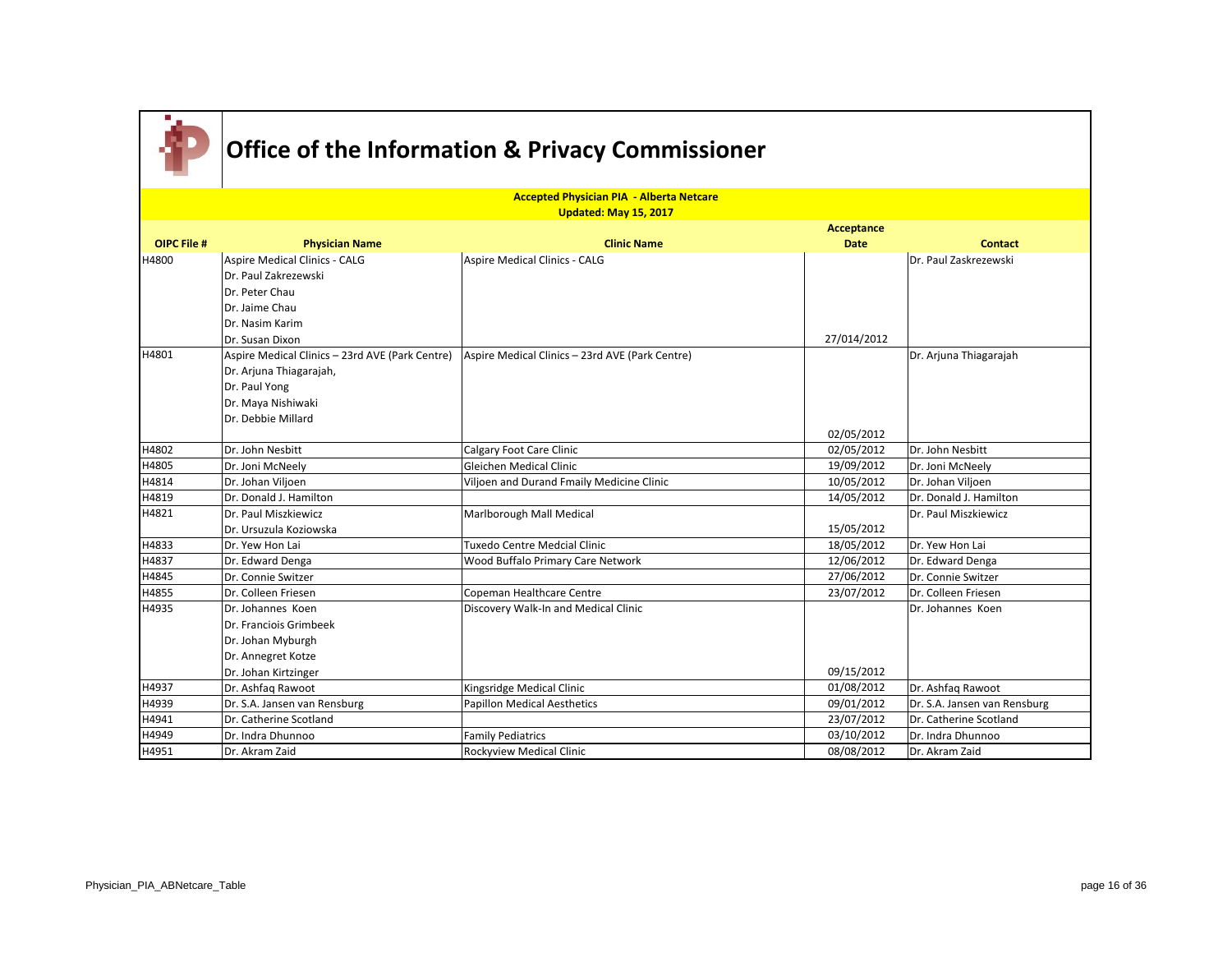|                    | <b>Accepted Physician PIA - Alberta Netcare</b>  |                                                          |                           |                     |  |
|--------------------|--------------------------------------------------|----------------------------------------------------------|---------------------------|---------------------|--|
|                    |                                                  | Updated: May 15, 2017                                    |                           |                     |  |
| <b>OIPC File #</b> |                                                  | <b>Clinic Name</b>                                       | Acceptance<br><b>Date</b> |                     |  |
|                    | <b>Physician Name</b>                            |                                                          |                           | <b>Contact</b>      |  |
| H4968              | Oasis Medical Centre - Cochrane                  | Oasis Medical Centres (Cochrane, Royal Oak, & Riverbend) | 10/12/2012                | Dr. Nanette Fouche  |  |
|                    | Dr. Nanette Fouche                               |                                                          |                           |                     |  |
|                    | Dr. Eugene Magerman                              |                                                          |                           |                     |  |
|                    | Oasis Medical Centre - Royal Oak                 |                                                          |                           |                     |  |
|                    | Dr. Eugene Magerman                              |                                                          |                           |                     |  |
|                    | Dr. Lily Toma                                    |                                                          |                           |                     |  |
|                    | Dr. Alvin Adriano                                |                                                          |                           |                     |  |
|                    | Dr. Sandra Foss                                  |                                                          |                           |                     |  |
|                    | Dr. Semena Merchant                              |                                                          |                           |                     |  |
|                    | Dr. Dave Sinha                                   |                                                          |                           |                     |  |
|                    | Oasis Medical Centre - Riverbend                 |                                                          |                           |                     |  |
|                    | Dr. Moira Magerman                               |                                                          |                           |                     |  |
|                    | Dr. Khalid Musa                                  |                                                          |                           |                     |  |
|                    |                                                  |                                                          |                           |                     |  |
|                    | Oasis Skin Institute/Hair Rejuvenation Institute |                                                          |                           |                     |  |
|                    | Dr. Bobby Seenivasan                             |                                                          |                           |                     |  |
|                    |                                                  |                                                          |                           |                     |  |
|                    |                                                  |                                                          |                           |                     |  |
| H4972              | Dr. Lorne Poon                                   | New Image Cosmetic & Medical Centre                      | 09/08/2012                | Dr. Lorne Poon      |  |
| H4980              | Dr. Robert Hayward                               |                                                          | 13/09/2012                | Dr. Robert Hayward  |  |
| H5005              | Dr. J.T. Brzeski                                 | Lakeview Medical Clinic                                  | 09/15/2012                | Dr. J.T. Brzeski    |  |
| H5018              | Dr. A. Ebaij                                     |                                                          |                           | Dr. A. Ebaij        |  |
|                    | Dr. Mahmoud Ismael                               |                                                          |                           |                     |  |
|                    | Dr. Joam Kondi                                   |                                                          | 30/08/2012                |                     |  |
| H5069              | Dr. Theo Kemp                                    | <b>Blackfalds Walk In Medical Clinic</b>                 |                           | Dr. Theo Kemp       |  |
|                    | Dr. Leroy C. Plenaar                             |                                                          | 19/09/2012                |                     |  |
| H5079              | Dr. Z. Ramadan and Dr. A. Elfourtia              | <b>Beverly Medical Clinic</b>                            | 03/10/2012                | Dr. Z. Ramadan      |  |
| H5090              | Dr. Darshan Brar                                 | Memorial Medial Walk-In Clinic                           | 02/10/2012                | Dr. Darshan Brar    |  |
| H5091              | Dr. Vijay K. Thapar                              | Millbourne Road Medical Clinic                           |                           | Dr. Vijay K. Thapar |  |
|                    | Dr. Balvinder Jasser                             |                                                          |                           |                     |  |
|                    | Dr. Sunil Bananda                                |                                                          |                           |                     |  |
|                    | Dr. Farhat Siddiqui                              |                                                          | 10/10/2012                |                     |  |
| H4582              | Dr. Barrie Steed                                 | Sunridge Diagnostic Imaging                              | 06/05/2013                | Dr. Barrie Steed    |  |
| H5086              | Dr. Kumar Ramlall                                |                                                          | 10/12/2012                |                     |  |
| H5098              | Dr. Ronald J. Smith                              | <b>Bentley Medical Clinic</b>                            | 10/09/2012                | Dr. Ronald J. Smith |  |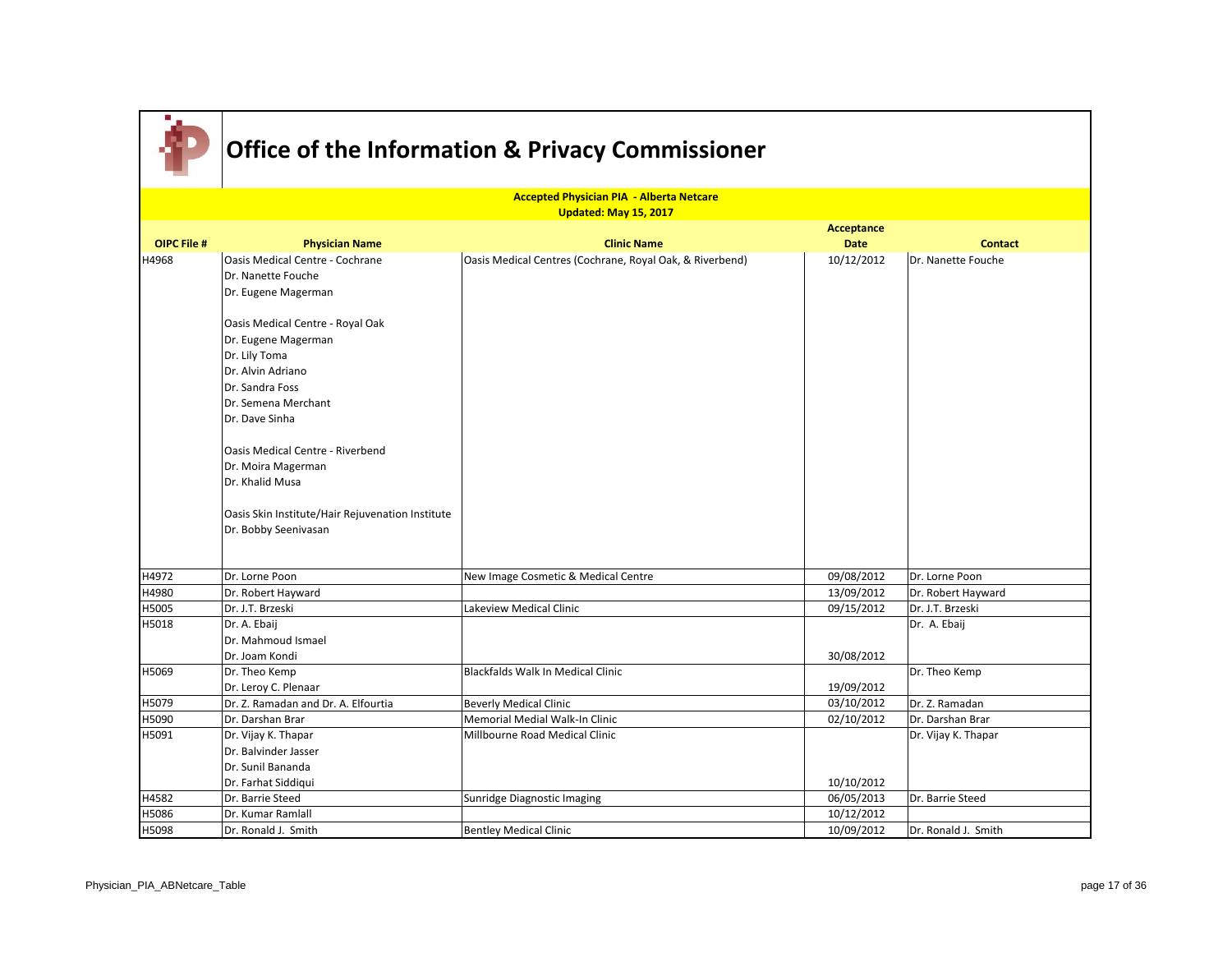

|                    | <b>Accepted Physician PIA - Alberta Netcare</b><br><b>Updated: May 15, 2017</b> |                                                       |             |                          |  |
|--------------------|---------------------------------------------------------------------------------|-------------------------------------------------------|-------------|--------------------------|--|
|                    |                                                                                 |                                                       | Acceptance  |                          |  |
| <b>OIPC File #</b> | <b>Physician Name</b>                                                           | <b>Clinic Name</b>                                    | <b>Date</b> | <b>Contact</b>           |  |
| H5103              | Dr. G.F. MacDonald                                                              | Northern Lung Function Ltd.                           | 09/05/2013  | Dr. G.F. MacDonald       |  |
| H5114              | Dr. John P. Arlette                                                             | <b>Total Skin Care Centre</b>                         | 17/05/2013  | Dr. John P. Arlette      |  |
| H5146              | Dr. Khaled Hajar                                                                |                                                       | 07/11/2012  | Dr. Khaled Hajar         |  |
| H5157              | Dr. Rodrigo Neira                                                               |                                                       | 08/05/2013  | Dr. Rodrigo Neira        |  |
| H5161              | Dr. Tark Raslan                                                                 | <b>Medicineland Clinic</b>                            | 28/02/2013  | Dr. Tark Raslan          |  |
| H5169              | Dr. S. Douglas Simmonds                                                         |                                                       | 19/11/2012  | Dr. S. Douglas Simmonds  |  |
| H5171              | Dr. Sandra Kavanagh                                                             | CP Wellness Corporation                               | 19/11/2012  | Dr. Sandra Kavanagh      |  |
| H5179              | Dr. Husameddin Alshgagi                                                         | <b>Caernarvon Medical Clinic</b>                      | 14/03/2013  | Dr. Husameddin Alshgagi  |  |
| H5192              | Dr. Christopher Lyddell                                                         | Prairie Medical Clinic                                | 12/02/2013  | Dr. Christopher Lyddell  |  |
| H5199              | Dr. Henry Chen                                                                  | Quick + Care Medical Walk-In Clinic                   | 04/12/2012  | Dr. Henry Chen           |  |
| H5214              | Dr. Hugo Bertozzi                                                               | Northwest Echocardiography Lab                        |             |                          |  |
|                    | Dr. Keysun Alizadehranjbar                                                      |                                                       | 20/03/2013  | Dr. Hugo Bertozzi        |  |
| H5246              | Dr. Bobby Sreenivasan                                                           | Landmark Collaborative Health                         |             | Dr. Bobby Sreenivasan    |  |
|                    | Dr. Ingemaud Gerber                                                             |                                                       |             |                          |  |
|                    | Dr. Lisa Keen                                                                   |                                                       |             |                          |  |
|                    | Dr. Paul Thibet                                                                 |                                                       | 11/02/2013  |                          |  |
| H5255              | Dr. Kam Kassiri                                                                 | Alberta Eye MD                                        |             | Dr. Kam Kassiri          |  |
|                    | Dr. Michael Wayne Dorey                                                         |                                                       |             |                          |  |
|                    | Dr. Rehan Rahim Riyaz                                                           |                                                       | 21/02/2013  |                          |  |
| H5258              | Dr. Kumar Ramlall                                                               | PulseAir                                              | 27/02/2013  | Dr. Kumar Ramlall        |  |
| H5267              | Dr. Neil Skjodt                                                                 | <b>Advanced Respiratory Care</b>                      |             | Dr. Neil Skjodt          |  |
|                    | Dr. Kumar Ramlall                                                               |                                                       | 05/02/2013  |                          |  |
| H5285              | Dr. Kumar Ramlall                                                               | PulseAir, The Heart & Lung Center                     | 27/02/2013  | Dr. Kumar Ramlall        |  |
| H5286              | Dr. Barbara J. Ballerman                                                        | University of Alberta - Department of Medicine        | 05/26/2016  | Dr. Barbara J. Ballerman |  |
| H5289              | Dr. Wadieh Ramses Yocoub                                                        | First Nations and Inuit Health Branch, Alberta Region |             |                          |  |
|                    | Dr. Christopher Sarin                                                           | <b>Communicalbe Disease Control Section</b>           |             |                          |  |
|                    | Dr. Parminder Kaur Thiara                                                       |                                                       |             |                          |  |
|                    | Dr. Hakique Nizarali Virani                                                     |                                                       | 05/07/2013  | Dr. Wadieh Rames Yocoub  |  |
| H5313              | Dr. Ali Abdullah                                                                | <b>Family First Medical Clinic</b>                    | 01/05/2013  | Dr. Ali Abdullah         |  |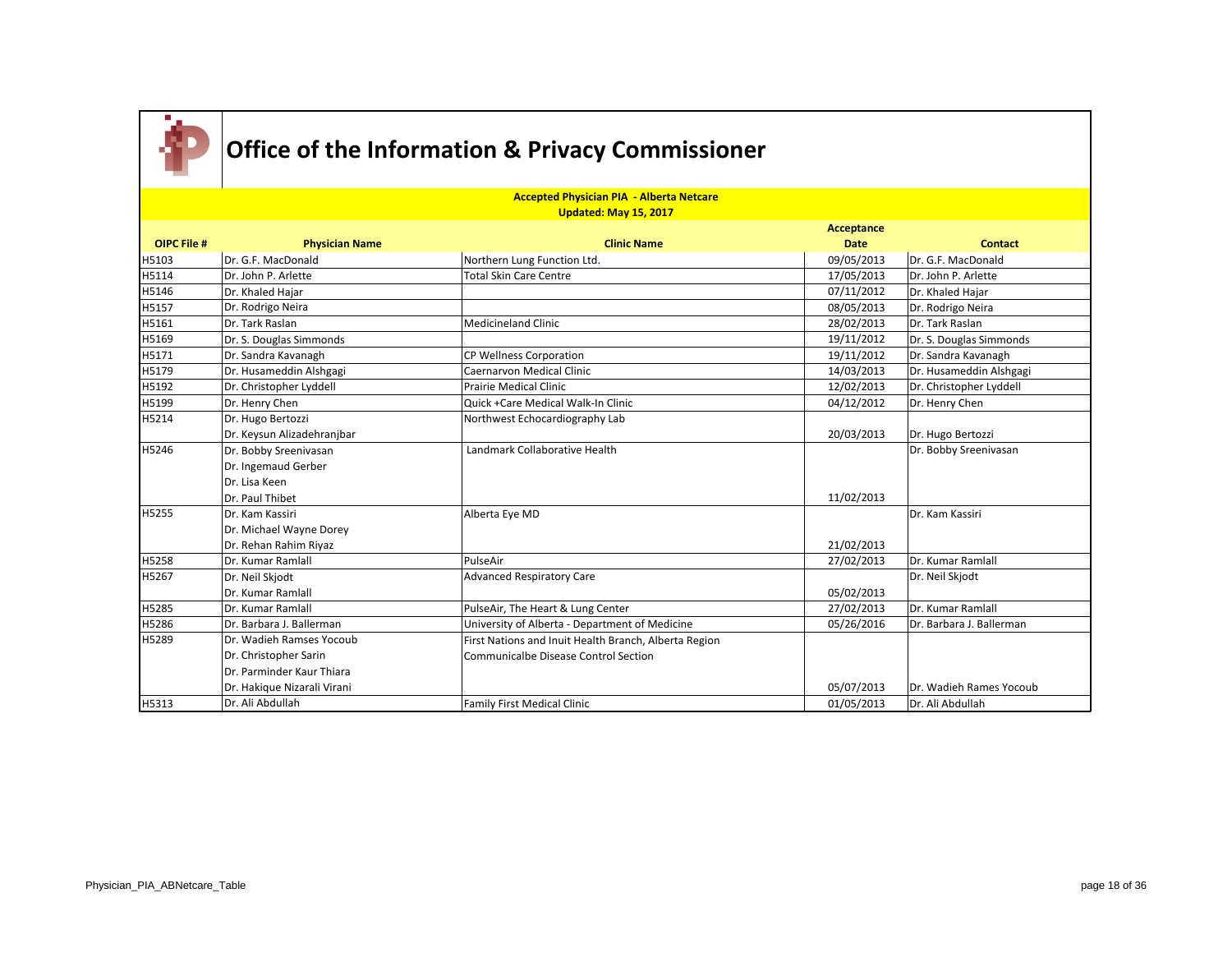

|                    |                                                | <b>Accepted Physician PIA - Alberta Netcare</b>       |             |                           |
|--------------------|------------------------------------------------|-------------------------------------------------------|-------------|---------------------------|
|                    |                                                | Updated: May 15, 2017                                 |             |                           |
|                    |                                                |                                                       | Acceptance  |                           |
| <b>OIPC File #</b> | <b>Physician Name</b>                          | <b>Clinic Name</b>                                    | <b>Date</b> | <b>Contact</b>            |
| H5345              | Dr. Michael Allan, Dr. Neil Bell               | University of Alberta - Department of Family Medicine |             | Dr. Lee Green             |
|                    | Dr. Peter Bell, Dr. Guy Blais                  |                                                       |             |                           |
|                    | Dr. Fraser Brenneis, Dr. Jack Bromley          |                                                       |             |                           |
|                    | Dr. Denise Campbell-Scherer                    |                                                       |             |                           |
|                    | Dr. Joanne Caulfield, Dr. Andrew Cave          |                                                       |             |                           |
|                    | Dr. Lesley Charles, Dr. Julian Chronopoulos    |                                                       |             |                           |
|                    | Dr. Debora Corby, Dr. Michel Donoff            |                                                       |             |                           |
|                    | Dr. Shakibeh Edani, Dr. Lee Green              |                                                       |             |                           |
|                    | Dr. Paul Humphries, Dr. Fred Janke             |                                                       |             |                           |
|                    | Dr. Sheny Khera, Dr. Raegan Kijewski           |                                                       |             |                           |
|                    | Dr. Douglas Klein, Dr. Michael Kolber          |                                                       |             |                           |
|                    | Dr. Timmothy Kolotyluk, Dr. Jill Konkin        |                                                       |             |                           |
|                    | Dr. Sudha Koppula, Dr. Tina Korownyk           |                                                       |             |                           |
|                    | Dr. Connie Lebrun, Dr. Ann lee                 |                                                       |             |                           |
|                    | Dr. Kim Loeffler, Mr. Marco Mannarino          |                                                       |             |                           |
|                    | Dr. Donna Manca, Dr. Andrea Milne-Epp          |                                                       |             |                           |
|                    | Dr. David Moores, Dr. Michelle Morros          |                                                       |             |                           |
|                    | Dr. Angela Naismith, Dr. Darren Michols        |                                                       |             |                           |
|                    | Dr. Jasneet Parmar, Dr. Keir Petersen          |                                                       |             |                           |
|                    | Dr. David Pickle, Dr. David Ross               |                                                       |             |                           |
|                    | Dr. Marc Saint-Martin, Dr. Ginetta Salvalaggio |                                                       |             |                           |
|                    | Dr. Shirley Schipper, Dr. Ron Shute            |                                                       |             |                           |
|                    | Dr. G. Richard Spooner, Dr. Lisa Steblecki     |                                                       |             |                           |
|                    | Dr. Amy Tan, Dr. Jean Triscott                 |                                                       |             |                           |
|                    | Dr. Robert Turner                              |                                                       |             |                           |
|                    |                                                |                                                       | 14/05/2013  |                           |
| H5357              | Dr. Al Kryski                                  | North West Cardio-Diagnostics                         |             | Dr. Al Kryski             |
|                    |                                                | (Calgary, Medicine Hat & High River)                  | 05/03/2013  |                           |
| H5364              | Dr. Richard J. Hackett                         |                                                       | 07/03/2013  | Dr. Richard J. Hackett    |
| H5378              | Dr. Mohammed Elkaseem                          | Maloney Elkassem Chiropractic & Massage               | 26/03/2013  | Dr, Mohammed Elkaseem     |
| H5386              | Dr. Adriaan Viljoen                            | V-MEDI SPA                                            | 19/03/2013  | Dr. Adriaan Viljoen       |
| H5395              | Dr. Louise Roos                                | <b>Fish Creek Medical</b>                             | 26/04/2013  | Dr. Louise Roos           |
| H5427              | Dr. Cynthia Baxter                             |                                                       | 17/04/2013  | Dr. Cynthia Baxter        |
| H5440              | Dr. Barend/Jahnes Booyens                      | <b>Riverside Medical Clinic</b>                       | 24/04/2013  | Dr. Barend/Jahnes Booyens |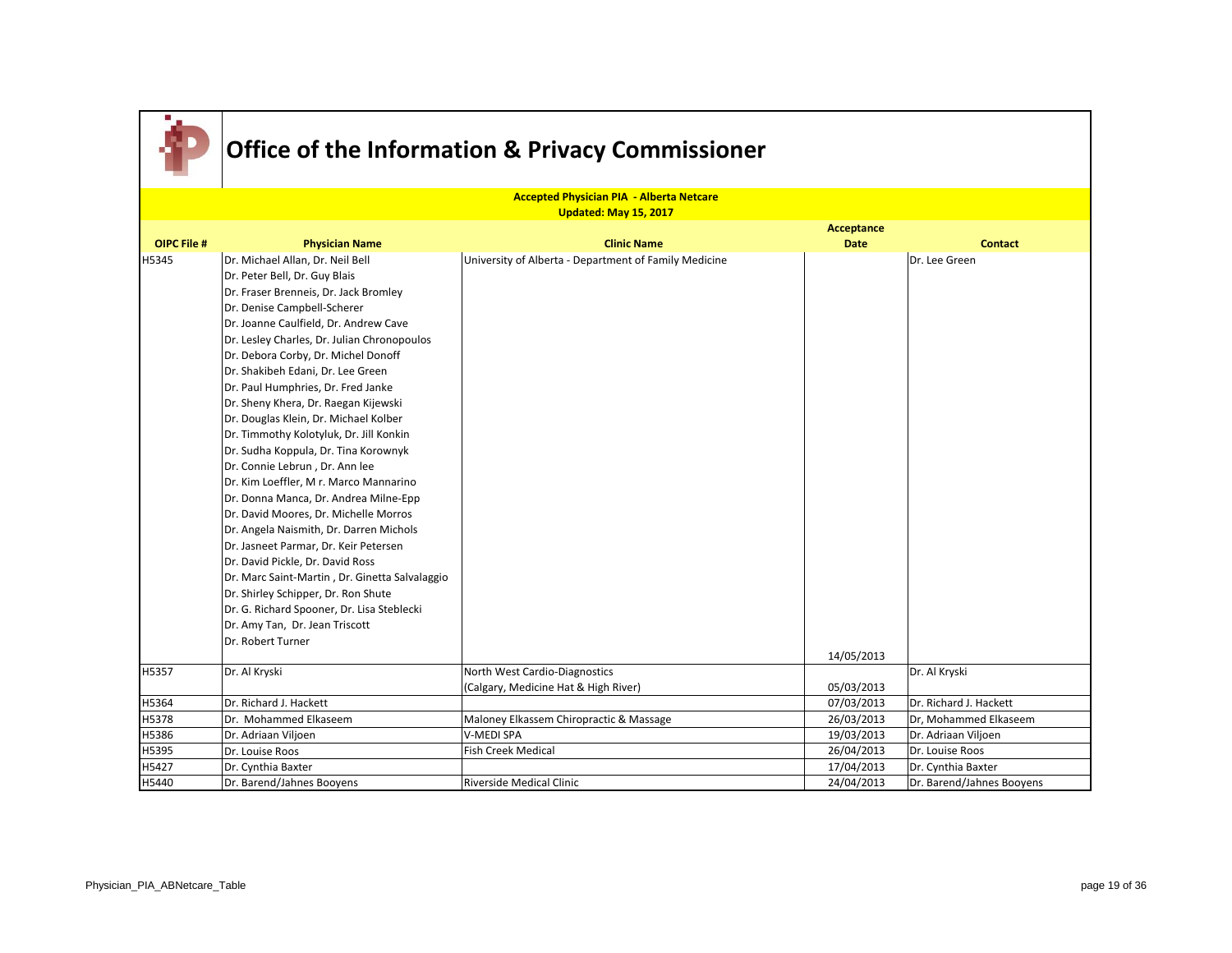

|                    |                                                       | <b>Accepted Physician PIA - Alberta Netcare</b> |             |                      |
|--------------------|-------------------------------------------------------|-------------------------------------------------|-------------|----------------------|
|                    |                                                       | Updated: May 15, 2017                           |             |                      |
|                    |                                                       |                                                 | Acceptance  |                      |
| <b>OIPC File #</b> | <b>Physician Name</b>                                 | <b>Clinic Name</b>                              | <b>Date</b> | <b>Contact</b>       |
| H5446              | Dr. Robert J. Bailey                                  | <b>Hys Gastrodocs</b>                           | 24/09/2013  | Dr. Robert J. Bailey |
|                    | Dr. Jill McDermid                                     |                                                 |             |                      |
|                    | Dr. Melissa Johnson                                   |                                                 |             |                      |
|                    | Dr. Amy Morse                                         |                                                 |             |                      |
|                    | Dr. Kata Matic                                        |                                                 |             |                      |
|                    | Dr. Marylin Zeman                                     |                                                 |             |                      |
|                    | Dr. Sarah Robbins                                     |                                                 |             |                      |
|                    |                                                       |                                                 |             |                      |
|                    | Dr. Grogory Lutzak<br>Dr. Neil Brass                  |                                                 |             |                      |
| H5454              | Dr. Michael Chun Yin Chan                             | <b>Edmonton Cardiology Consultants</b>          | 29/07/2013  | Dr. Neil S. Brass    |
|                    | Dr. Po Kee Cheung                                     |                                                 |             |                      |
|                    | Dr. Michael Fritz Dorsch                              |                                                 |             |                      |
|                    | Dr. Theodore K. Fenske                                |                                                 |             |                      |
|                    | Dr. William Kin Kong Hui                              |                                                 |             |                      |
|                    | Dr. Alan Peter Jones                                  |                                                 |             |                      |
|                    | Dr. Raymond C. M. Leung                               |                                                 |             |                      |
|                    | Dr. Kenneth V. O'Reilly                               |                                                 |             |                      |
|                    | Dr. Sudheer Sharma                                    |                                                 |             |                      |
|                    | Dr. Benjamin David Tyrrell                            |                                                 |             |                      |
|                    | Dr. Nazneem Noorul Wahab                              |                                                 |             |                      |
|                    | Dr. Randall G. Williams                               |                                                 |             |                      |
|                    | Dr. Keysun Alizadehranjbar                            |                                                 |             |                      |
|                    | Dr. Evan Lockwood                                     |                                                 |             |                      |
|                    | Dr. Neil Brass                                        |                                                 |             |                      |
|                    | Dr. Michael Chun Yin Chan                             |                                                 |             |                      |
|                    | Dr. Po Kee Cheung                                     |                                                 |             |                      |
|                    | Dr. Michael Fritz Dorsch                              |                                                 |             |                      |
|                    | Dr. Theodore K. Fenske                                |                                                 |             |                      |
|                    | Dr. William Kin Kong Hui                              |                                                 |             |                      |
|                    | Dr. Alan Peter Jones                                  |                                                 |             |                      |
|                    | Dr. Raymond C. M. Leung                               |                                                 |             |                      |
|                    | Dr. Kenneth V. O'Reilly                               |                                                 |             |                      |
|                    | Dr. Sudheer Sharma                                    |                                                 |             |                      |
|                    | Dr. Benjamin David Tyrrell                            |                                                 |             |                      |
|                    | Dr. Nazneem Noorul Wahab                              |                                                 |             |                      |
|                    | Dr. Randall G. Williams<br>Dr. Keysun Alizadehranjbar |                                                 |             |                      |
|                    |                                                       |                                                 |             |                      |
| H5462              | Dr. Patricia Burnett                                  | Gastroenterology Blairmore Clinic               |             | Dr. Patricia Burnett |
|                    |                                                       |                                                 | 06/05/2013  |                      |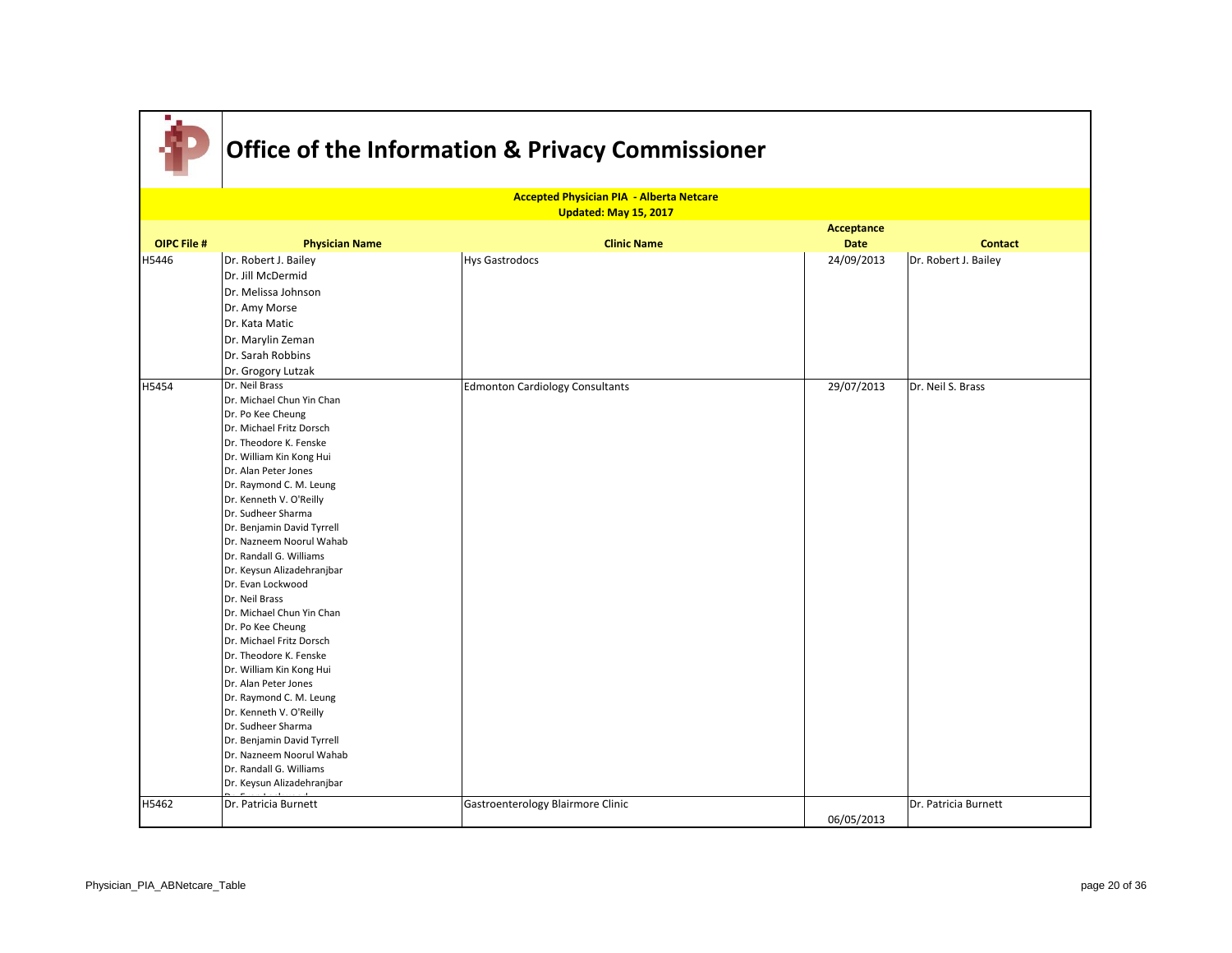

|                    |                        | <b>Accepted Physician PIA - Alberta Netcare</b> |                   |                        |
|--------------------|------------------------|-------------------------------------------------|-------------------|------------------------|
|                    |                        | Updated: May 15, 2017                           |                   |                        |
|                    |                        |                                                 | <b>Acceptance</b> |                        |
| <b>OIPC File #</b> | <b>Physician Name</b>  | <b>Clinic Name</b>                              | <b>Date</b>       | <b>Contact</b>         |
| H5465              | Dr. Eva Kitagawa       | Central Peace Health Centre                     |                   | Dr. Eva Kitagawa       |
|                    | Dr. O.W. Spruyt        |                                                 |                   |                        |
|                    | Dr. Thomas Phillips    |                                                 | 09/05/2013        |                        |
| H5480              | Dr. Samuel Ogbeide     | Sunrise Medical Clinic                          | 29/07/2013        | Dr. Samuel Ogbeide     |
| H5506              | Dr. Deirdre McLean     | Collegiate Sport Medicine, Inc.                 | 07/06/2013        | Dr. Deirdre McLean     |
|                    | Dr. Allan Behm         | <b>Dermatology Laser Centre</b>                 |                   |                        |
|                    | Dr. Reed Hogben        |                                                 |                   |                        |
|                    | Dr. Stella Jansen      |                                                 |                   |                        |
| H5567              | Dr. Patricia Ting      |                                                 | 22/10/2013        | Dr. Allan Behm         |
| H5584              | Dr. Ronald J. Brown    | <b>True Balance</b>                             | 02/08/2013        | Dr. Ronald J. Brown    |
|                    | Dr. Marichal Binns     |                                                 |                   |                        |
|                    | Dr. Heather Reese      |                                                 |                   |                        |
| H5628              | Dr. Peter Bouch        | Gaetz Health Cinic - Red Deer PCN               | 25/11/2013        | Dr. Petr Bouch         |
| H5644              | Dr. V. Michelle Warren | Moose & Squirrell Medical Clinic                | 16/10/2013        | Dr. V. Michelle Warren |
|                    | Dr. Robert Warren      |                                                 |                   |                        |
| H5646              | Dr. Peggy Burke        | Burke & Lefebre Weight Loss and Laser Clinic    |                   |                        |
|                    | Dr. Harry Lefebre      |                                                 | 06/09/2013        | Dr. Peggy Burke        |
| H5672              | Dr. James Yeung        |                                                 | 31/10/2013        | Dr. James Yeung        |
| H5679              | Dr. Kevin Govender     | <b>Prof Med Clinic</b>                          | 26/09/2013        | Dr. Kevin Govender     |
| H5681              | Dr. Willem Grabe       | <b>Braeside Medical Clinic</b>                  | 22/01/2014        | Dr. Willem Grabe       |
| H5689              | Dr. Casey Young        | Lloydminister Medical Imaging                   | 17/10/2013        | Dr. Casey Young        |
| H5699              | Dr. Robert Mitchell    | Mitchell Eue Centre                             |                   |                        |
|                    | Dr. Ryan Yau           |                                                 |                   |                        |
|                    | Dr. Patrick Mitchell   |                                                 |                   |                        |
|                    | IDr. FeisalAdatia      |                                                 | 09/10/2013        | Dr. Robert Mitchell    |
| H5700              | Dr. Karen Heathcote    | Dream Sleep Respiratory Services Ltd.           |                   |                        |
|                    | Dr. Patrixk Hanly      |                                                 | 08/10/2013        | Dr. Karen Heathcote    |
| H5717              | Dr. Stanley Davey      | Drs. Davey, Adoph, Browne and Khan              |                   |                        |
|                    | Dr. Allyson Adolph     |                                                 |                   |                        |
|                    | Dr. Phillip Browne     |                                                 |                   |                        |
|                    | Dr. Karla Khan         |                                                 | 19/12/2013        | Dr. Allyson Adolph     |
| H5724              | Dr. Daniel J. Senekal  | Northern Alberta Eye Institute                  |                   |                        |
|                    | Dr. Libusa Hackenberg  |                                                 | 19/12/2013        | Dr. DanieL J. Senekal  |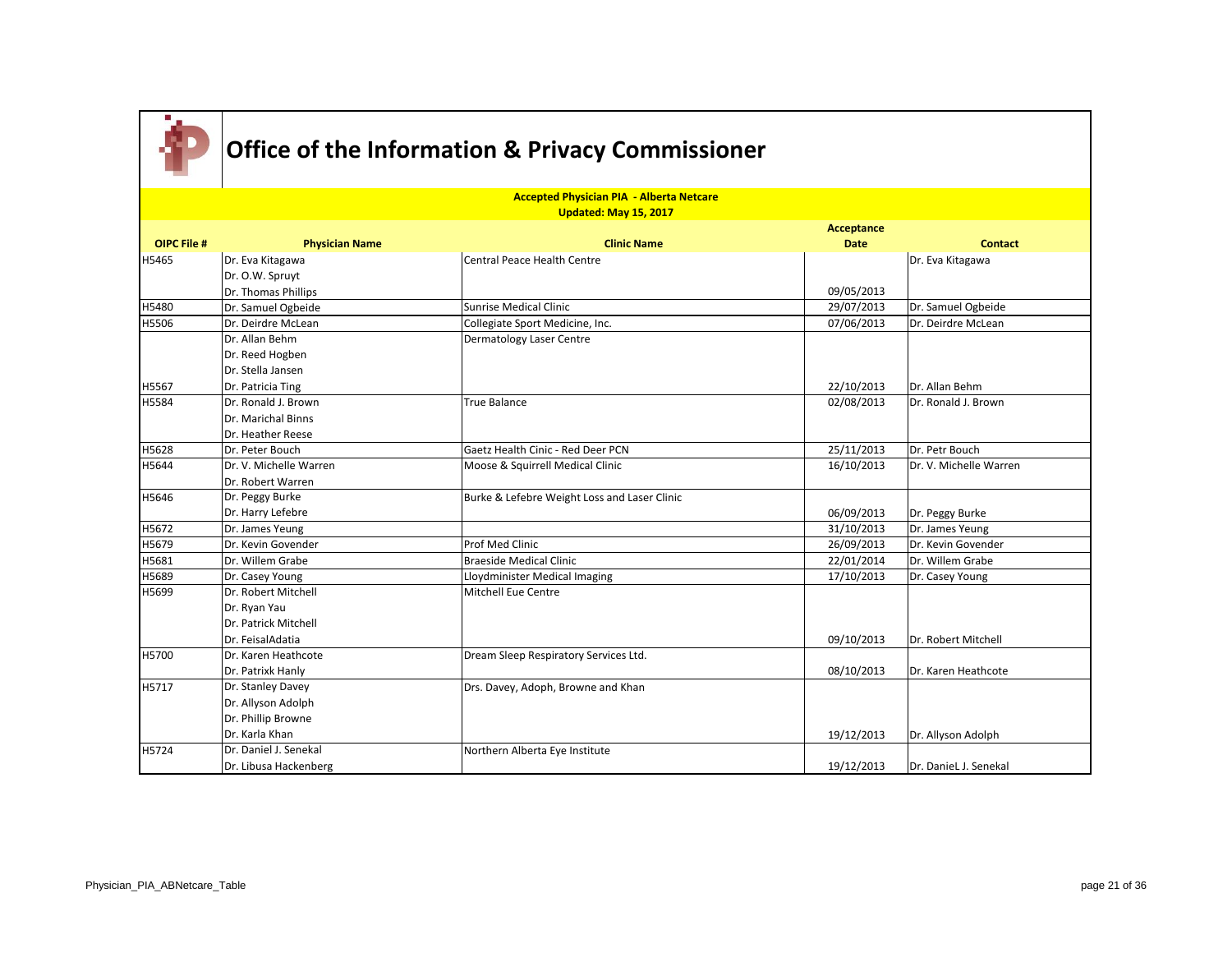

|                    |                             | <b>Accepted Physician PIA - Alberta Netcare</b><br>Updated: May 15, 2017 |                   |                        |
|--------------------|-----------------------------|--------------------------------------------------------------------------|-------------------|------------------------|
|                    |                             |                                                                          | <b>Acceptance</b> |                        |
| <b>OIPC File #</b> | <b>Physician Name</b>       | <b>Clinic Name</b>                                                       | <b>Date</b>       | <b>Contact</b>         |
| H5733              | Dr. Paul A. Arnold          | All Well Primary Care Centre #2                                          |                   |                        |
|                    | Dr. Majdi Askar             |                                                                          |                   |                        |
|                    | Dr. Mustafa Salem Aboelnour |                                                                          |                   |                        |
|                    | Dr. Raouf Dimitry           |                                                                          |                   |                        |
|                    | Dr. Rhenugadevi Velmurugiah |                                                                          |                   |                        |
|                    | Dr. Saifee Abood            |                                                                          | 28/10/2013        | Dr. Paul A. Arnold     |
| H5734              | Dr. Paul A. Arnold          | All Well Primary Care Centre #1                                          |                   |                        |
|                    | Dr. Danial Robert Ryan      |                                                                          |                   |                        |
|                    | Dr. Yasmin Rashid           |                                                                          |                   |                        |
|                    | Dr. Elizabeth Krause        |                                                                          |                   |                        |
|                    | Dr. Dana Rae Smith          |                                                                          |                   |                        |
|                    | Dr. Akadri Ajiboye Alarape  |                                                                          | 28/10/2013        | Dr. Paul A. Arnold     |
| H5735              | Dr. Ivan Filanti            | <b>Primacy Medical Clinic</b>                                            | 28/10/2013        | Dr. Ivan Filanti       |
| H5736              | Dr. Catherine Horsman       | Carry Drive Medical Clinic                                               | 28/10/2013        | Dr. Catherine Horsman  |
| H5740              | Dr. Darerne Chao            | Glenwood Radiology                                                       |                   |                        |
|                    | Dr. Darshan Pandher         |                                                                          | 28/10/2013        | Dr. Darren Caho        |
| H5744              | Dr. Ashraf Shibany          | <b>Ellerslie Medical Centre</b>                                          | 29/01/2014        | Dr. Ashraf Shibany     |
| H5750              | Dr. Francois Malan          |                                                                          | 13/12/2013        | Dr. Francois Malan     |
| H5754              | Dr. Syed Amanullah          |                                                                          | 08/11/2013        | Dr. Syed Amanullah     |
| H5761              | Dr. Christopher Cham        |                                                                          | 28/11/2013        | Dr. Christopher Cham   |
| H5762              | Dr. Nur Parker              | Alexandra Medical Clinic                                                 | 10/12/2013        | Dr. Reyhana Ahmed      |
|                    | Dr. Reyhana Ahmed           |                                                                          |                   |                        |
| H5770              | Dr. J. Khder                | Belmont Medical Clinic                                                   | 18/11/2013        | Dr. J. Khder           |
| H5776              | Dr. M. Gaas                 | Capilano Medical Clinic                                                  |                   |                        |
|                    | Dr. D. Swaih                |                                                                          | 29/11/2013        | Dr. M. Gaas            |
| H5803              | Dr. Stanley N. M. Muwonge   | <b>Westwinds Fmaily Care Centre</b>                                      |                   |                        |
|                    | Dr. Carol B. Nyachwo        |                                                                          |                   |                        |
|                    | Dr. Woijoo (James) Kim      |                                                                          | 05/12/2013        | Dr. Woijoo (James) Kim |
| H5814              | Dr. Daniel Dada             | Springview Medical Clinic                                                | 05/12/2013        | Dr. Daniel Dada        |
| H5815              | Dr. Stanley Smith           | Smith Eye Centre                                                         |                   |                        |
|                    | Dr. Stephanie Dotchin       |                                                                          | 05/12/2013        | Dr. Stephanie Dotchin  |
| H5835              | Dr. Jagdeep Brar            | Pediatric Clinic                                                         | 27/03/2014        | Dr. Jagdeep Brar       |
| H5844              | Dr. Dan-Bing Wang           | Southport Healthyway Clinic                                              | 10/01/2014        | Dr. Dan-Bing Wang      |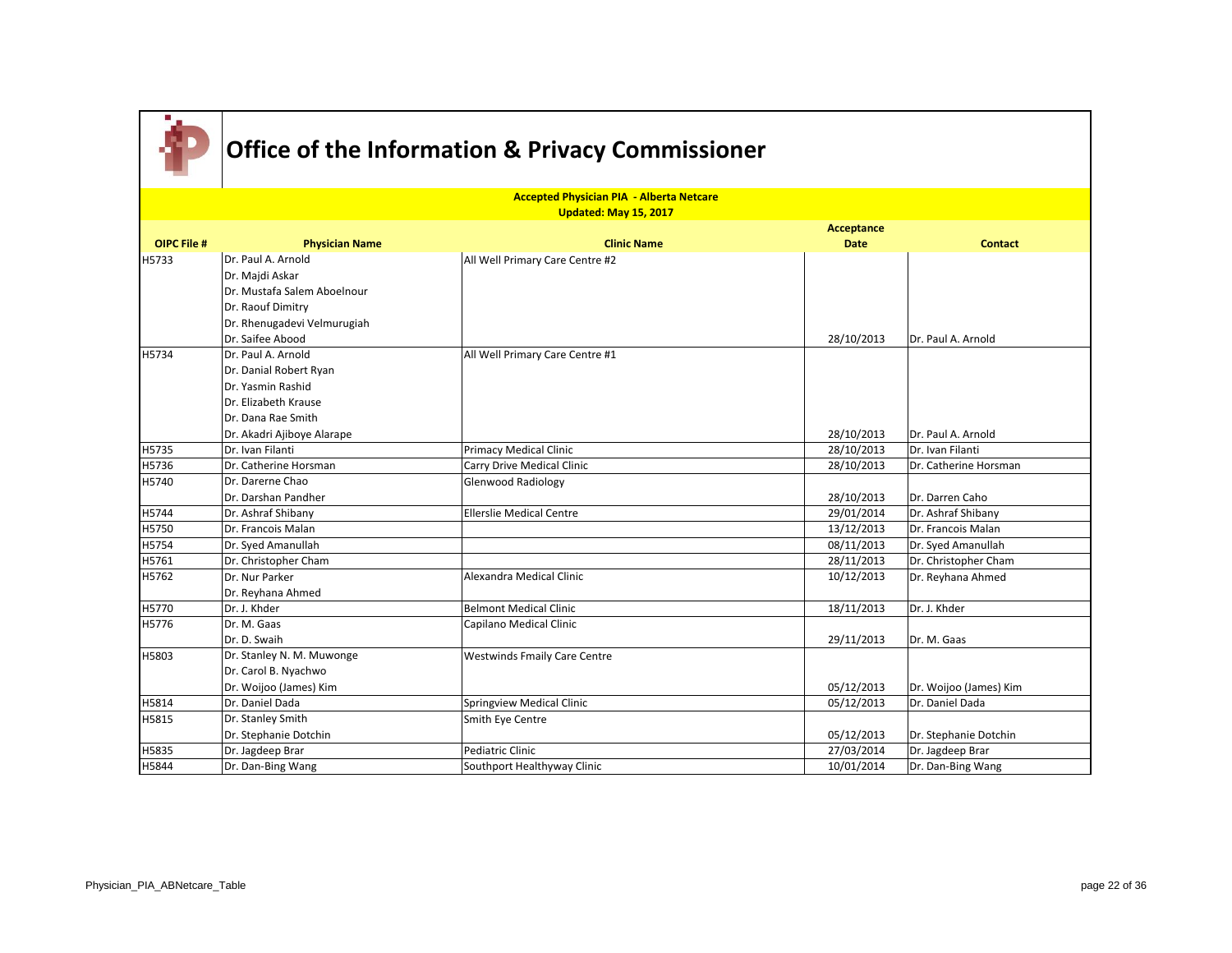

|                    | <b>Accepted Physician PIA - Alberta Netcare</b><br>Updated: May 15, 2017 |                                                                                                                    |             |                              |  |
|--------------------|--------------------------------------------------------------------------|--------------------------------------------------------------------------------------------------------------------|-------------|------------------------------|--|
|                    |                                                                          |                                                                                                                    | Acceptance  |                              |  |
| <b>OIPC File #</b> | <b>Physician Name</b>                                                    | <b>Clinic Name</b>                                                                                                 | <b>Date</b> | <b>Contact</b>               |  |
| H5845              | Dr. Wilis H. Tsai                                                        | Respiratory Homecare Solutions Inc.                                                                                | 10/01/2014  | Dr. Wilis H. Tsai            |  |
|                    |                                                                          | 1. RHS CALG NE (Head Office): 1011-53 AVE, CALG T2E 6X9                                                            |             |                              |  |
|                    |                                                                          | 2. RHS CALG NW : #102, 60 Crowfoot CRES NW, CALG T3G 3J9                                                           |             |                              |  |
|                    |                                                                          | 3. RHS CALG SW: #12, 2429-54th AVE SW, CALG T3E 1M4                                                                |             |                              |  |
|                    |                                                                          | 4. RHS MED Hat: 536A Rutherford ST NW, MED Hat, T1A 7E2                                                            |             |                              |  |
|                    |                                                                          | 5. RHS Leth #102, 542-7 ST S, Lethbridge T1J 2H1<br>6. RHS Red Deer: #3, 3701 - 50th AVE( Gaetz), Red Deer T4N 3Y7 |             |                              |  |
|                    |                                                                          | 7. RHS EDM: 10515 Kingsway AVE, EDM T5H 4K1                                                                        |             |                              |  |
|                    |                                                                          | 8. RHS St. Albert: Unit 130, 5 Giroux Rd, St. Albert TBN 6J8                                                       |             |                              |  |
|                    |                                                                          | 9. RHS Grande Prairie: #104, 9919-99 AVE, Grande Prairie, T8V OR6                                                  |             |                              |  |
| H5873              | Dr. S.A. Jansen van Rensburg                                             | Evolve Well Integrative Medical Centre                                                                             | 04/06/2014  | Dr. S.A. Jansen van Rensburg |  |
| H5874              | Dr. Denis R.J. Vincent                                                   |                                                                                                                    | 13/05/2014  | Dr. Denis R.J. Vincent       |  |
| H5883              | Dr. Tammy Paulgaard-McKnight                                             | <b>Highland Primary Care Network</b>                                                                               | 17/06/2014  | Dr. Tammy Paulgaard-McKnight |  |
| H5908              | Dr. Vs. Kumaran                                                          | <b>RAIN MedClinic</b>                                                                                              | 07/02/2014  | Dr. V.S. Kumaran             |  |
|                    | Dr. Tareg Ali Zayed                                                      |                                                                                                                    |             |                              |  |
| H5935              | Dr. Allan Thiam Pho Ho                                                   | <b>Edmonton Ear Clinic</b>                                                                                         | 27/12/2014  | Dr. Allan Thiam Poh Ho       |  |
| H5962              | Dr. M. Gaas                                                              | Capilano Medical                                                                                                   | 31/07/2014  | Dr. M. Gaas                  |  |
|                    | Dr. Alhadi Aljadi                                                        |                                                                                                                    |             |                              |  |
| H5963              | Dr. Ronald J. Brown                                                      | <b>True Balance</b>                                                                                                | 05/06/2014  | Dr. Ronald J. Brown          |  |
|                    | Dr. Ronald J. Brown                                                      |                                                                                                                    |             |                              |  |
|                    | Dr. Marichal Binns                                                       |                                                                                                                    |             |                              |  |
|                    | Dr. Heather Binns                                                        |                                                                                                                    |             |                              |  |
|                    | Dr. Brian Lasner                                                         |                                                                                                                    |             |                              |  |
| H5964              | Dr. Tobias Gelber                                                        | <b>Chinook Primary Care Network</b>                                                                                | 30/05/2014  | Dr. Tobias Gelber            |  |
| H5968              | Dr. Helen Akosile-Xulu                                                   | Wood Buffalo Primary Care Network                                                                                  | 23/05/2014  | Dr. Helen Akosile-Xulu       |  |
| H5978              | Dr. Kenneth Dahl                                                         | Dahl Clinic                                                                                                        | 05/03/2014  | Dr. Kenneth Dahl             |  |
| H5988              | Dr. J. Kenneth Lipinski                                                  | <b>Ross Creek Medical Imaging</b>                                                                                  |             |                              |  |
|                    | Dr. Michael Huk                                                          |                                                                                                                    |             |                              |  |
|                    | Dr. Grant Larsen                                                         |                                                                                                                    | 17/11/2014  | Dr. J Kenneth Lipinski       |  |
| H5989              | Dr. A. Ebaij                                                             | <b>Family Medical Clinic</b>                                                                                       | 04/06/2014  | Dr. A. Ebaij                 |  |
| H5993              | Dr. Teresa Brandon                                                       | Dr.Teresa Brandon                                                                                                  | 10/03/2014  | Dr. Teresa Brandon           |  |
|                    |                                                                          | Dr. Land Lovo                                                                                                      |             |                              |  |
|                    |                                                                          | Dr. Jane Loehr                                                                                                     |             |                              |  |
|                    |                                                                          | Dr. Diana Wilkinson                                                                                                |             |                              |  |
| H6005              | Dr. K. Hennig                                                            | Oliver Eye Centre                                                                                                  |             |                              |  |
|                    | Dr. H. Burnett                                                           |                                                                                                                    | 31/07/2014  | Dr. K. Hennig                |  |
| H6007              | Dr. Zaki Taher                                                           | Lucere Dermatology and Laser                                                                                       | 20/03/2014  | Dr. Zaki Taher               |  |
| H6014              | Dr. Sameer Qureshi                                                       | Vista Medical Clinic                                                                                               |             |                              |  |
|                    | Dr. Weguar Ahmad                                                         |                                                                                                                    | 08/04/2014  | Dr. Sameer Qureshi           |  |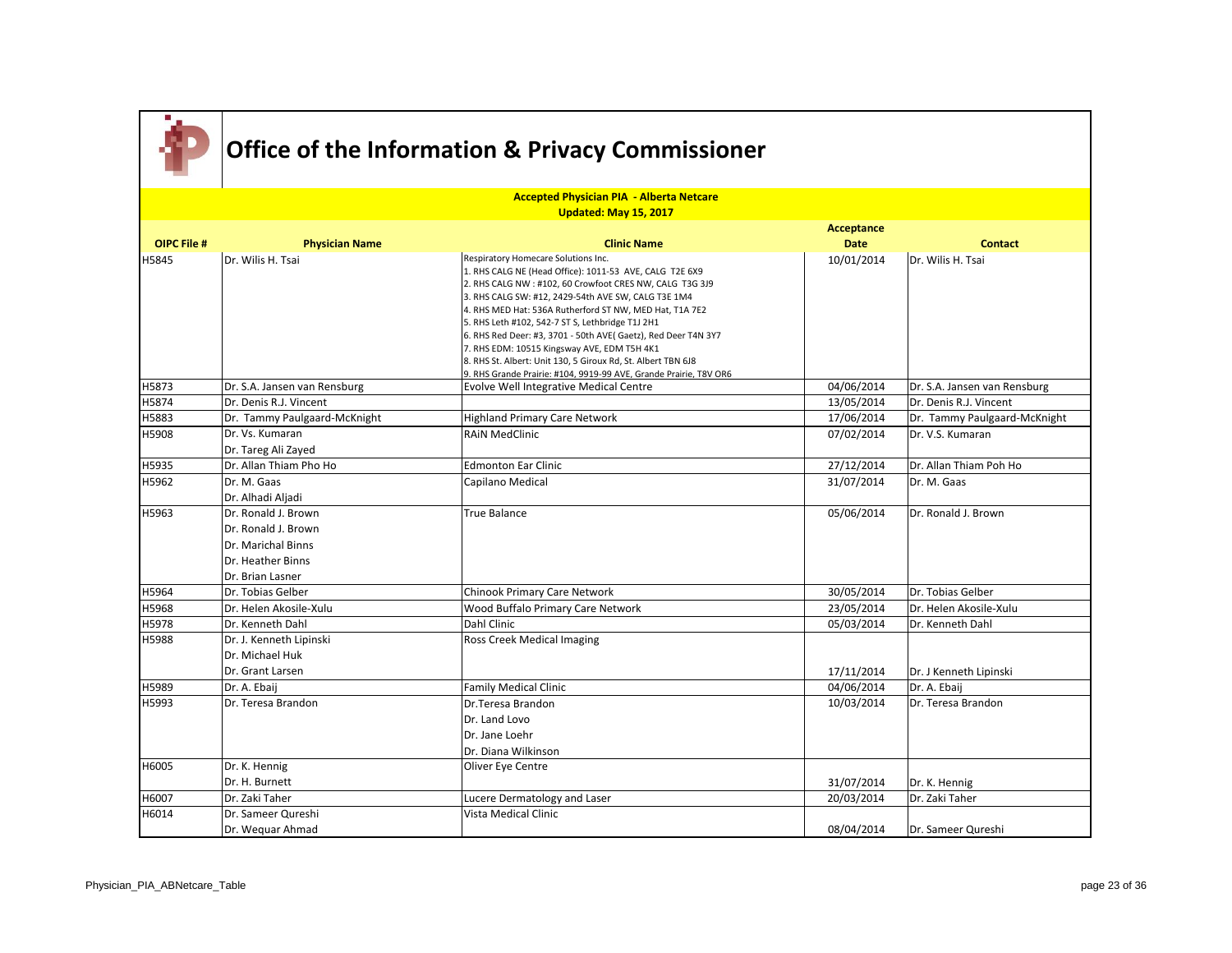

|                    | <b>Accepted Physician PIA - Alberta Netcare</b><br>Updated: May 15, 2017 |                                  |                   |                           |  |  |
|--------------------|--------------------------------------------------------------------------|----------------------------------|-------------------|---------------------------|--|--|
|                    |                                                                          |                                  | <b>Acceptance</b> |                           |  |  |
| <b>OIPC File #</b> | <b>Physician Name</b>                                                    | <b>Clinic Name</b>               | <b>Date</b>       | <b>Contact</b>            |  |  |
| H6017              | Dr. Kar-Wing Cheung                                                      |                                  | 12/09/2014        | Dr. Kar-Wing Cheung       |  |  |
| H6029              | Dr. M. Muneer                                                            | <b>Family Clinic</b>             | 30/06/2014        | Dr. M. Muneer             |  |  |
| H6030              | Dr. Gustavo Nogareda                                                     | <b>Healthy Heart Institute</b>   |                   |                           |  |  |
|                    | Dr. Aldo Alberto Furlani                                                 |                                  |                   |                           |  |  |
|                    | Dr. Jeff Richard Pimm                                                    |                                  |                   |                           |  |  |
|                    | Dr. Meryl Eloise Hart                                                    |                                  |                   |                           |  |  |
|                    | Dr. Christine Glady                                                      |                                  | 20/05/2014        | Dr. Gustavo Nogareda      |  |  |
| H6034              | Dr. David Fullerton                                                      | Alpine Chiropractic Clinic       | 04/06/2014        | Dr. David Fullerton       |  |  |
| H6038              | Dr. Johann van der Merwe                                                 | My Calgary Doctor                | 14/072014         | Dr. Joahann van der Merwe |  |  |
|                    | Dr. Helena Mentz                                                         |                                  |                   |                           |  |  |
|                    | Dr. Wessel Kriel                                                         |                                  |                   |                           |  |  |
| H6047              | Dr. H. Singh                                                             | Apex Medical Clinic Inc.         | 04/07/2014        | Dr. H. Singh              |  |  |
|                    | Dr. N. Toor                                                              |                                  |                   |                           |  |  |
|                    | Dr. G. Toor                                                              |                                  |                   |                           |  |  |
|                    |                                                                          |                                  |                   |                           |  |  |
| H6057              | Dr. Kathryn Andrusky<br>Dr. Karen Bidniak                                | The Links Clinic                 | 22/05/2014        | Dr. Grant Campbell        |  |  |
|                    | Dr. Lisa Burchett                                                        |                                  |                   |                           |  |  |
|                    |                                                                          |                                  |                   |                           |  |  |
|                    | Dr. Glenn Burchett                                                       |                                  |                   |                           |  |  |
|                    | Dr. Grant Campbell                                                       |                                  |                   |                           |  |  |
|                    | Dr. Kitty Chan<br>Dr. Ronald Olin                                        |                                  |                   |                           |  |  |
|                    | Dr. John Finzier                                                         |                                  |                   |                           |  |  |
|                    | Dr. Luis Gonzalez                                                        |                                  |                   |                           |  |  |
|                    | Dr. Phillip Hardin                                                       |                                  |                   |                           |  |  |
|                    | Dr. Nachiket Karnik                                                      |                                  |                   |                           |  |  |
|                    | Dr. Steven Leyland                                                       |                                  |                   |                           |  |  |
|                    | Dr. Conrad Liu                                                           |                                  |                   |                           |  |  |
|                    | Dr. Karen Louie                                                          |                                  |                   |                           |  |  |
|                    | Dr. Serena Mar                                                           |                                  |                   |                           |  |  |
|                    | Dr. Nadeem Mian                                                          |                                  |                   |                           |  |  |
|                    | Dr. Kim Moshurchak                                                       |                                  |                   |                           |  |  |
|                    | Dr. Debbie Semeniuk                                                      |                                  |                   |                           |  |  |
|                    | Dr. Richard Wiznura                                                      |                                  |                   |                           |  |  |
|                    | Dr. Jean Wong                                                            |                                  |                   |                           |  |  |
| H6058              | Dr. Aporna Kali                                                          |                                  | 21/07/2014        | Dr. Aporna Kali           |  |  |
| H6069              | Dr. Tyler May                                                            | Manning Associate Medical Clinic | 29/05/2014        | Dr. Tyler May             |  |  |
| H6080              | Dr. Doug Caine                                                           | Calgary Mother's Milk Bank       | 02/05/2014        | Dr. Doug Caine            |  |  |
| H6082              | Dr. David Flaschner                                                      |                                  | 12/18/2014        | Dr. David Flaschner       |  |  |
|                    | Dr. Vanessa Horan                                                        |                                  |                   |                           |  |  |
|                    |                                                                          |                                  |                   |                           |  |  |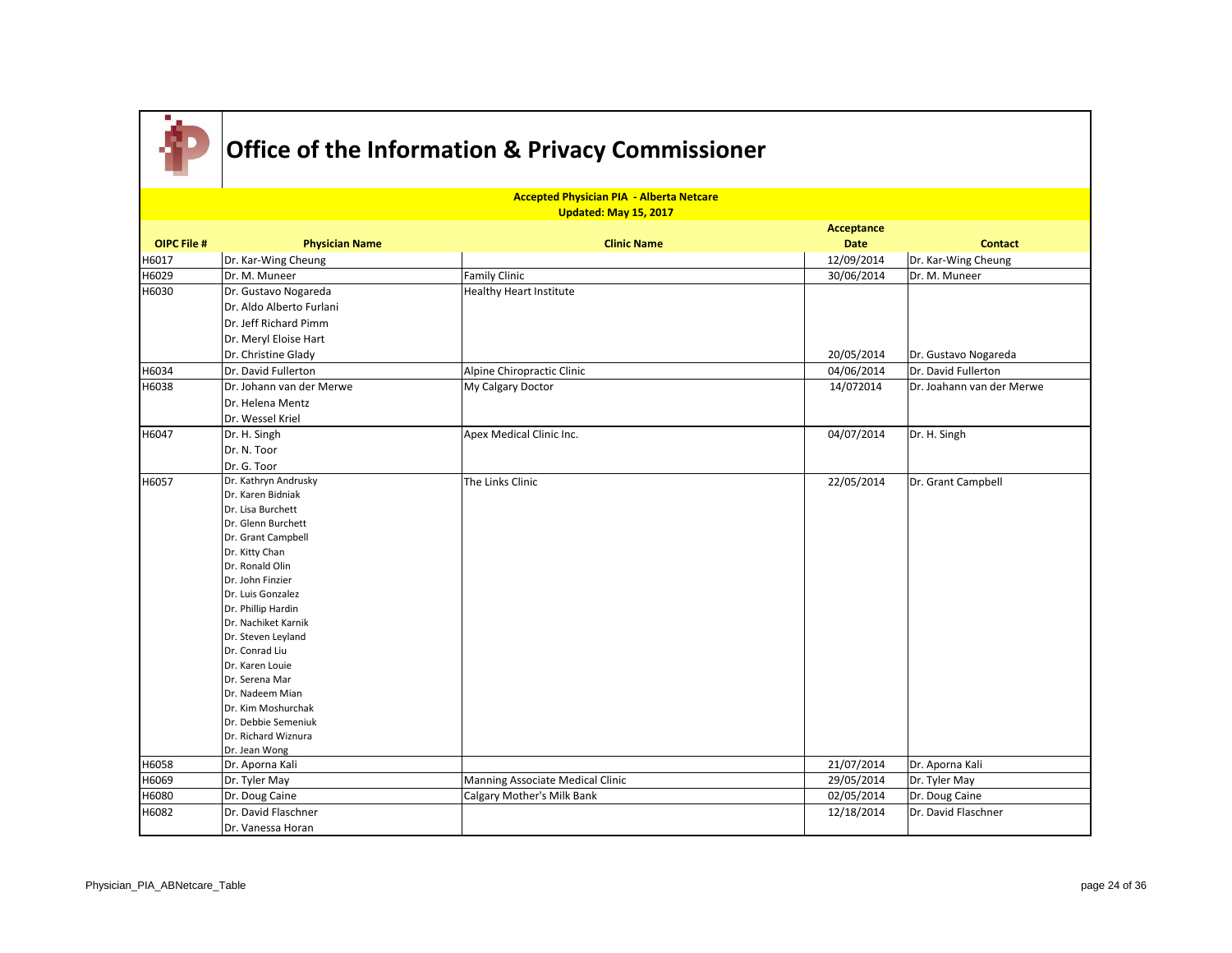

|                    |                                                                              | <b>Accepted Physician PIA - Alberta Netcare</b><br><b>Updated: May 15, 2017</b> |                   |                             |
|--------------------|------------------------------------------------------------------------------|---------------------------------------------------------------------------------|-------------------|-----------------------------|
|                    |                                                                              |                                                                                 | <b>Acceptance</b> |                             |
| <b>OIPC File #</b> | <b>Physician Name</b>                                                        | <b>Clinic Name</b>                                                              | <b>Date</b>       | <b>Contact</b>              |
| H6152              | Dr. Raymond Lee                                                              |                                                                                 | 04/06/2014        | Dr. Raymond Lee             |
| H6155              | Dr. Abdussalam Mohamed Mosadeg Aradi                                         | <b>Evansdale Medical Clinic</b>                                                 | 25/11/2014        | Dr. Joma Kondi              |
|                    | Dr. Mahmud Durar                                                             |                                                                                 |                   |                             |
|                    | Dr. Joma Kondi                                                               |                                                                                 |                   |                             |
|                    | Dr. Kalfalla Mohamed Zubi                                                    |                                                                                 |                   |                             |
|                    | Dr. Sameh Charles Azer                                                       |                                                                                 |                   |                             |
| H6167              | Dr. Kim Derouin                                                              | <b>Riverland Family Medicine Clinic</b>                                         | 18/06/2014        | Dr. Kim Derouin             |
|                    | Dr. Roxana Nechifor                                                          |                                                                                 |                   |                             |
| H6179              | Dr. Emad Alshigagi                                                           | Family Care Medical Clinic                                                      | 14/10/2014        | Dr. Emad Alshigagi          |
| H6225              | Dr. Monica Hill                                                              |                                                                                 | 15/072014         | Dr. Monica Hill             |
| H6227              | Dr. Hester Angenessa Gordon                                                  |                                                                                 | 11/02/2015        | Dr. Hester Angenessa Gordon |
| H6232              | Dr. Michael Curtis Johnson                                                   |                                                                                 | 03/11/2014        | Dr. Michael Curtis Johnson  |
|                    | Dr. Robert G. Leishman                                                       |                                                                                 |                   |                             |
| H6236              | Dr. Ronald ML Young                                                          | Drs. Young and Wouters                                                          |                   |                             |
|                    | Dr. S Lillianne Wouters                                                      |                                                                                 | 12/01/2015        | Dr. Ronald ML Young         |
| H6236              | Dr. Ronald ML Young                                                          |                                                                                 | 01/12/2015        | Dr. Ronald ML Young         |
| H6239              | Dr. Chika Odunze                                                             | <b>Fivecees Medical Centre</b>                                                  | 06/01/2015        | Dr. Chika Odunze            |
| H6254              | Dr. Paul Schembri                                                            |                                                                                 | 03/11/2014        | Dr. Paul Schembri           |
| H6272              | Dr. Joseph Bergman                                                           |                                                                                 | 08/12/2014        | Dr. Joseph Bergman          |
| H6285              | Dr. Devin Pugsley                                                            |                                                                                 | 21/11/2014        | Dr. Devin Pugsley           |
| H6296              | Dr. Eric Huang                                                               |                                                                                 | 05/12/2014        | Dr. Eric Huang              |
| H6298              | Dr. James Norbert Wolfli                                                     |                                                                                 | 21/11/2014        | Dr. James N. Wolfli         |
|                    | Dr. Lisa Joanna Korus                                                        |                                                                                 |                   |                             |
| H6314              | Dr. Mareli Powell                                                            | South Common Medical Centre                                                     |                   |                             |
|                    | Dr. Neetu Sainin                                                             |                                                                                 |                   |                             |
|                    | Dr. Lizanne Venter                                                           |                                                                                 | 19/12/2014        | Dr. Mareli Powell           |
| H6323              | Dr. Oladipo Odubanjo                                                         | The Bridge Medical Clinic                                                       | 10/11/2014        | Dr. Oladipo Odubanjo        |
|                    | Dr. Adeyemi Shonubi                                                          |                                                                                 |                   |                             |
|                    | Dr. Eyitope Roberts                                                          |                                                                                 |                   |                             |
| H6327              | Dr. Awatif Elsiddeig Dr. Ebithal Osman                                       | Stony +                                                                         | 01/28/2015        | Dr. Awatif Elsiddeig        |
| H6343              | Dr. Paul G.R. WhiddenDr. Douglas B. HumphreysD Macleod Trail Plastic Surgery |                                                                                 | 29/10/2014        | Dr. Paul G.R. Whidden       |
| H6344              | Dr. Mohamad Hamadeh                                                          | H Clinic Corporation                                                            | 07/01/2015        | Dr. Mohamad Hamadeh         |
| H6345              | Dr. Ruan van Rooyen                                                          | St. Paul Independent Practitioners                                              | 19/12/2014        | Dr. Ruan van Rooyen         |
|                    | Dr. Noreen Mari Both                                                         |                                                                                 |                   |                             |
|                    | Dr. Margaretha Aletta Senekal                                                |                                                                                 |                   |                             |
| H6346              | Dr. William H. Tsai                                                          | Lung Diagnostic Centres Inc                                                     | 12/15/2014        | Dr. William H. Tsai         |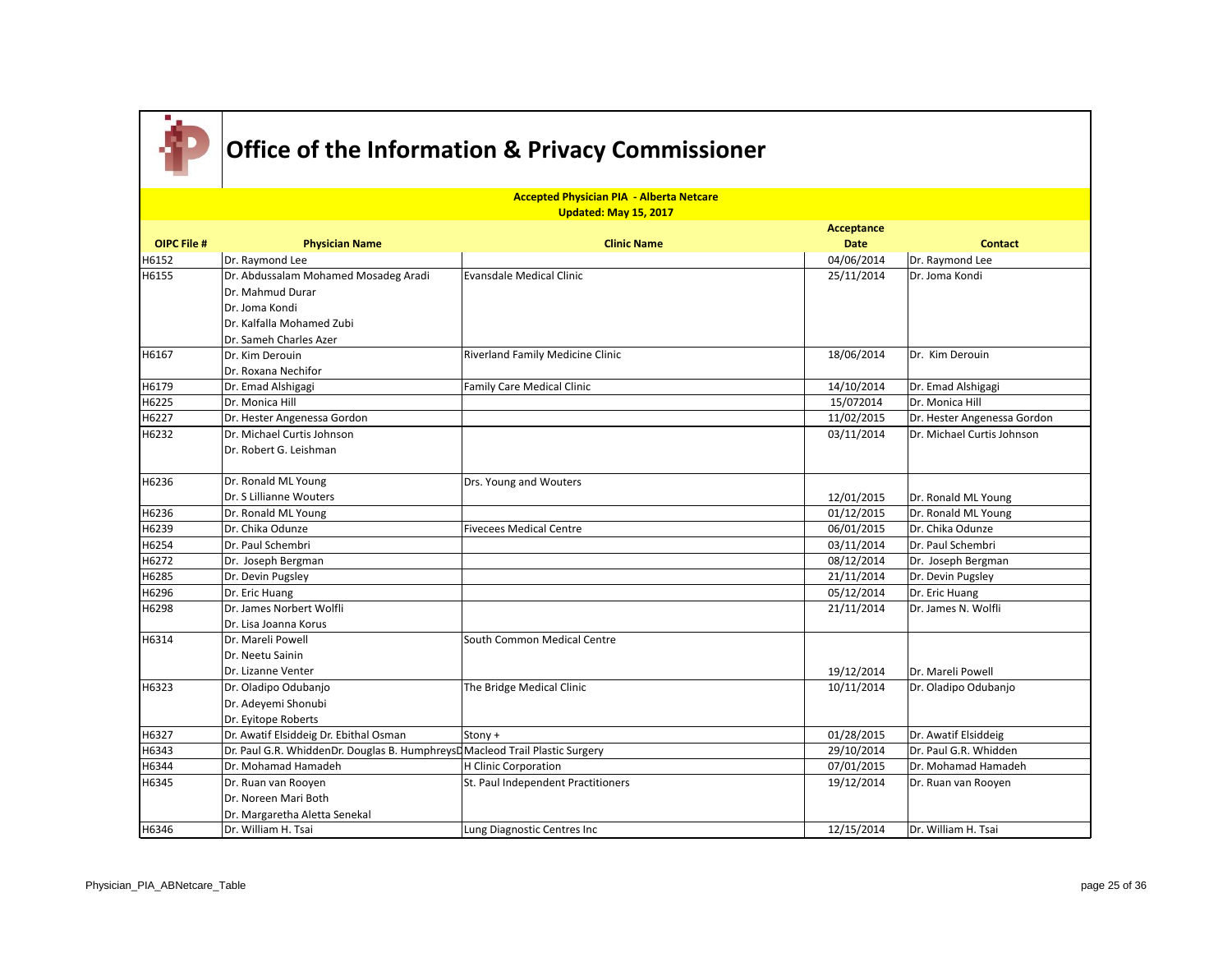

|                    | <b>Accepted Physician PIA - Alberta Netcare</b> |                                                 |             |                            |  |  |
|--------------------|-------------------------------------------------|-------------------------------------------------|-------------|----------------------------|--|--|
|                    |                                                 | Updated: May 15, 2017                           | Acceptance  |                            |  |  |
| <b>OIPC File #</b> | <b>Physician Name</b>                           | <b>Clinic Name</b>                              | <b>Date</b> | <b>Contact</b>             |  |  |
| H6367              | Dr. Patrick Quail                               |                                                 | 28/10/2014  | Dr. Patrick Quail          |  |  |
| H6382              | Dr. Velupillai Velmurugiah                      | Dr. Vel's ENT Clinic                            | 09/12/2014  | Dr. Velupillai Velmurugiah |  |  |
| H6397              | Dr. Virinder Singh                              |                                                 | 11/03/2015  | Dr. Virinder Singh         |  |  |
| H6403              | Dr. Maher Jerudi                                | Kennedale Medical Centre                        | 01/14/2015  | Dr. Maher Jerudi           |  |  |
| H6404              | Dr. Wikus Venter                                | Hygieia Medical Clinic                          | 03/06/2015  | Dr. Wikus Venter           |  |  |
| H6405              | Dr. Anwer Abdalla                               | Parsons Medical Centre                          | 12/05/2014  | Dr. Anwer Abdalla          |  |  |
| H6409              | Drs:Les Cunning                                 | Strathmore Community Clinic - Calgary Rural PCN | 12/11/2015  | Dr. Les Cunning            |  |  |
|                    | Troy Pederson                                   |                                                 |             |                            |  |  |
|                    | Mike Fisher                                     |                                                 |             |                            |  |  |
|                    | Jack Cruikshank                                 |                                                 |             |                            |  |  |
|                    | Johan Swart                                     |                                                 |             |                            |  |  |
|                    | David Vermaak                                   |                                                 |             |                            |  |  |
|                    | Benjamin Sader                                  |                                                 |             |                            |  |  |
|                    | MosesOvakporaye                                 |                                                 |             |                            |  |  |
|                    | Joni McNeely                                    |                                                 |             |                            |  |  |
|                    | Amaraegbulam Anozie                             |                                                 |             |                            |  |  |
|                    | Baljinder Mann                                  |                                                 |             |                            |  |  |
|                    | Victor Avramenko                                |                                                 |             |                            |  |  |
|                    | Nada Bodruzic                                   |                                                 |             |                            |  |  |
|                    | Rahim Salim Damji                               |                                                 |             |                            |  |  |
|                    | Melvyn Lavallee                                 |                                                 |             |                            |  |  |
|                    | <b>Emile Muller</b>                             |                                                 |             |                            |  |  |
|                    | Herbert Onwudiwe                                |                                                 |             |                            |  |  |
|                    | David Piesas                                    |                                                 |             |                            |  |  |
|                    | Alison Clarke                                   |                                                 |             |                            |  |  |
|                    | <b>William Emery</b>                            |                                                 |             |                            |  |  |
|                    | <b>Ward Fanning</b>                             |                                                 |             |                            |  |  |
|                    | Lori-Ann Lobay                                  |                                                 |             |                            |  |  |
|                    | Rahul Manocha                                   |                                                 |             |                            |  |  |
|                    | Mary Ellean McColl                              |                                                 |             |                            |  |  |
|                    | Maria Muller                                    |                                                 |             |                            |  |  |
|                    |                                                 |                                                 |             |                            |  |  |
| H6412              | Dr. Mahamad Bulk                                | Bonnie Doon Medical Centre                      |             | Dr. Mahamad Bulk           |  |  |
|                    | Dr. Omar Swaih                                  |                                                 |             |                            |  |  |
|                    | Dr. Mokhtar Trifis                              |                                                 | 05/12/2014  |                            |  |  |
| H6422              | Dr. Shabbir Hassan                              |                                                 |             | Dr. Shabbir Hassan         |  |  |
|                    | Dr. Muhammad Shahbaz                            |                                                 | 01/07/2015  |                            |  |  |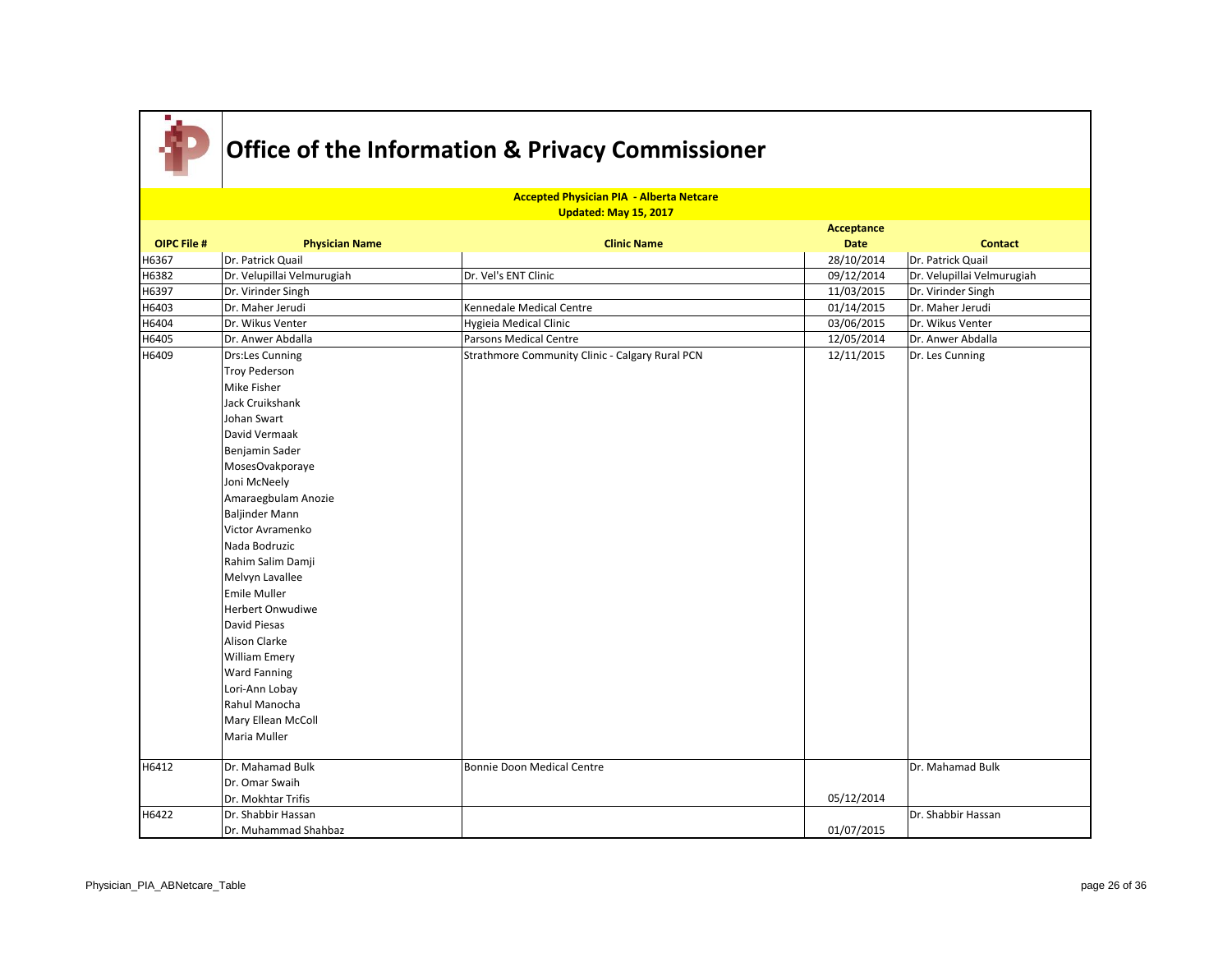

|                    | <b>Accepted Physician PIA - Alberta Netcare</b><br>Updated: May 15, 2017 |                                                |                      |                        |  |
|--------------------|--------------------------------------------------------------------------|------------------------------------------------|----------------------|------------------------|--|
|                    |                                                                          |                                                | Acceptance           |                        |  |
| <b>OIPC File #</b> | <b>Physician Name</b>                                                    | <b>Clinic Name</b>                             | <b>Date</b>          | <b>Contact</b>         |  |
| H6436              | Dr. Adeb Zayani, Dr. Ibrahim Al Jahash                                   | <b>Hys Medical Clinic</b>                      | 03/12/2015           | Dr. Adeb Zayani        |  |
| H6437              | Dr. Lorne M. Zuk                                                         | Surgical Associates                            | 01/29/2015           | Dr. Lorne M. Zuk       |  |
|                    | Dr. Lyle McGonigle                                                       |                                                |                      |                        |  |
|                    | Dr. Rehana Chatur                                                        |                                                |                      |                        |  |
|                    | Dr. Heather Dreise                                                       |                                                |                      |                        |  |
|                    | Dr. John Neilson                                                         |                                                |                      |                        |  |
| H6441              | Dr. Jackson Wong                                                         | Garneau Pediatric Associates                   | 01/06/2015           | Dr. Lyle F. McGonigle  |  |
| H6449              | Dr. Suhaib Alkurtass                                                     | Ross Creek Cardiology Clinic, Edmonton Echolab | 03/23/2015           | Dr. Suhaib Alkurtass   |  |
| 000010             | Dr. Justine Fong                                                         | <b>Asian Medical Clinic</b>                    | 01/21/2015           | Dr. Justine Fong       |  |
| 000026             | Dr. Kusai Abuhamed                                                       | Old Scona Medical Centre                       | 03/30/2015           | Dr. Kusai Abuhamed     |  |
| 000035             | Dr. Parveen Boora                                                        | Mortimer Medical Office Inc.                   | 06/22/2015           | Dr. Parveen Boora      |  |
| 000037             | Dr. Lily Toma                                                            | <b>Rockford Medical Clinic</b>                 | 01/30/2015           | Dr. Lily Toma          |  |
| 000064             | Dr. Dr. Uzma Khan                                                        | Shafia Medical Clinc                           |                      |                        |  |
|                    | Dr. Asifa Riaz                                                           |                                                |                      |                        |  |
|                    | Dr. Kassim Rekieh                                                        |                                                |                      |                        |  |
|                    | Dr. Maria Pariy                                                          |                                                |                      |                        |  |
|                    | Dr. Kaili Hoffart                                                        |                                                | 02/20/2015           | Dr. Uzma Khan          |  |
| 000068             | Dr. Hazem Abushwereb                                                     | East Edmonton Medical Clinic                   | 03/12/2015           | Dr. Hazem Abushwereb   |  |
|                    | Dr. Tareg Zayed                                                          |                                                |                      |                        |  |
| 000069             | Dr. Angelina Lutwinski                                                   |                                                | 03/06/2015           | Dr. Angelina Lutwinski |  |
| 000080             | Dr. Waleed Khadher                                                       |                                                | $\frac{04}{02}/2015$ | Dr. Waleed Khadher     |  |
| 000081             | Dr. Michael Mah                                                          | Mt Pleasant Medical Clinic                     | 08/27/2015           |                        |  |
|                    | Dr. William Louie                                                        |                                                |                      |                        |  |
|                    | Dr. Marilyn Lee                                                          |                                                |                      |                        |  |
|                    | Dr. Jeffrey Dai                                                          |                                                |                      |                        |  |
|                    | Dr. Giselle Devetten                                                     |                                                |                      | Dr. Michael Mah        |  |
| 000083             | Dr. Inderpreet Rai                                                       | <b>Granville Medical Clinic</b>                | 03/05/2015           | Dr. Inderpreet Rai     |  |
|                    | Dr. Krystle Kay-Pfau                                                     |                                                |                      |                        |  |
|                    | Dr. Carlos Salgado                                                       |                                                |                      |                        |  |
| 000084             | Dr. Inderpreet Rai                                                       | Queen Street Medical Clinic                    | 30/01/2015           | Indrepreet Rai         |  |
|                    | Dr. Sesan Oduwole                                                        |                                                |                      |                        |  |
|                    | Dr. Jonathan Mwanza                                                      |                                                |                      |                        |  |
|                    | Dr. Juan Soto                                                            |                                                |                      |                        |  |
| 000085             | Dr. Nasim Arruj                                                          | Al-Salam Medical Clinic                        | 09/02/2015           |                        |  |
|                    | Dr. Motaz Khlayef                                                        |                                                |                      | Dr. Nasim Arruj        |  |
| 000194             | Dr. Dennis Wong                                                          |                                                | 04/09/2015           | Dr. Dennis Wong        |  |
| 000285             | Dr. Chika Odunze                                                         | Douglaswoods Medical Clinic                    | 04/08/2015           | Dr. Chika Odunze       |  |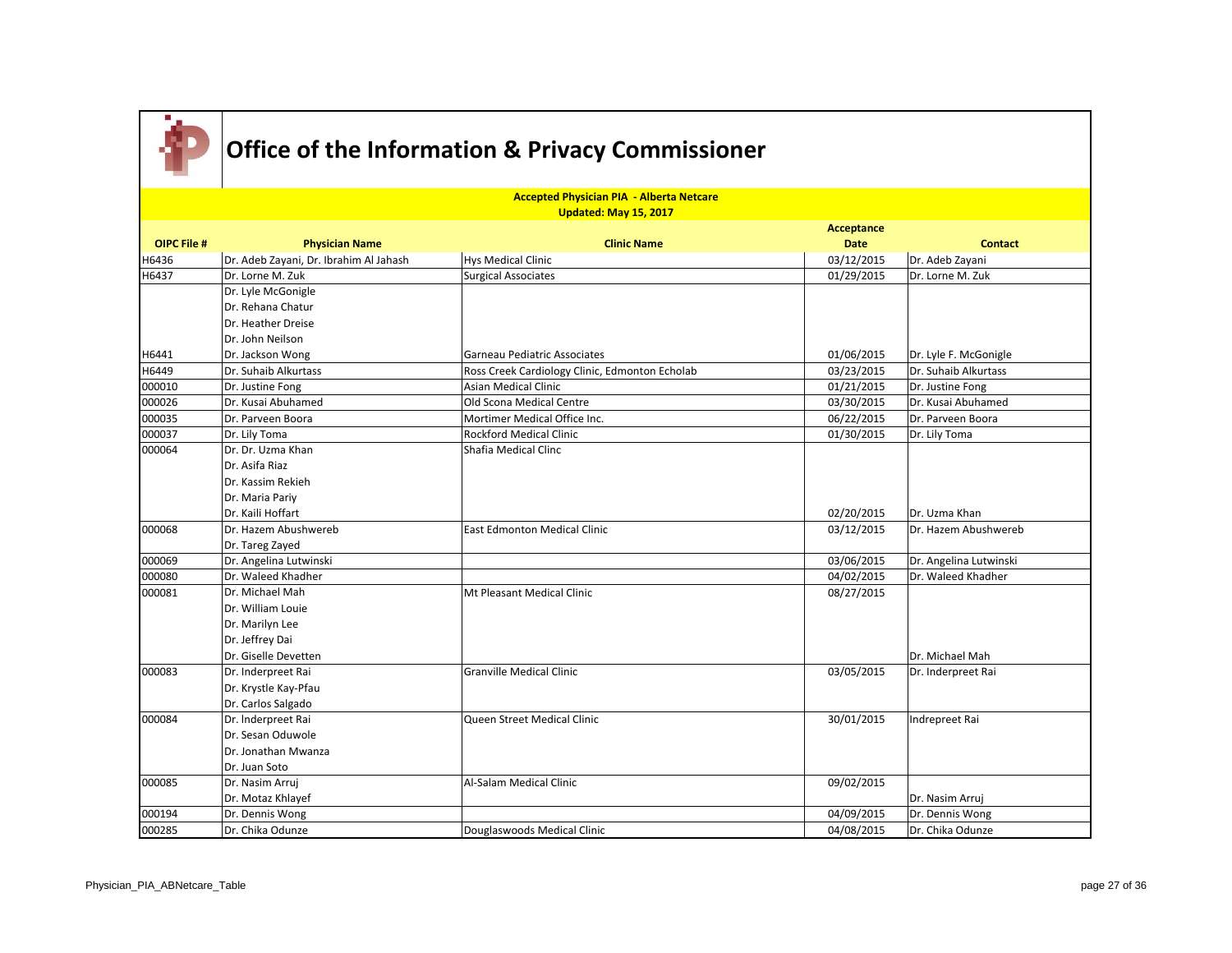

|                    | <b>Accepted Physician PIA - Alberta Netcare</b><br>Updated: May 15, 2017 |                                                      |             |                              |  |  |
|--------------------|--------------------------------------------------------------------------|------------------------------------------------------|-------------|------------------------------|--|--|
|                    |                                                                          |                                                      | Acceptance  |                              |  |  |
| <b>OIPC File #</b> | <b>Physician Name</b>                                                    | <b>Clinic Name</b>                                   | <b>Date</b> | <b>Contact</b>               |  |  |
| 000287             | Dr. Alnoor Gangji                                                        | Ellwood Walk In Pediatric Medical Clinic             | 05/08/2015  | Dr. Alnoor Gangji            |  |  |
| 000295             | Dr. Tammy Paulgaard-McKnight                                             | <b>Highland Primary Care Network</b>                 | 03/25/2015  | Dr. Tammy Paulgaard-McKnight |  |  |
| 000299             | Dr. Zulfikar Ramji                                                       | Dr. Ramji Clinic                                     | 02/25/2015  | Dr. Zulfikar Ramji           |  |  |
| 000325             | Dr. Taher Al-Jishi                                                       | <b>Glenwood Medical Clinic</b>                       | 03/11/2015  | Inderpreet Rai               |  |  |
|                    | Dr. Seema Bhanji                                                         |                                                      |             |                              |  |  |
|                    | Dr. Ehab Eljorani                                                        |                                                      |             |                              |  |  |
|                    | Dr. Sana Eljorani                                                        |                                                      |             |                              |  |  |
|                    | Dr. Saif Hamdi                                                           |                                                      |             |                              |  |  |
|                    | Dr. Jacqueline Holm-Jhass                                                |                                                      |             |                              |  |  |
|                    | Dr. Jakub Hruczkowski                                                    |                                                      |             |                              |  |  |
|                    | Dr. Kishwar Jamal                                                        |                                                      |             |                              |  |  |
|                    | Dr. Krystle Kay-Pfau                                                     |                                                      |             |                              |  |  |
|                    | Dr. Shawkat Kibria                                                       |                                                      |             |                              |  |  |
|                    | Dr. Yifei Shi                                                            |                                                      |             |                              |  |  |
|                    | Dr. Omar Vicaruddin                                                      |                                                      |             |                              |  |  |
|                    | Dr. Zehra Vicaruddin                                                     |                                                      |             |                              |  |  |
| 000383             | Dr. Ahmed H. El khazmy                                                   | Rimrock Medical Clinic, and Emerald Hills MD Centres | 03/31/2015  | Dr. Ahmed H. El khazmy       |  |  |
| 000393             | Dr. Adele Freeman, Dr. Nancy Maguire                                     | Calgary Foothills Primary Care Network               | 03/18/2015  | Dr. Adele Freeman            |  |  |
| 000474             | Dr. Janet Wright                                                         |                                                      | 12/11/2015  | Dr. Janet Wright             |  |  |
| 000480             | Dr. Manisha Witmans                                                      | <b>Benchmark Health Alliance</b>                     | 07/15/2015  | Dr. Manisha Witmans          |  |  |
| 000487             | Dr. Moheddin Mohammed Bashed A. Ahmed                                    | Rivercrest Medical Clinic                            | 04/24/2015  | Dr. Moheddin Ahmed           |  |  |
| 000561             | Dr. Eugene Warren Alfonso Magerman                                       | Oasis Medical Clinic - Temple                        | 06/19/2015  | Dr. Eugene Warren Alfonso    |  |  |
|                    | Dr. Abdullah Ahmed Yousef Algundi                                        |                                                      |             | Magerman                     |  |  |
|                    | Dr. Sabiha Rehan                                                         |                                                      |             |                              |  |  |
|                    | Dr. Memoona Butt                                                         |                                                      |             |                              |  |  |
|                    | Dr. Ahmed A. A. Haddud                                                   |                                                      |             |                              |  |  |
|                    | Dr. Ambreen Tayyab                                                       |                                                      |             |                              |  |  |
| 000614             | Dr. E. Marfo                                                             | Care First Medical                                   | 08/24/2015  | Dr. E. Marfo                 |  |  |
| 000717             | Dr. Suhaib Alkurtass                                                     | <b>Edmonton Echolab</b>                              | 06/19/2015  | Dr. Suhaib Alkurtass         |  |  |
| 000829             | Dr. Bonnie Tsang                                                         |                                                      | 08/20/2015  | Dr. Bonnie Tsang             |  |  |
| 000899             | Dr. Charles Aniagu                                                       | Carry Drive Clinic                                   | 10/02/2015  | Dr. Charles Aniagu           |  |  |
| 000972             | Dr. Zia Rahman                                                           | Dr. Rahman Clinic                                    | 07/22/2015  | Dr. Zia Rahman               |  |  |
| 000980             | Dr. Tim Adebisi                                                          | <b>Kings Medical Centre</b>                          | 07/28/2015  | Dr. Tim Adebisi              |  |  |
| 001096             | Dr. Stephen Cheuk                                                        | Arid Mountain Allergy and Asthma Clinic              | 09/04/2015  | Dr. Stephen Cheuk            |  |  |
| 001132             | Dr. William (Wei) Han                                                    | United Health Care Centres                           | 09/02/2015  | Dr. William (Wei) Han        |  |  |
| 001174             | Dr. Aquaeno Edet Ekanem                                                  | Londondale Medical Clinic                            | 10/15/2015  | Dr. Aquaeno Edet Ekanem      |  |  |
| 001175             | Dr. Richard J. Hackett                                                   | <b>Tofield Medical Clinic</b>                        | 04/11/2015  | Dr. Richard J. Hackett       |  |  |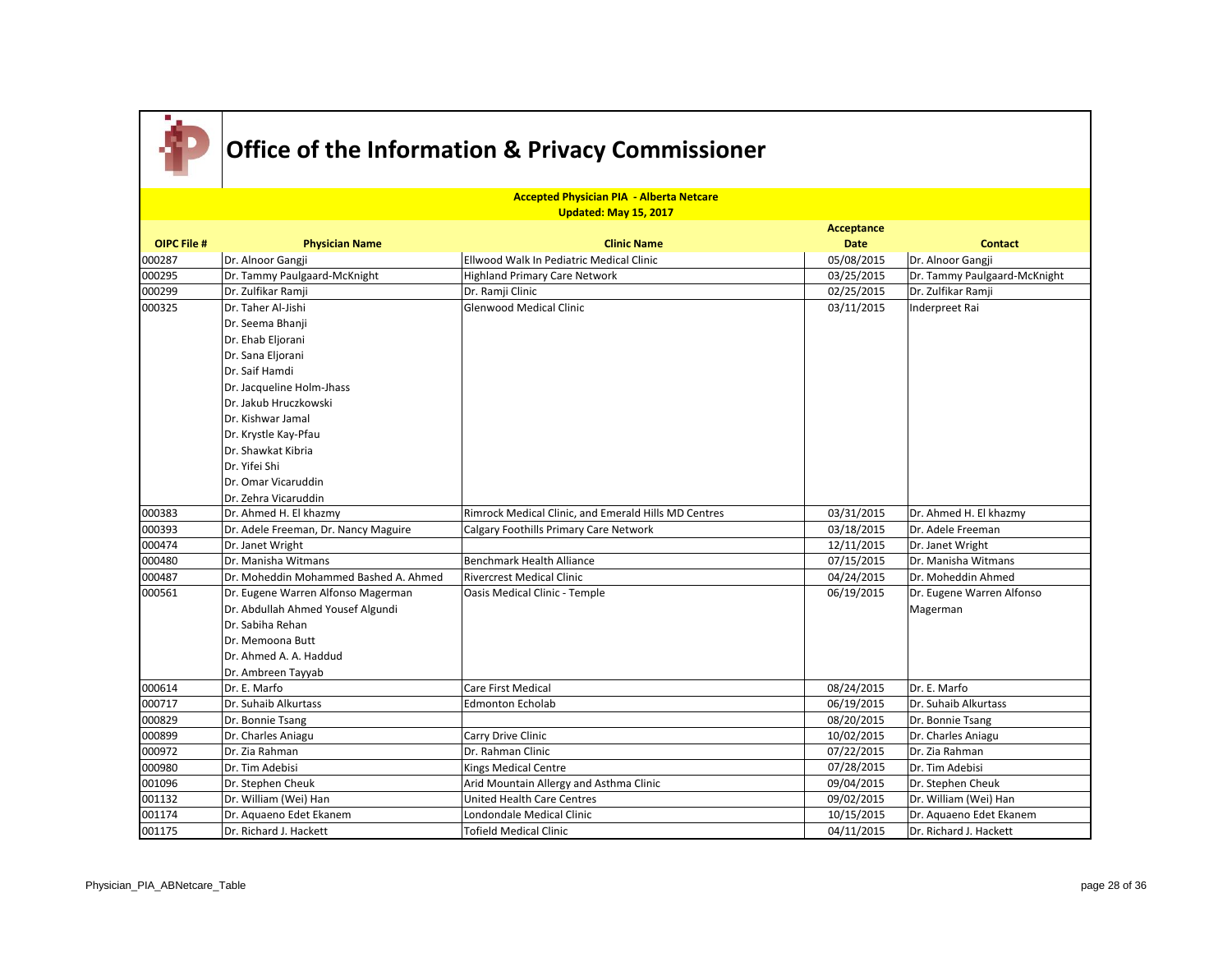

|                    | <b>Accepted Physician PIA - Alberta Netcare</b>  |                                                               |             |                                     |  |
|--------------------|--------------------------------------------------|---------------------------------------------------------------|-------------|-------------------------------------|--|
|                    |                                                  | Updated: May 15, 2017                                         |             |                                     |  |
|                    |                                                  |                                                               | Acceptance  |                                     |  |
| <b>OIPC File #</b> | <b>Physician Name</b>                            | <b>Clinic Name</b>                                            | <b>Date</b> | <b>Contact</b>                      |  |
| 001213             | Dr. Fredrykka Rinaldi                            |                                                               | 07/22/2015  | Dr. Fredrykka Rinaldi               |  |
| 001232             | Dr. Megan Harris                                 | The Chiropractic Wellness Studio                              | 26/03/2016  | Dr. Dawn Burt                       |  |
| 001238             | Dr. Donald McConnell                             |                                                               | 08/21/2015  | Dr. Donald McConnell                |  |
| 001284             | Dr. Chander Gupta                                | <b>CGA Medical Imaging</b>                                    | 01/25/2016  | Dr. Chander Gupta                   |  |
| 001304             | Dr. Teurayi Abner Peter Motsi                    | Mohawk Medical Arts Walk-In Centre                            | 08/27/2015  | Dr. Teurayi Abner Peter Motsi       |  |
| 001316             | Dr. Sandra Simon                                 | Ozerna Medical Clinic                                         | 09/14/2015  | Dr. Sandra Simon                    |  |
| 001370             | Dr. Abdelmunem Elfourtia                         | <b>Beverly Towne Medical Clinic</b>                           | 09/14/2015  | Dr. Abdelmunem Elfourtia            |  |
| 001472             | Dr. Rezvan Ghiassi-Razavi                        | Horizon Health Medical Clinic                                 | 09/24/2015  | Dr. Rezvan Ghiassi-Razavi           |  |
| 001491             | Dr. Raymond Cheung                               | <b>Ravine Medical Clinic</b>                                  | 09/25/2015  | Dr. Raymond Cheung                  |  |
| 001515             | Dr. Yvonne Kangong                               | Sunridge Medical Clinic                                       | 09/24/2015  | Dr. Yvonne Kangong                  |  |
| 001517             | Dr. Bash Amien                                   | Windermere Plaza Medical Clinic                               | 09/24/2015  | Dr. Bash Amien                      |  |
| 001518             | lDr. Luke Szobota                                | Lethbridge GI and Surgical Associates                         | 10/19/2015  | Dr. Luke Szobota                    |  |
| 001518             | Dr. Stephen Goth                                 | Chinook Oral and Maxillofacial Surgery                        | 10/01/2015  | Dr. Stephen Goth                    |  |
| 001524             | IDr. Mark Fernhout                               |                                                               | 30/03/2016  | Dr. Mark Fernhout                   |  |
| 001525             | Dr. Michael Geoghegan                            | Manor Village Life Centers                                    | 09/11/2015  | Dr. Michael Geoghegan               |  |
|                    | Ms. Karen Driscoll, RN                           |                                                               |             |                                     |  |
|                    | Mr. Brad Lohman, RN                              |                                                               |             |                                     |  |
| 001542             | Dr. Ian Auld                                     | Matrix MSK                                                    | 01/05/2016  | Dr. Ian Auld                        |  |
| 001573             | Dr. Fawzi Emhemmed Farhat                        | Magna Medical Clinic                                          | 10/05/2015  | Dr. Fawzi Emhemmed Farhat           |  |
| 001574             | Dr. Anil Sharma                                  | Deansgate Medical Clinic                                      | 10/23/2015  | Dr. Anil Sharma                     |  |
| 001587             | Dr. Hendrick Stefanus Martinus van Jaarsveldt    | St. Albert Sports Medicine Clinic                             | 29/04/2016  |                                     |  |
|                    |                                                  |                                                               |             | Dr. van Jaarsveldt                  |  |
| 001665             | Dr. Martin Reedyk (Three Hills); Dr. Anish Chari | Three Hills Medical Clinic & Trochu Family Medical Associates | 04/03/2016  | Sharon Peters (Three Hills); Joanne |  |
|                    | (Trochu)                                         |                                                               |             | Moran (Trochu)                      |  |
| 001715             | Dr. Melissa Kallas-Koeman                        | Dr. Melissa Kallas-Koeman                                     | 04/03/2016  | Dr. Melissa Kallas-Koeman           |  |
| 001796             | Dr. Thomas Nakatsui                              | <b>Groot Dermasurgery Centre</b>                              | 04/03/2016  | Melanie Nakatsui                    |  |
| 001818             | Dr. Mohammed Abufayed                            | All Healthy Medical Clinic                                    | 23/12/2015  | Dr. Mohammed Abufayed               |  |
| 001829             | Dr. Conrad Schulte                               | King Street Clinic                                            | 04/03/2016  | Selena Schulte                      |  |
| 001845             | Dr. Nga Mei Sheryl Chiang                        | <b>Embrace Family Clinic</b>                                  | 04/03/2016  | Dr. Nga Mei Sheryl Chiang           |  |
| 001851             | Dr. Kevin Maloney                                | Maloney Elkassem Chiropractic                                 | 04/03/2016  | Dr. Mohammed Elkassem               |  |
| 002008             | Dr. Aashif Esmail                                | <b>Aceso Medical</b>                                          | 04/03/2016  | James Puckrin                       |  |
| 002011             | Colette Boisvert                                 | Meridian Clinic                                               | 05/04/2016  | Ms. Colette Boisvert                |  |
| 002017             | Dr. Krista Piebiak Patterson                     | <b>Westgrove Clinic</b>                                       | 02/02/2016  | Dr. Krista Piebiak Patterson        |  |
| 002025             | Dr. William Hendriks                             | Wetaskiwin Family Medical Practice & Family Walk-In           | 22/12/2015  | Dr. William Hendriks                |  |
| 002027             | Dr. Hargunbir Toor                               | <b>Apex Medical</b>                                           | 22/12/2015  | Dr. Hargunbir Toor                  |  |
| 002028             | Dr. Walter Reynolds                              | Village Mall Medical Walk-In Clinic                           | 22/12/2015  | Dr. Walter Reynolds                 |  |
| 002051             | Dr. Jonathan Chan                                | <b>FEMME Concierge</b>                                        | 04/03/2016  | Yveon Khalil                        |  |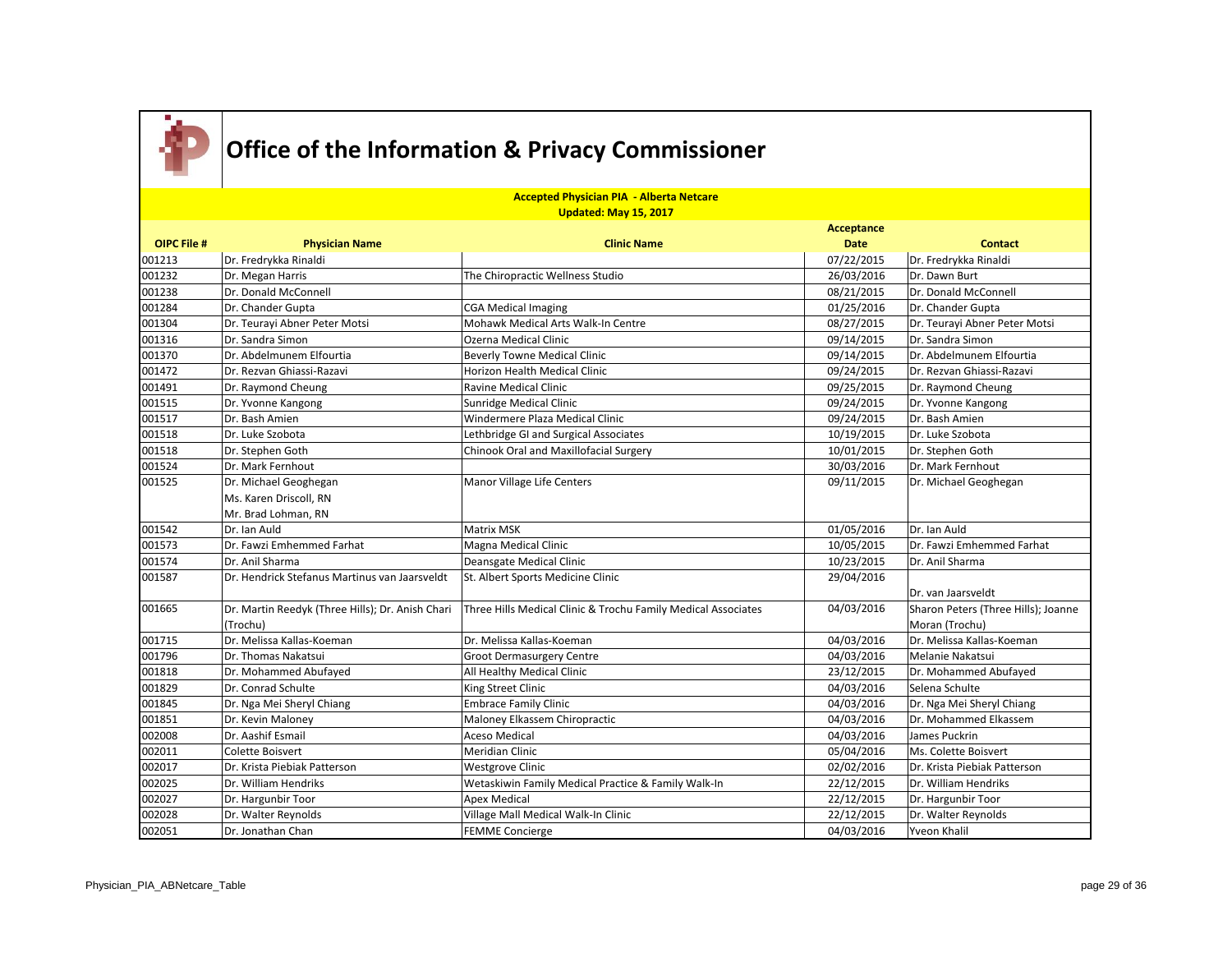

|                    | <b>Accepted Physician PIA - Alberta Netcare</b><br>Updated: May 15, 2017 |                                                 |             |                                |  |  |
|--------------------|--------------------------------------------------------------------------|-------------------------------------------------|-------------|--------------------------------|--|--|
|                    |                                                                          |                                                 | Acceptance  |                                |  |  |
| <b>OIPC File #</b> | <b>Physician Name</b>                                                    | <b>Clinic Name</b>                              | <b>Date</b> | <b>Contact</b>                 |  |  |
| 002052             | Dr. Jay Zhu                                                              |                                                 | 07/01/2016  | Dr. Jay Zhu                    |  |  |
| 002056             | Dr. Clarence Graff                                                       | Parkside Medical Clinic                         | 01/21/2016  | Dr. Clarence Graff             |  |  |
| 002087             | Dr. Peter McKernan                                                       | <b>Crowsnest Medical Clinic</b>                 | 04/14/2016  | Ms. Bridget R. Graf            |  |  |
| 002145             | Dr. William Myburgh                                                      | Impala Medical and Walk-In Clinic               | 01/21/2016  | Dr. William Myburgh            |  |  |
| 002150             | Dr. Raymond Chi Asongwe                                                  | <b>Gateway Family Medical Clinic</b>            | 21/01/2016  | Dr. Raymond Chi Asongwe        |  |  |
| 002152             | Dr. Roseanne Penner                                                      | Salute Family Medicine Clinic                   | 01/21/2016  | Dr. Roseanne Penner            |  |  |
| 002170             | Dr. Olga Tourin                                                          | U-Breathe                                       | 02/03/2016  | Dr. Olga Tourin                |  |  |
| 002184             | Dr. Shawna Taylor                                                        | Taylor Family Medical Clinic                    | 02/26/2016  | Dr. Shawna Taylor              |  |  |
| 002190             | Dr. Eugene Lesch                                                         | Aurora Medical Clinic                           | 04/03/2016  | Connie Hawkridge               |  |  |
| 002194             | Dr. Gustavo Nogareda                                                     | <b>Healthy Heart Institute</b>                  | 04/03/2016  | Dr. Gustavo Nogareda           |  |  |
|                    | Dr. Stephen Earl Tilley                                                  |                                                 |             |                                |  |  |
|                    | Dr. Jeff Richard Pimm                                                    |                                                 |             |                                |  |  |
|                    | Dr. Meryl Eloise Hart                                                    |                                                 |             |                                |  |  |
|                    | Dr. Christine Glady                                                      |                                                 |             |                                |  |  |
| 002196             | Dr. Ernest J. Hodges                                                     | Dr. Ernest J. Hodges, Eye Physician and Surgeon | 03/18/2016  | Dr. Ernest J. Hodges           |  |  |
| 002288             | Dr. Jessica Abraham                                                      | Mohawk Medical Arts Walk-In Centre              | 02/03/2016  | Dr. Jessica Abraham            |  |  |
| 002301             | Dr. Gaylord Wordell                                                      | Sante Surgical Centre                           | 08/02/2016  | Dr. Gaylord Wordell            |  |  |
| 002319             | Dr. Corrina lampen                                                       | Sante Medical                                   | 07/03/2016  | Helen Kenyon                   |  |  |
| 002335             | Dr. MJ Shankel                                                           |                                                 | 12/02/2016  | Dr. MJ Shankel                 |  |  |
| 002336             | Dr. Katherine Malczyk                                                    | <b>Willow Family Medicine</b>                   | 10/02/2016  | Dr. Kelly MacGregor            |  |  |
| 002337             | Dr. Thea Chibuk                                                          | <b>River Valley Pediatrics</b>                  | 10/02/2016  | Dr. Heather Elizabeth Leonard  |  |  |
| 002345             | Dr. Victor W. Avramenko                                                  | Crystal Ridge Family Medical Clinic             | 03/16/2016  | Teresa Avramenko               |  |  |
|                    | Dr. Nada Bodruzic                                                        |                                                 |             |                                |  |  |
|                    | Dr. Farai David Senzani                                                  |                                                 |             |                                |  |  |
|                    | Dr. Nancy Aul                                                            |                                                 |             |                                |  |  |
| 002354             | Dr. Jonathan Lee                                                         | Calgary Institute of Plastic Surgery            | 02/19/2016  | Dr. Jonathan Lee               |  |  |
| 002362             | Dr. Brandene Lorrain                                                     | Elm Tree Clinic Ltd.                            | 12/02/2016  | Dr. Brandene Lorrain           |  |  |
| 002364             | Dr. Reza Mohammadirouhi                                                  | <b>Edmonton Trail Medical Clinic</b>            | 02/29/2016  | Dr. Reza Mohammadirouhi        |  |  |
|                    | Dr. Shabeena Jabeen Fazulla                                              |                                                 |             |                                |  |  |
|                    | Dr. Mita Chowdhury                                                       |                                                 |             |                                |  |  |
| 002369             | Dr. Jacqueline McCubbin                                                  |                                                 | 02/29/2016  | Dr. Jacqueline McCubbin        |  |  |
| 002383             | Dr. Vijay K. Thapar                                                      | <b>Edmonton Southside PCN</b>                   | 29/02/2016  | Dr. Vijay K. Thapar            |  |  |
|                    | Dr. Balvinder Jasser                                                     |                                                 |             |                                |  |  |
|                    | Dr. Sunil Bananda                                                        |                                                 |             |                                |  |  |
|                    | Dr. Tani Thapar                                                          |                                                 |             |                                |  |  |
| 002389             | Dr. Gilbert Aweriarue Enenajor                                           | First Consultants Medical Clinic                | 29/02/2016  | Dr. Gilbert Aweriarue Enenajor |  |  |
| 002390             | Dr. Ashfaq Rawoot                                                        | <b>Willow Park Medical Clinic</b>               | 02/29/2016  | Dr. Ashfaq Rawoot              |  |  |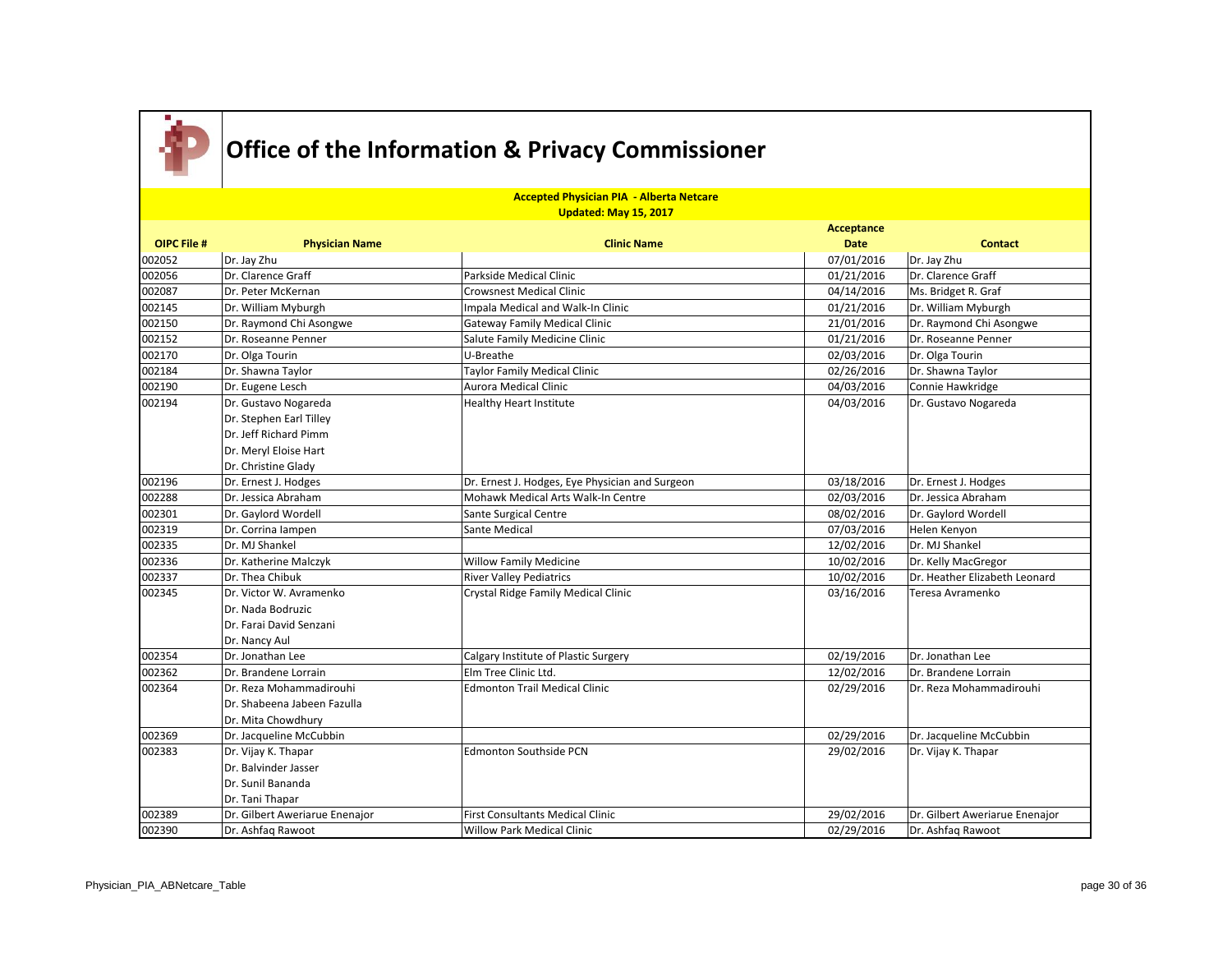

|                    | <b>Accepted Physician PIA - Alberta Netcare</b> |                                         |                   |                         |  |
|--------------------|-------------------------------------------------|-----------------------------------------|-------------------|-------------------------|--|
|                    |                                                 | Updated: May 15, 2017                   |                   |                         |  |
|                    |                                                 |                                         | <b>Acceptance</b> |                         |  |
| <b>OIPC File #</b> | <b>Physician Name</b>                           | <b>Clinic Name</b>                      | <b>Date</b>       | <b>Contact</b>          |  |
| 002407             | Dr. Mervat Kozman                               | Dr. Kozman's Clinic                     | 02/19/2016        | Dr. Mervat Kozman       |  |
| 002427             | Dr. Narpinder Hans                              | Nova Medical Clinic                     | 29/02/2016        | Dr. Narpinder Hans      |  |
|                    | Dr. Satvir Kaur Gill                            |                                         |                   |                         |  |
|                    | Dr. Sheela Singh Duia                           |                                         |                   |                         |  |
|                    | Dr. Richard Robert Hanelt                       |                                         |                   |                         |  |
|                    | Dr. Fozia Zakaria                               |                                         |                   |                         |  |
| 002428             | Dr. Lioubov Kazatchenko                         | La Vita Medical Centre                  | 23/03/2016        | Dr. Lioubov Kazatchenko |  |
| 002455             | Dr. Ali Abdullah                                | Quality Care Medical Centre             | 29/02/2016        | Dr. Ali Abdullah        |  |
| 002463             | Dr. Asafa R. Adedeji                            | Carry Drive Clinic                      | 04/18/2016        | Dr. Asafa R. Adedeji    |  |
| 002465             | Dr. Sikhumbuzo Goodwill Mkhabela                | Premier Health                          | 08/03/2016        | Thabile Mkhabela        |  |
| 002476             | Dr. Yakov Shapiro                               | Cedars Park Psychiatric Clinic          | 03/08/2016        | Dr. Yakov Shapiro       |  |
|                    | Dr. Maria Castillo                              |                                         |                   |                         |  |
| 002520             | Dr. Jennifer Joy Williams                       | Digestive Health                        | 4/25/2016         | Dr. Jennifer Williams   |  |
|                    | Dr. Liisa Williams                              |                                         |                   |                         |  |
|                    | Dr. Rachid Mohamed                              |                                         |                   |                         |  |
|                    | Dr. Edwin James Cheng                           |                                         |                   |                         |  |
| 002522             | Dr. Warren Ramesh                               | <b>Edmonton Respiratory Consultants</b> | 04/25/2016        | Dr. Warren Ramesh       |  |
|                    | Dr. Justin C. Sabastian                         |                                         |                   |                         |  |
|                    | Dr. Vivek Dhawen                                |                                         |                   |                         |  |
|                    | Dr. Humaira Ayesha Iqbal                        |                                         |                   |                         |  |
| 002539             | Dr. Michael P. Chatenay                         | SurgiCorp Inc                           | 03/17/2016        | Ms. Gillian Frankton    |  |
|                    | Dr. Harold Robert Chyczij                       |                                         |                   |                         |  |
|                    | Dr. Heather Lynette Cox                         |                                         |                   |                         |  |
|                    | Dr. Gerrit Bruce Winkelaar                      |                                         |                   |                         |  |
|                    | Dr. Jason Patrick Bayne                         |                                         |                   |                         |  |
|                    | Dr. Karim Nurali Alibhai                        |                                         |                   |                         |  |
|                    | Dr. Erika Haase Dr. Kevin Klingbeil             |                                         |                   |                         |  |
|                    | Dr. Jacqueline Mary Kennedy                     |                                         |                   |                         |  |
|                    | Dr. Clifford Brian Sample                       |                                         |                   |                         |  |
|                    | Dr. Curtis John Ciona                           |                                         |                   |                         |  |
|                    | Dr. Robert Gordon Turnbull                      |                                         |                   |                         |  |
|                    | Dr. Ghassan Hadi                                |                                         |                   |                         |  |
| 002541             | Dr.Mohamed Abufayed                             | <b>Oxford Medical Clinic</b>            | 03/17/2016        | Dr. Mohamed Abufayed    |  |
|                    | Dr. Walid Barake                                |                                         |                   |                         |  |
| 002565             | Dr. Lyle Melenka                                | <b>Total Respiratory Care</b>           | 23/03/2016        | Ms. Kylie Haydey        |  |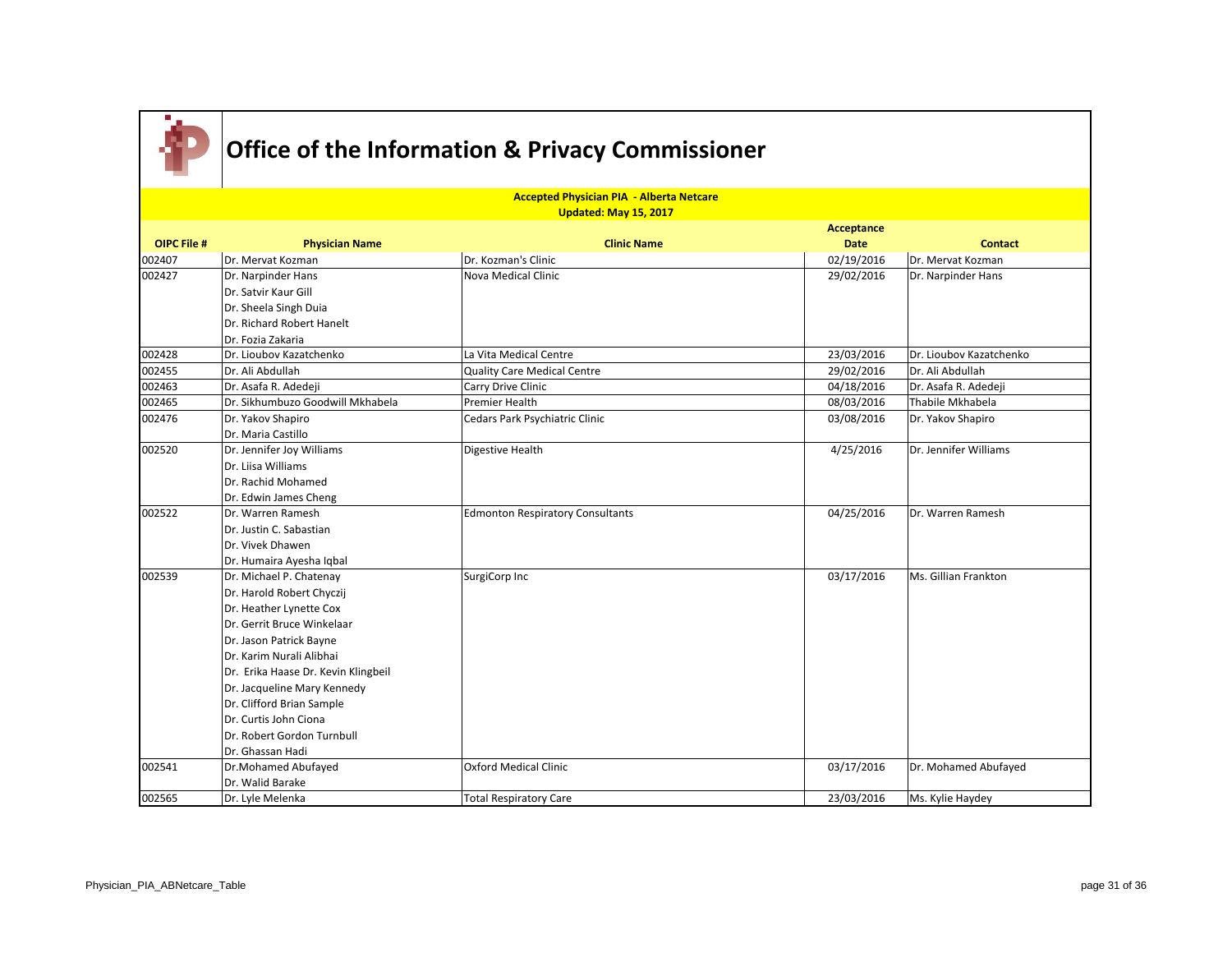

|                    |                              | <b>Accepted Physician PIA - Alberta Netcare</b>   |                   |                          |
|--------------------|------------------------------|---------------------------------------------------|-------------------|--------------------------|
|                    |                              | Updated: May 15, 2017                             |                   |                          |
|                    |                              |                                                   | <b>Acceptance</b> |                          |
| <b>OIPC File #</b> | <b>Physician Name</b>        | <b>Clinic Name</b>                                | <b>Date</b>       | <b>Contact</b>           |
| 002583             | Dr. Mohamed Ighema           | Alberta Avenue Medical Clinic                     | 05/03/2016        | Dr. Mohamed Ighema       |
|                    | Dr. R. Sabri                 |                                                   |                   |                          |
|                    | Dr. S. Hmedi                 |                                                   |                   |                          |
| 002585             | Dr. Alison Cameron           | Cameron Medical Clinic                            | 21/06/2016        | Dr. Alison Cameron       |
| 002650             | Dr. Erin Appleton            | The Lethbridge Breast Feeding Medicine Clinic     | 04/05/2016        | Kimberley Anderson       |
| 002651             | Dr. Eugene Landsbergen       | Peaks to Prairie Primary Care Network             | 19/04/2016        | Dr. Steve Turner         |
| 002704             | Dr. Robert Manderson         | <b>Braeside Medical Clinic</b>                    | 05/05/2016        | Dr. Robert Manderson     |
|                    | Dr. Shirley Trainor          |                                                   |                   |                          |
|                    | Dr. Alan Stanhope            |                                                   |                   |                          |
|                    | Dr. Louise Lalonde           |                                                   |                   |                          |
|                    | Dr. Carmen Poirier           |                                                   |                   |                          |
|                    | Dr. Kyra Simmons             |                                                   |                   |                          |
|                    | Dr. Sonya Regehr             |                                                   |                   |                          |
| 002701             | Dr. Dapo Lasore              | Providence Family Medical Centre                  | 07/07/2016        | Dr. Dapo Lasore          |
| 002714             | Dr. Nadine Letwin            | <b>Edmonton North Primary Care Network</b>        | 05/06/2016        | Ms. Leanne McGeachy      |
| 002732             | Dr. Christopher Paul Keeling | Symmetry Dermatology Surgery and Esthetics        | 27/04/2016        | Sabrina McCarthy         |
| 002780             | Dr. Sanjay Sharma            | Sanjay Sharma Professional Corp.                  | 05/05/2016        | Dr. Sanjay Sharma        |
| 002784             | Dr. Fauzia Javed             | <b>Medicare Clinic</b>                            | 18/05/2016        | Dr. Fauzia Javed         |
| 002786             | Dr. Adriaan Viljoen          | Dr. Viljoen's Clinic                              | 05/16/2016        | Christine Liao           |
| 002825             | Dr. Durojaive Pirisola       | <b>Cares Medical Clinic</b>                       | 29/04/2016        | Dr. Durojaiye Pirisola   |
| 002830             | Dr. Aashna Singh Gill        | Diabetes & Endocrinology Clinic of Alberta (DECA) | 18/05/2016        | Kanwar Jit Gill          |
| 002833             | Dr. Brian Hauck              | Dr. Brian Hauck Professional Corp.                | 05/16/2016        | Dr. Brian Hauck          |
| 002836             | Dr. Arunbir Singh Dillon     | Saddle Ridge Family Physicians                    | 16/05/2016        | Dr. Arunbir Singh Dillon |
|                    | Dr. Meenakshi Nanda          |                                                   |                   |                          |
|                    | Dr. Mohamed Hamouda          |                                                   |                   |                          |
| 002880             | Dr. Johann van der Vyver     | DermaNuva Skin & Health Clinic                    | 05/13/2016        | <b>Tammy Malmberg</b>    |
| 002913             | Ms. Tanya Jones, RN          | Salvation Army Agape Hospice                      | 06/20/2016        | <b>Ardell Seefried</b>   |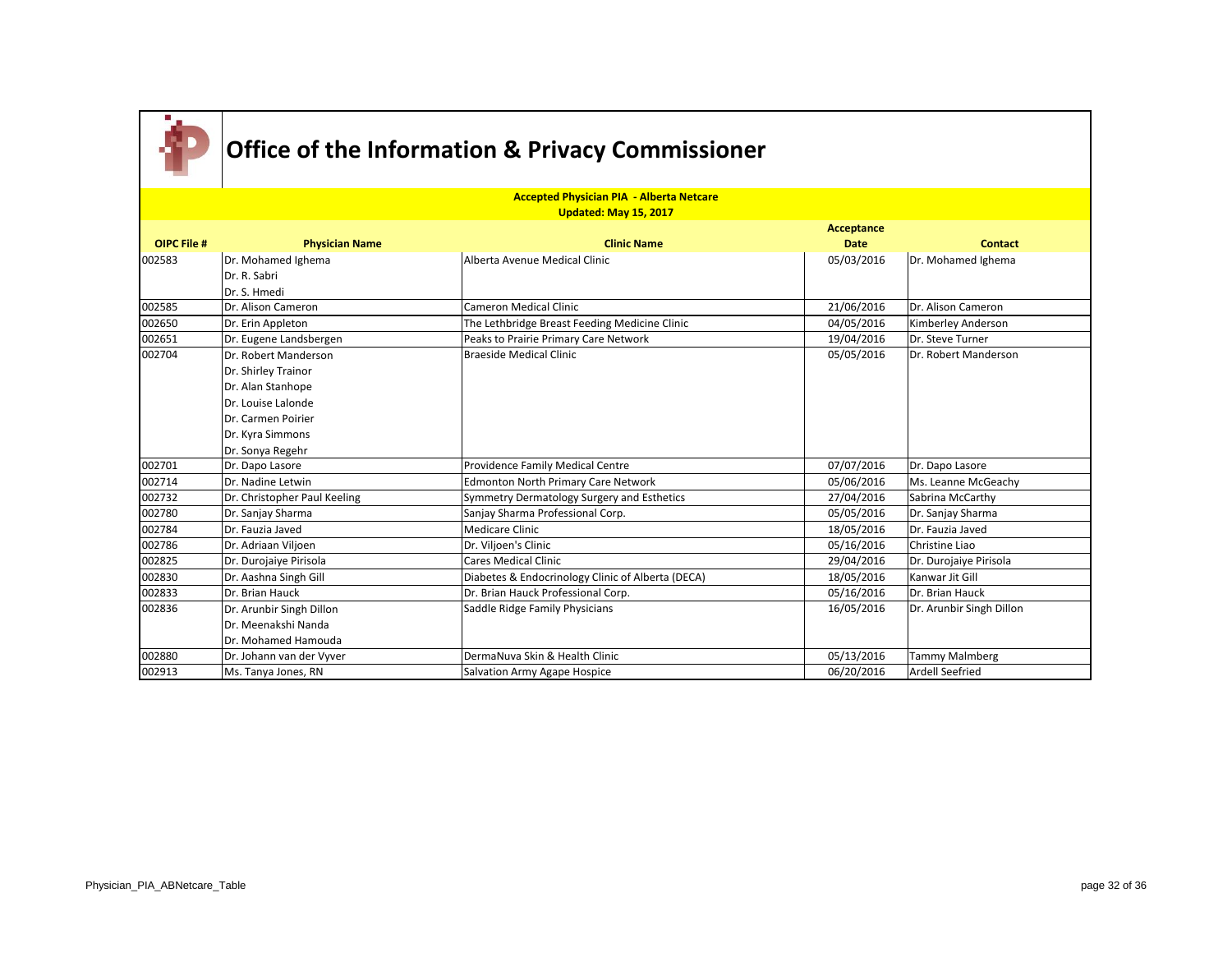|                    |                                       | <b>Accepted Physician PIA - Alberta Netcare</b> |             |                         |
|--------------------|---------------------------------------|-------------------------------------------------|-------------|-------------------------|
|                    |                                       | <b>Updated: May 15, 2017</b>                    |             |                         |
|                    |                                       |                                                 | Acceptance  |                         |
| <b>OIPC File #</b> | <b>Physician Name</b>                 | <b>Clinic Name</b>                              | <b>Date</b> | <b>Contact</b>          |
| 002979             | Dr. Gordon Hensel                     | Millcreek Optometry Centre                      | 5/25/2016   | <b>Gordon Hensel</b>    |
|                    | Dr. Ben Cahoon                        |                                                 |             |                         |
|                    | Dr. Bob Champion                      |                                                 |             |                         |
|                    | Mrs. Sharla Esser                     |                                                 |             |                         |
|                    | Ms. Henrietta Fiddler                 |                                                 |             |                         |
|                    | Ms. Karen Kiefiuk                     |                                                 |             |                         |
|                    | Mr. Clark Neufeld                     |                                                 |             |                         |
|                    | Mrs. Karen Opdenkamp                  |                                                 |             |                         |
|                    | Mrs. Stacey Patterson                 |                                                 |             |                         |
|                    | Mrs. Eileen Shen                      |                                                 |             |                         |
|                    | Mrs. Janet SMith                      |                                                 |             |                         |
| 002992             | Dr. R. Michael Galbraith              | Elite Sports Medicine Inc.                      | 5/26/2016   | <b>Trista Green</b>     |
| 003069             | Dr. Sandy J. Murray                   |                                                 | 03/11/2016  | Dr. Sandy J. Murray     |
| 003081             | Dr. Hamid Banijamali                  | TotalCardiology                                 | 07/27/2016  | Leslie Ausford          |
| 003082             | Dr. Adina May McBain                  | Kneehill Medical Clinic                         | 14/06/2016  | Sharon Peters           |
|                    | Dr. Martinus (Martin) Reedyk          |                                                 |             |                         |
|                    | Dr. Luke Calvin Savage                |                                                 |             |                         |
|                    | Dr. Anish Chari                       |                                                 |             |                         |
|                    | Dr. Erin Calhoun                      |                                                 |             |                         |
|                    | Dr. Olufemi Bankole Jaiyesimi         |                                                 |             |                         |
| 003086             | Dr. Alaa Hameed Ali                   | <b>Crescent Heights Medical Centre</b>          | 22/06/2016  |                         |
|                    | Dr. Rana Abdalmajeed Ghanim Al-Bayati |                                                 |             |                         |
|                    | Dr. Speranza Dolgetta                 |                                                 |             |                         |
|                    | Dr. Abdullah Ahmed Yousef Algundi     |                                                 |             |                         |
|                    | Dr. Raghid Riyadh Abbood Altalebi     |                                                 |             |                         |
|                    | Dr. Muhammad Shaakir Cassim Ally      |                                                 |             |                         |
|                    | Dr. Hayder Ghazy Salman               |                                                 |             | Salam Saghir            |
| 003087             | Dr. Unigboje Imoukhuede               | <b>Central Neurology Clinic</b>                 | 6/21/2016   | Dr. Unigboje Imoukhuede |
| 003092             | Dr. Valentine Ogoke                   | <b>High River Medical Clinic</b>                | 11/23/2016  | Dr. Valentine Ogoke     |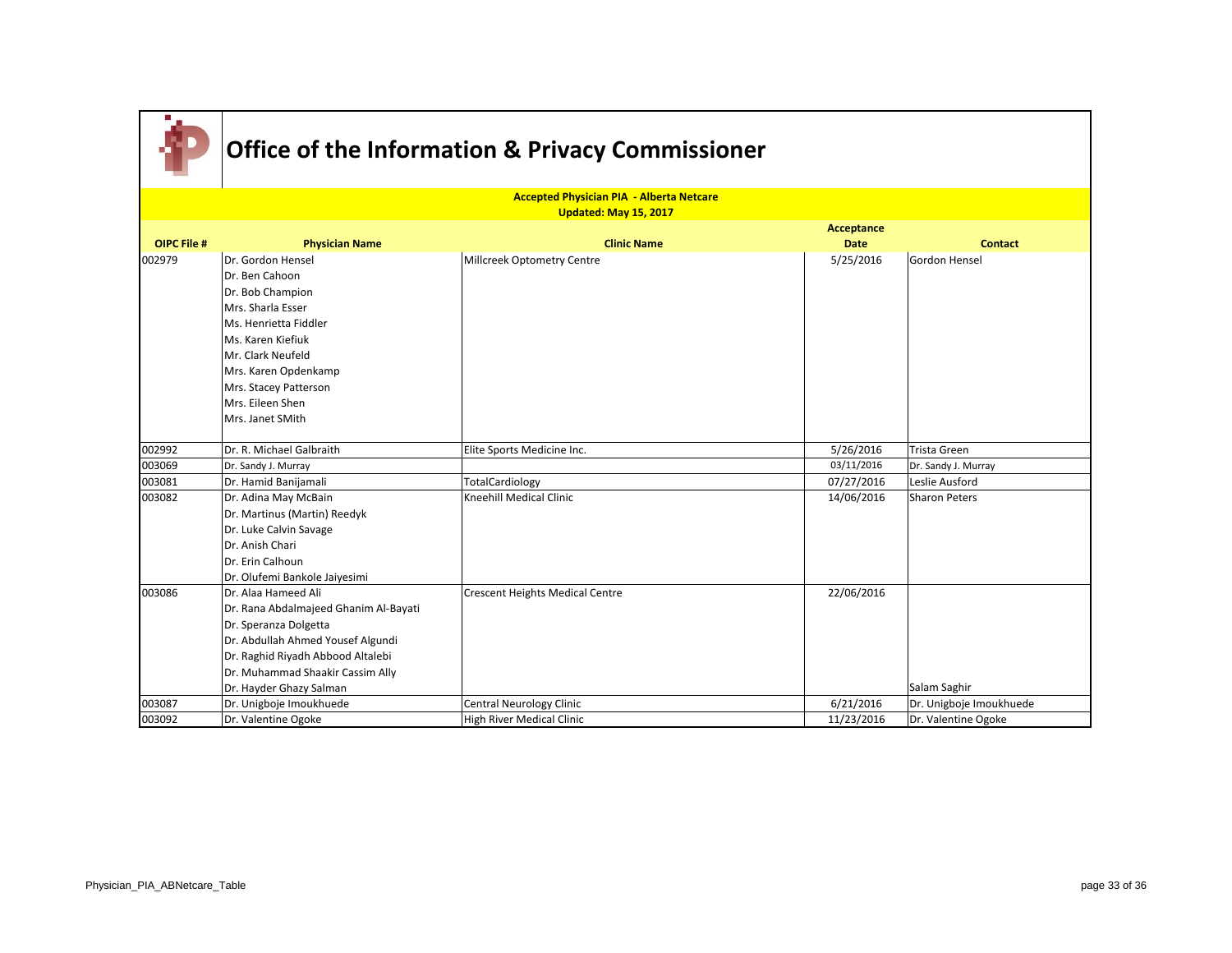|                    |                            | <b>Accepted Physician PIA - Alberta Netcare</b>          |              |                         |
|--------------------|----------------------------|----------------------------------------------------------|--------------|-------------------------|
|                    |                            | <b>Updated: May 15, 2017</b>                             |              |                         |
|                    |                            |                                                          | Acceptance   |                         |
| <b>OIPC File #</b> | <b>Physician Name</b>      | <b>Clinic Name</b>                                       | <b>Date</b>  | <b>Contact</b>          |
| 003125             | Dr. Brent Haverstock       | Lifemark Health and Sports Medicine                      | 07/20/2016   |                         |
|                    | IDr. Juan Antonio Garcia   |                                                          |              |                         |
|                    | Dr. Kate Wiley             |                                                          |              |                         |
|                    | Dr. Darrell Penner         |                                                          |              |                         |
|                    | Dr. Scott Timmermann       |                                                          |              |                         |
|                    | Dr. Jeremy Lamothe         |                                                          |              |                         |
|                    | Dr. Ian Le                 |                                                          |              |                         |
|                    | Dr. Iain Russell           |                                                          |              |                         |
|                    | Dr. Hugh Dougal            |                                                          |              |                         |
|                    | Dr. Phil LeLievre          |                                                          |              | Tara Hildenbrand        |
| 003162             | Dr. Michael W. Steed       | <b>Radiology Associates</b>                              | 11/29/2016   | Dr. Michael W. Steed    |
| 003191             | Dr. Douglas Hedden         | Department of Surgery, Faculty of Medicine and Dentistry | 07/14/2016   | Christine Wagoner       |
| 003195             | Dr. Adeyemi Shonubi        | <b>BFG Medical Clinic</b>                                | 08/07/2016   | Dr. Adeyemi Shonubi     |
| 003196             | Dr. Houman Mahallati       | <b>EFW Radiology</b>                                     | 24/03/2017   | <b>Houman Mahallat</b>  |
| 003198             | Dr. Nabil ElKabir          | Nuwest Medical Clinic (NMC)                              | 08/07/2016   | Dr. Nabil ElKabir       |
| 003309             | Dr. Jakes Dekker           | Dekker Professional Corp.                                | 08/02/2016   | <b>Megan Nicholls</b>   |
|                    | Dr. Eugene Lesch           |                                                          |              |                         |
|                    | Dr. Jo-Lyndi van Zyl       |                                                          |              |                         |
| 003324             | Dr. Abdul Rauf Khan        | Family Plus Medical Clinic (Meadowbrook)                 | 08/11/2016   | Dr. Abdul Rauf Khan     |
| 003395             | Dr. Kim Bugera             | Capital Vision Care                                      | 04/10/2016   | Kim Bugera              |
| 003399             | Dr. Jeff Pivnick           |                                                          | 11/08/2016   | Dr. Jeff Pivnick        |
| 003442             | Dr. William Engelbrecht    | Springbank Mobile Skin Centre                            | $11/28/201+$ | Dr. William Engelbrecht |
| 003444             | Dr. Rishi Singhal          | <b>Carewell Medical Clinic</b>                           | 08/29/2016   | Dr. Rishi Singhal       |
|                    | Dr. Jane Kachope           | Zoe Medical Centre                                       | 03/11/2016   | Dr. Jane Kachope        |
|                    | Dr. Frederick Kiggundu     |                                                          |              |                         |
| 003513             | Dr. John Kachope           |                                                          |              |                         |
| 003587             | Dr. Daniel S. Miller       |                                                          | 21/09/2016   | Dr. Daniel S. Miller    |
| 003594             | Dr. Madhu Brar-Hayer       | Crash Performance and Health                             | 01/12/2016   | Dr. Madhu Brar-Hayer    |
| 003643             | Dr. Ali Hayawi             | Garneau Medical Clinic                                   | 27/09/2016   | Dr. Ali Hayawi          |
| 003819             | Dr. Duncan McCubbin        |                                                          | 13/10/2016   | Dr. Duncan McCubbin     |
| 003860             | Dr. Rick Neuls             |                                                          | 20/10/2016   | Dr. Rick Neuls          |
| 003888             | Dr. Almuez Abdukadr        | <b>Edgewater Medical Clinic</b>                          | 03/10/2016   | Dr. Almuez Abdukadr     |
| 003890             | Dr. Ling Ling Ma           | AAI Allergy and Asthma Clinic                            | 03/10/2016   | Dr. Ling Ling Ma        |
| 003942             | Dr. Sumathili Sundararajan | <b>Get Well Medical Clinic</b>                           | 12/10/2016   | Sumathili Sundararajan  |
| 003968             | Dr. Patricia L. Simpson    |                                                          | 13/10/2016   | Patricia L. Simpson     |
| 003969             | Dr. Msod Triki             | Eastgate Medical Clinic                                  | 20/10/2016   | Msod Triki              |
| 003970             | Dr. Benjamin Herman        | <b>Orthopaedic Consultants</b>                           | 20/10/2016   | Benjamin Herman         |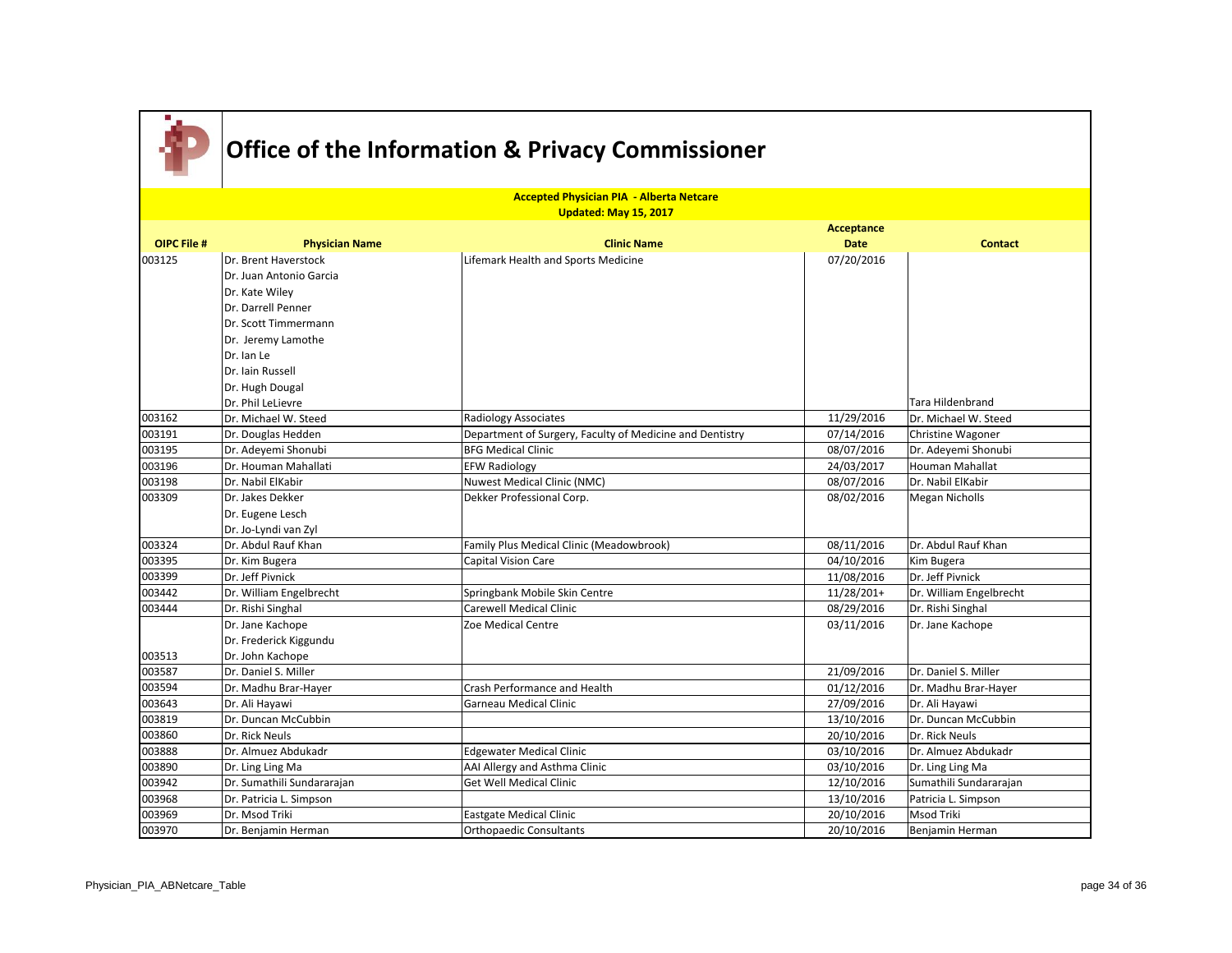

| <b>Accepted Physician PIA - Alberta Netcare</b> |                             |                                                                    |             |                             |
|-------------------------------------------------|-----------------------------|--------------------------------------------------------------------|-------------|-----------------------------|
|                                                 |                             | Updated: May 15, 2017                                              |             |                             |
|                                                 |                             |                                                                    | Acceptance  |                             |
| <b>OIPC File #</b>                              | <b>Physician Name</b>       | <b>Clinic Name</b>                                                 | <b>Date</b> | <b>Contact</b>              |
| 004039                                          | Dr. Michael From            | Snowy Owl Medical Clinic                                           | 20/10/2016  | Dr. Michael From            |
| 004044                                          | Dr. Andrew Li               |                                                                    | 28/10/2016  | Dr. Andrew Li               |
| 004049                                          | Dr. Alfin Mukhi             |                                                                    | 20/10/2016  | Dr. Alfin Mukhi             |
| 004050                                          | Dr. Colleen Friesen         | Copeman Healthcare Centre                                          | 22/02/2017  | Dr. Colleen Friesen         |
| 004098                                          | Dr. Abdul Rauf Khan         | Family Plus Medical Clinic (Meadowbrook)                           | 03/11/2016  | Dr. Abdul Rauf Khan         |
| 004102                                          | Dr. Riyaan Hassen           | <b>Revolution Medical Clinic</b>                                   | 03/11/2016  | Dr. Riyaan Hassen           |
|                                                 | Dr. Ishioma Ajiofor         |                                                                    |             |                             |
| 004103                                          | Dr. Vernon Naidoo           | Canadian Cannabis Clinics                                          | 02/03/2017  | Dr. Vernon Naidoo           |
| 004109                                          | Dr. Edward A. Plewes        |                                                                    | 03/11/2016  | <b>Edward A. Plewes</b>     |
| 004111                                          | Dr. Martin Breton           |                                                                    | 22/03/2017  | Dr. Martin Breton           |
| 004169                                          | Dr. Masoud Gaas             | <b>Capital Medical Centre</b>                                      | 29/03/2017  | Dr. Masoud Gaas             |
| 004170                                          | Dr. Norbert J. Witt         | <b>Neuro Services</b>                                              | 15/11/2016  | Norbert J. Witt             |
| 004172                                          | Dr. Gary L. Morris          | Associate Clinic                                                   | 07/12/2016  | Gary L. Morris              |
| 004200                                          | Dr. Scott Frederick Wilson  | Scott F. Wilson Neurology and Electromyography MD Professional Cor | 15/12/2016  | Scott Frederick Wilson      |
| 004224                                          | Dr. Daniel John Miller      | <b>Vita Diagnostics</b>                                            | 21/11/2016  | Daniel John Miller          |
| 004226                                          | Dr. Joe Stander             | Lakeland Medical Clinic                                            | 01/03/2017  | Dr. Joe Stander             |
| 004276                                          | Dr. Lyle Oberg              | <b>Effortless IVF Calgary</b>                                      | 01/31/2017  | Dr. Lyle Oberg              |
| 004285                                          | Dr. Franklin Collette       |                                                                    | 23/02/2017  | Dr. Franklin Collette       |
| 004342                                          | Dr. Farhan Khan             | TruCare Medical Centre                                             | 14/02/2017  | Dr. Farhan Khan             |
| 004343                                          | Dr. Samer Elkassem          | <b>Palliser General Surgery</b>                                    | 26/04/2017  | Dr. Samer Elkassem          |
| 004414                                          | Dr. Abdul Qadir Kamran      | Rainbow Falls Medical Clinic                                       | 01/03/2017  | Ms. Sherry Odgers           |
| 004415                                          | Dr. Chen Fong Yung          | Capitol Hill Family Practice                                       | 26/04/2017  |                             |
| 004472                                          | Dr. David M. Riske          | <b>Beaumont Family Medical Associates</b>                          | 01/31/2017  | Dr. David M. Riske          |
| 004503                                          | Dr. Mohamed W. El Dagni,    | Tipaskan Medical Clinic                                            | 21/03/2017  | Dr. Mohamed W. El Dagni     |
| 004616                                          | Dr. Michael Trew            | Michael Trew Prof Corp                                             | 01/09/2017  | <b>Michael Trew</b>         |
| 004671                                          | Dr. Hythum Elharathi        | Lakeview Medical Clinic                                            | 01/05/2017  | Dr. Hythum Elharathi        |
| 004711                                          | Dr. Myron Stelmaschuk       | Canheal Clinics LP                                                 | 03/03/2017  | Dr. Myron Stelmaschuk       |
| 004731                                          | Dr. Andy Wong               | <b>Fairmount Medical Clinic</b>                                    | 24/02/2017  | Dr. Andy Wong               |
| 004756                                          | Dr. Aasim Ahmed             | <b>ACMS Ultrasound Ltd.</b>                                        | 01/31/2017  | Dr. Aasim Ahmed             |
| 004773                                          | Dr. Olusoji Adewole         | Pristine Health Clinic Inc.                                        | 02/03/2017  | Dr. Olusoji Adewole         |
| 004810                                          | Dr. Hanan Bassyouni         |                                                                    | 11/02/2017  | Dr. Hanan Bassyouni         |
| 004819                                          | Dr. Christine Kyriakides    |                                                                    | 03/05/2017  | Dr. Christine Kyriakides    |
| 004827                                          | Dr. Donald G. Seibel        |                                                                    | 23/03/2017  | Dr. Donald G. Seibel        |
| 004853                                          | Dr. Linda Carter            | Walk In Medical Clinic at Southpointe                              | 13/02/2017  | Dr. Linda Carter            |
| 004856                                          | Dr. Lynzie Hawman           |                                                                    | 22/03/2017  | Dr. Lynzie Hawman           |
| 004954                                          | Dr. Nakul Sharma,           | <b>Vita Diagnostics</b>                                            | 28/02/2017  | Dr. Nakul Sharma            |
| 004984                                          | Dr. Tanya Koren Pentelichuk | <b>Medisys Health Group</b>                                        | 28/02/2017  | Dr. Tanya Koren Pentelichuk |